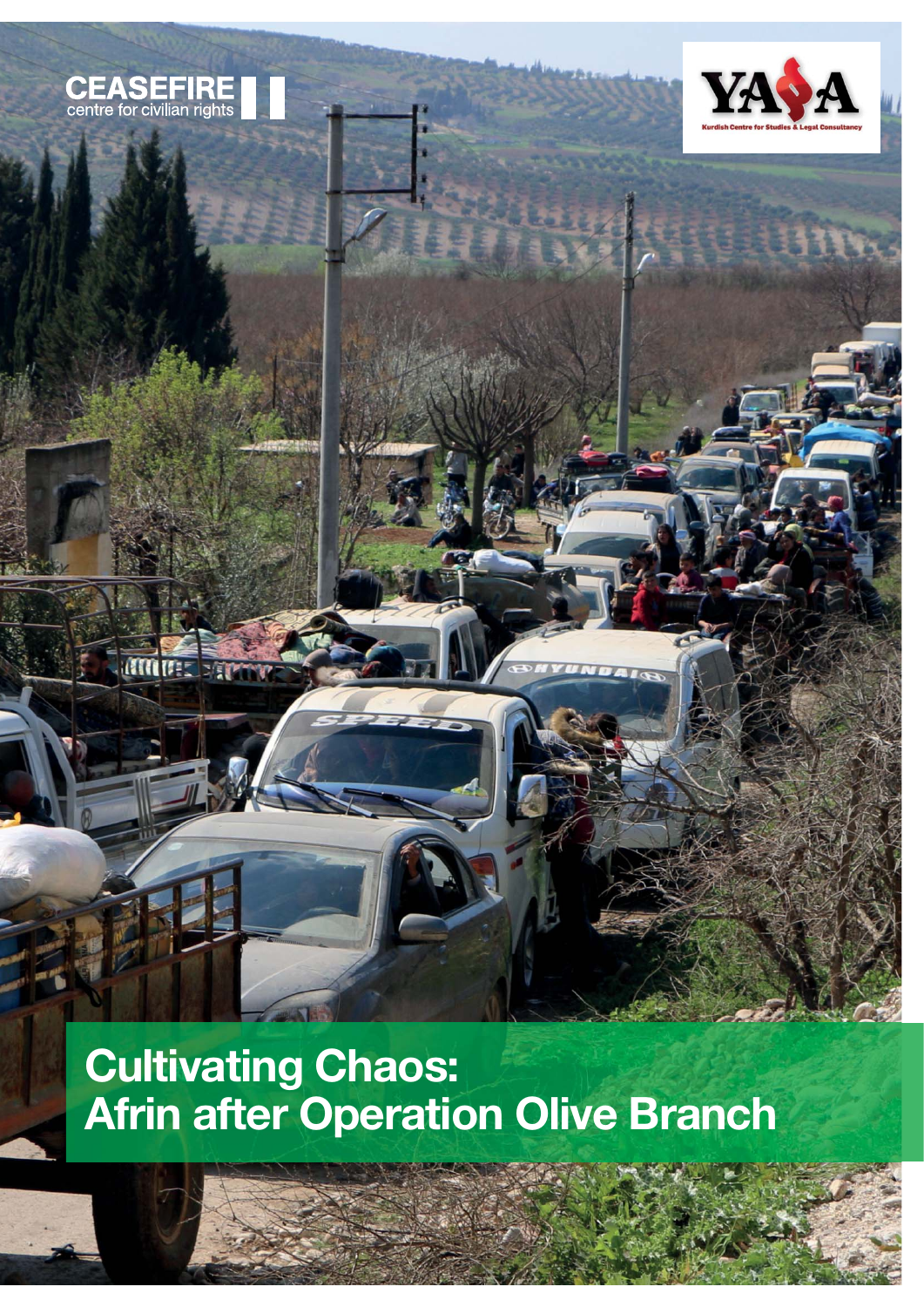

**Cover photo:** Syrian civilians ride their cars through

Ain Dara in Syria's northern Afrin region as they flee Afrin city on March 12, 2018 amid battles between Turkish-backed forces and Kurdish fighters.

© Stringer/AFP via Getty Images

© Ceasefire Centre for Civilian Rights and YASA e.V. – Kurdish Centre for Studies & Legal Consultancy July 2020

This report has been produced with financial support from the Norwegian Agency for Development Cooperation (NORAD).



This report was drafted by Miriam Puttick, with additional research and writing by Yomn Al-Kaisi and Mariam Bilikhodze.

#### **Ceasefire Centre for Civilian Rights**

The Ceasefire Centre for Civilian Rights is a new initiative to develop 'civilian-led monitoring' of violations of international humanitarian law or human rights, to pursue legal and political accountability for those responsible for such violations, and to develop the practice of civilian rights. The Ceasefire Centre for Civilian Rights is registered as a charity and a company limited by guarantee under English law; charity no: 1160083, company no: 9069133.

#### **YASA e.V. – Kurdish Centre for Studies & Legal Consultancy**

YASA is a non-governmental and non-profit organization working to promote and advocate for the human rights of Kurds in their country of origin and in the diaspora. YASA was founded in August 2005, in Bonn, and now works for the interests of Kurds in the areas of human rights, integration and culture. On the political level, YASA operates through the use of national, regional and international legal instruments and works with governmental and non-governmental organizations, which also promote the implementation of human rights.

Report designed by Staša Sukic.

Material from this publication may be reproduced for teaching or other noncommercial purposes, with appropriate attribution. No part of it may be reproduced in any form for commercial purposes without the prior express permission of the copyright holders. Published July 2020. Printed in the UK on recycled paper.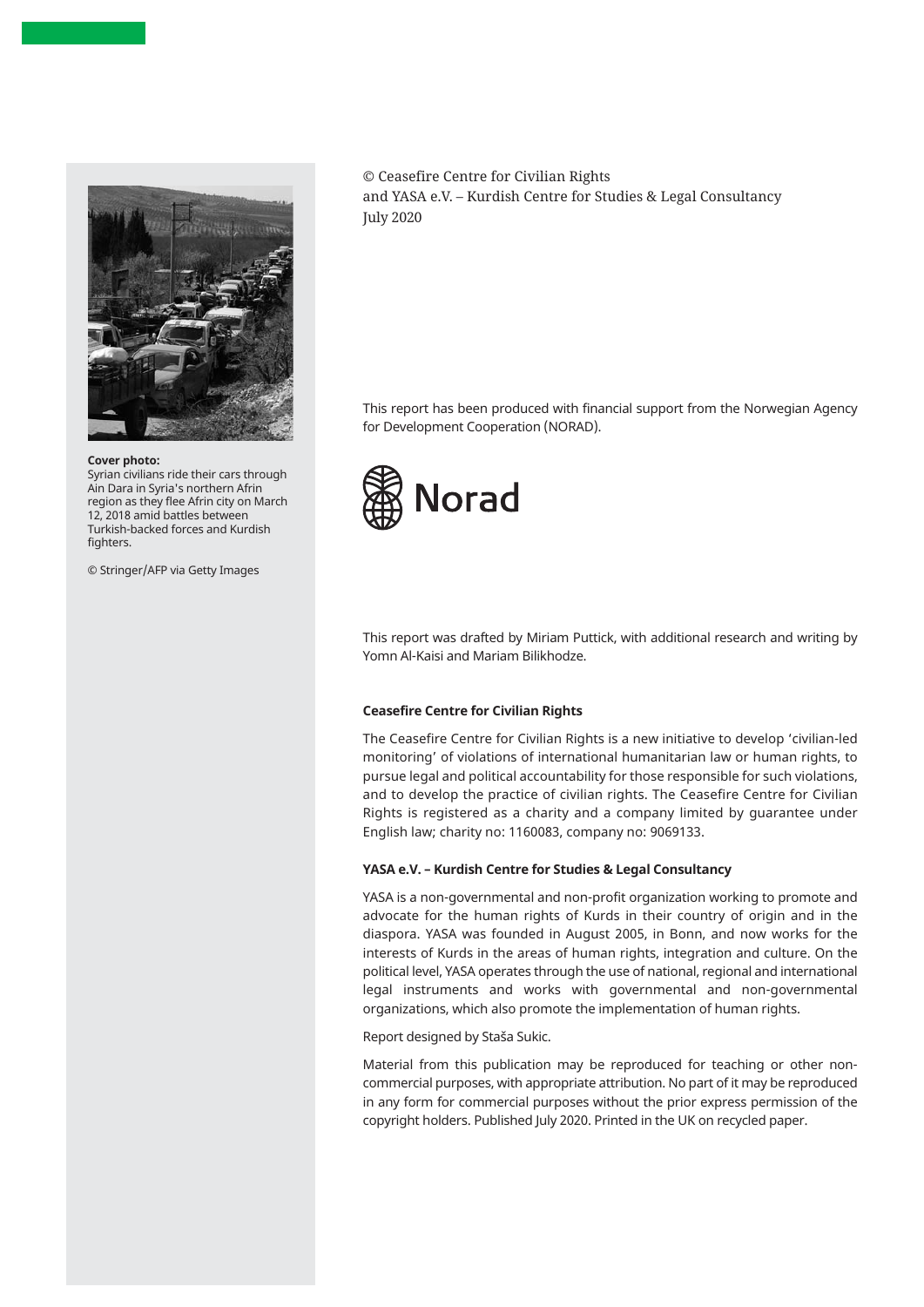## **Table of contents**

|             | <b>Introduction</b>                                                 | 5  |
|-------------|---------------------------------------------------------------------|----|
| $\mathbf 2$ | <b>Background: Afrin before Operation Olive Branch</b>              | 7  |
|             | Political and military landscape in Turkish-occupied Afrin          | 9  |
|             | Military and security structures                                    | 10 |
|             | <b>Patterns of violations</b>                                       | 14 |
|             | Civilian casualties                                                 | 14 |
|             | Targeting of civilian infrastructure                                | 18 |
|             | Forced displacement and demographic change                          | 19 |
|             | Abductions, torture and killings                                    | 21 |
|             | Sexual and gender-based violence                                    | 24 |
|             | Looting and theft                                                   | 26 |
|             | Attacks on sources of livelihood                                    | 27 |
|             | Attacks on religious and cultural heritage                          | 29 |
|             | <b>International legal obligations in occupied Afrin</b>            | 31 |
|             | Legal classification of Turkey's involvement in Syria               | 31 |
|             | Legal consequences of Turkish occupation of parts of northern Syria | 33 |
|             | <b>Conclusion</b>                                                   | 35 |
|             | Recommendations                                                     | 35 |
|             | <b>Endnotes</b>                                                     | 37 |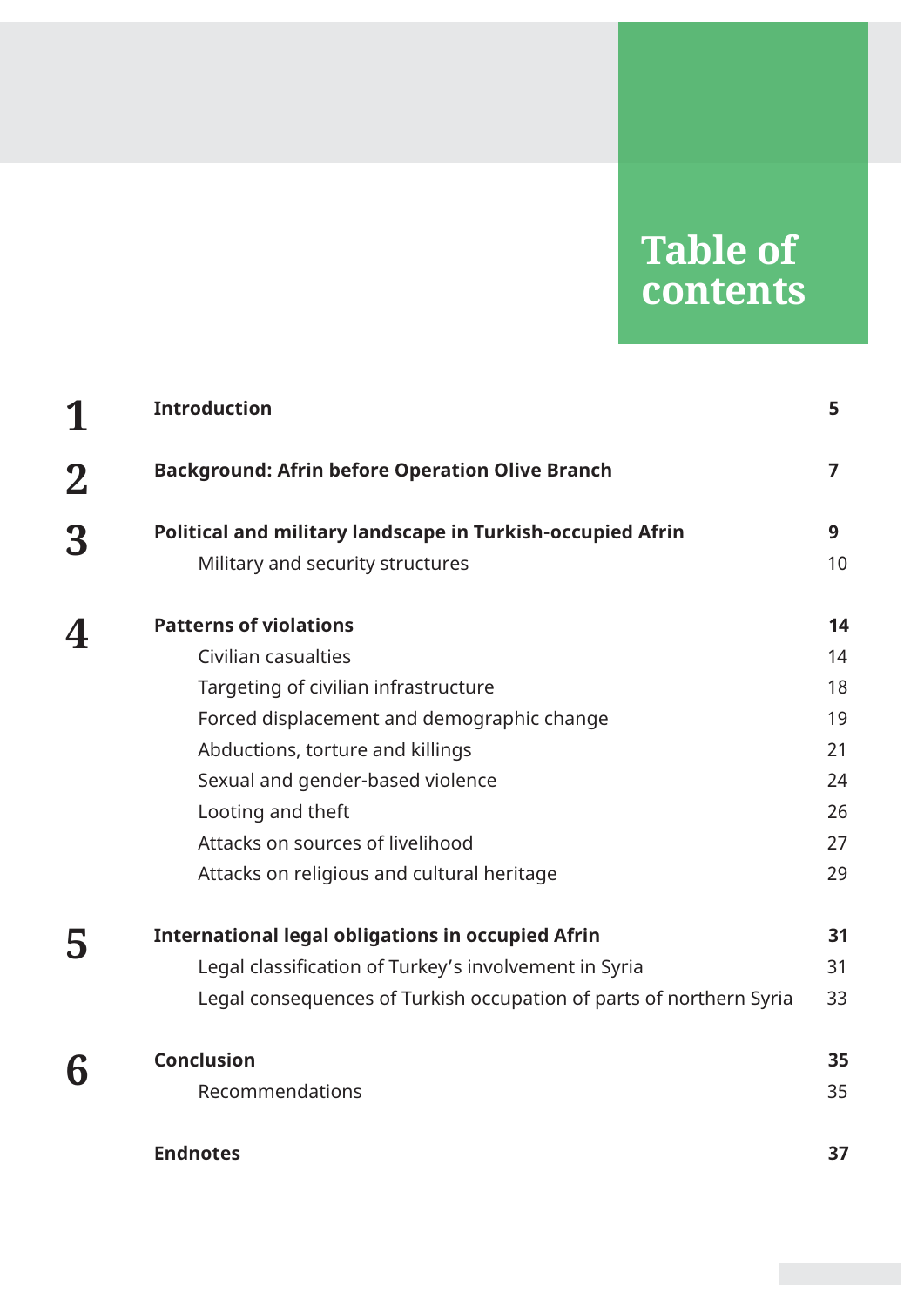

*This map is a cropped portion of a wider map showing "North West Syria Migration Crisis - Affected Districts (as of 23 Apr 2020)" kindly shared by Map Action at https://maps.mapaction.org/dataset/202005-syr-act-cccm-ma003-v1 – This work is licensed under a Creative Commons Attribution Share-Alike 4.0 License. ( https://creativecommons.org/licenses/by-sa/4.0/legalcode )*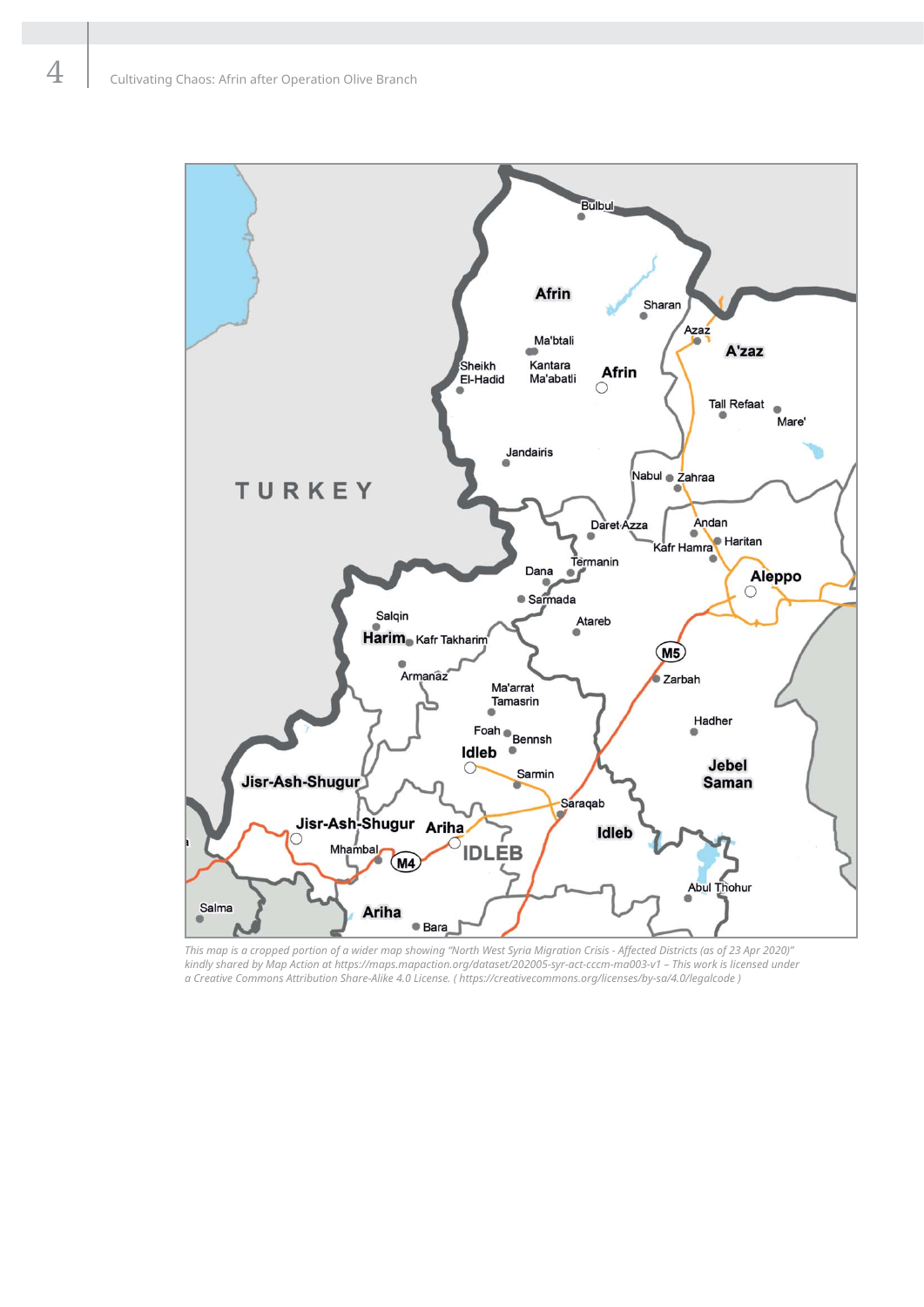## **Introduction**

From its origins in largely peaceful protests in spring 2011, the uprising against the rule of Bashar Al-Assad swiftly developed into a conflict between government forces and armed opposition groups, and armed groups against each other. The conflict further spiralled into a major regional power struggle with the US, Turkey, Russia, Iran, Israel, Saudi Arabia and Qatar as major players. Together with the emergence of ISIS, this has transformed the Syrian uprising into what is arguably the most complex and devastating conflict of the twenty-first century.

From the outset, Turkey has been a central actor in the Syrian conflict. It provided military assistance and training to what became the first organized armed opposition group – the Free Syrian Army (FSA) – and became a member of the international coalition against ISIS. However, as Kurdish groups holding de facto authority in northern Syria grew in strength politically and militarily, Turkey's strategy in the conflict increasingly involved direct military intervention. Turkey deems the strongest of the Syrian Kurdish armed groups, the Kurdish People's Protection Units (YPG) as an offshoot of a long-standing adversary on its own soil – the Kurdistan Workers' Party (PKK).

In January 2018, Turkish President Recep Tayyip Erdogan announced the beginning of military operations in Afrin, a Kurdish-majority enclave in north-western Syria and one of the original three cantons making up the Kurdish-led Autonomous Administration of North and East Syria. While the military invasion, code-named Operation Olive Branch, was launched with the justification of fighting terrorism and creating a 'safe zone' along Turkey's borders, it was accompanied by rhetoric promising to return Afrin to its 'rightful owners', suggesting the invasion was a prelude to demographic change.

The invasion was spearheaded by Turkish air and ground forces, bolstered by tens of thousands of fighters belonging to Turkish-backed Syrian National Army (SNA) factions (for a discussion of the composition of the SNA, and its roots in the FSA, see chapter 3). By March 2018, Turkey and its allied fighters had managed to take complete control of the canton, displacing much of the Kurdish-majority population in the process. Turkish forces then proceeded to dismantle the governing structures put in place by the Autonomous Administration, replacing them with a series of institutions administratively linked to the Turkish state. Meanwhile, security and control over Afrin's various sub-districts has been delegated to dozens of different SNA factions.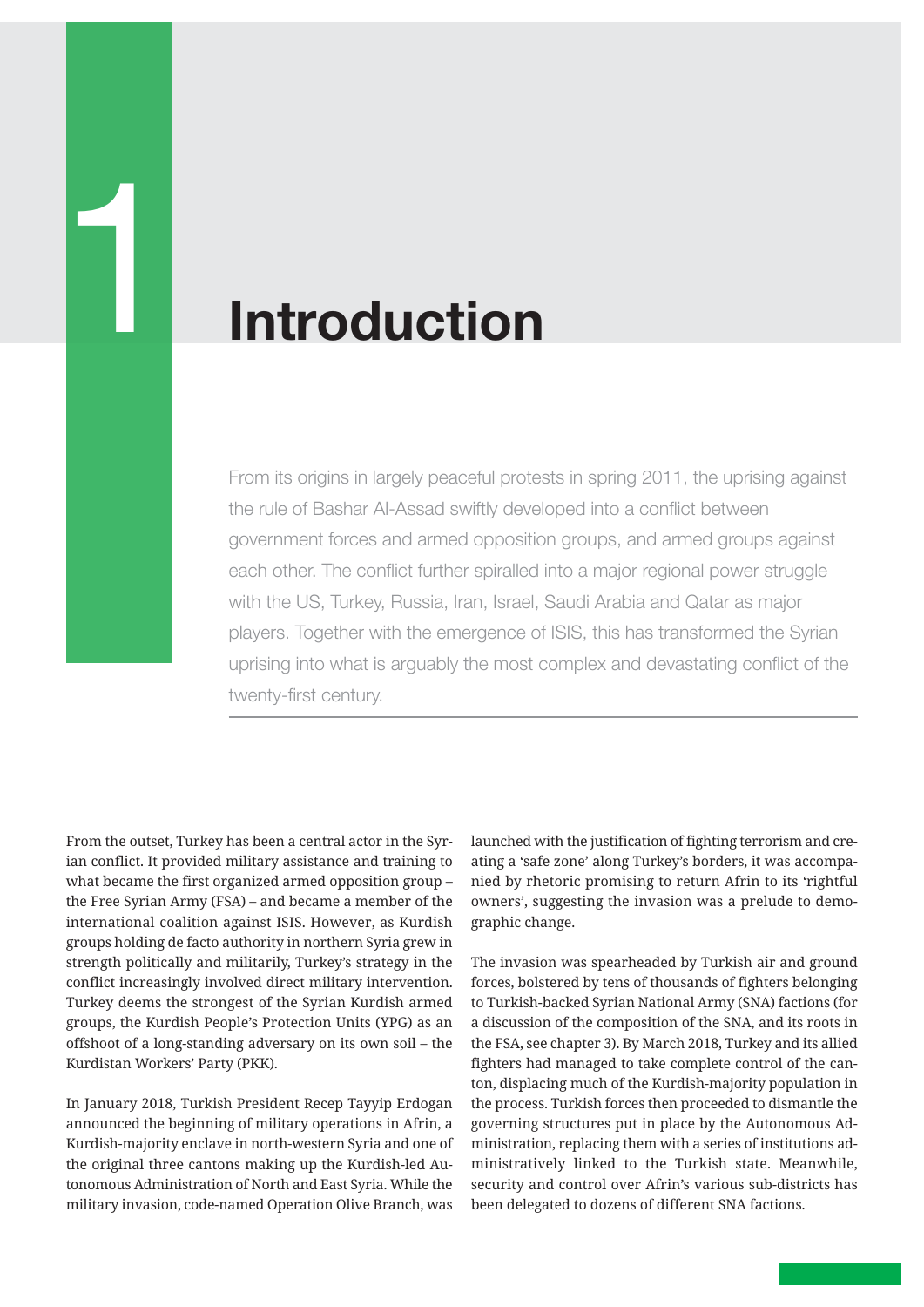The result has been an environment of cultivated chaos for Afrin's residents. Civilians who remain in Afrin live in constant fear of being detained on allegations of support for Kurdish groups, subjected to torture, or killed. Those who left are afraid to return, while thousands of Arab and Turkmen families have been resettled into their empty houses. Local livelihoods have been all but decimated by the armed groups' destruction, theft, and expropriation of olive farms and harvests. Meanwhile, the same groups have accelerated the processes of destruction begun during the military invasion by continuing to loot, damage and destroy cultural and religious landmarks across Afrin, eroding the region's history and distinct character.

This report covers the situation of civilians in Afrin from the start of Operation Olive Branch on 20 January 2018 until the present, documenting violations of both human rights and international humanitarian law. While Turkey has carried out other direct military interventions in northern Syria (Operation Euphrates Shield in 2016–17, Operation Peace Spring in 2019 and Operation Peace Shield in 2020), nowhere has the process of demographic change been as complete or as organized as in Afrin, which justifies its treatment as a case study on its own.

This report is a collaborative undertaking between the Ceasefire Centre for Civilian Rights and YASA – Kurdish Centre for Legal Studies and Consultancy. The primary source of data for this report consists of 120 interviews carried out with individuals from Afrin between November 2018 and February 2020. Interviewees included direct victims of violations as well as eyewitnesses to violations (such as close family members, neighbours, and first responders). Interviews were conducted by YASA's researchers, who recorded and transmitted case details using a secure, online reporting tool designed by Ceasefire.<sup>1</sup> Primary case data was supplemented by secondary data where necessary (including findings of other human rights monitoring groups, the UN Commission of Inquiry on Syria and media sources) in order to capture the full extent of the violations. To protect the safety and anonymity of all those involved in the documentation process, names and personal identifying details of victims and witnesses have been omitted in this report.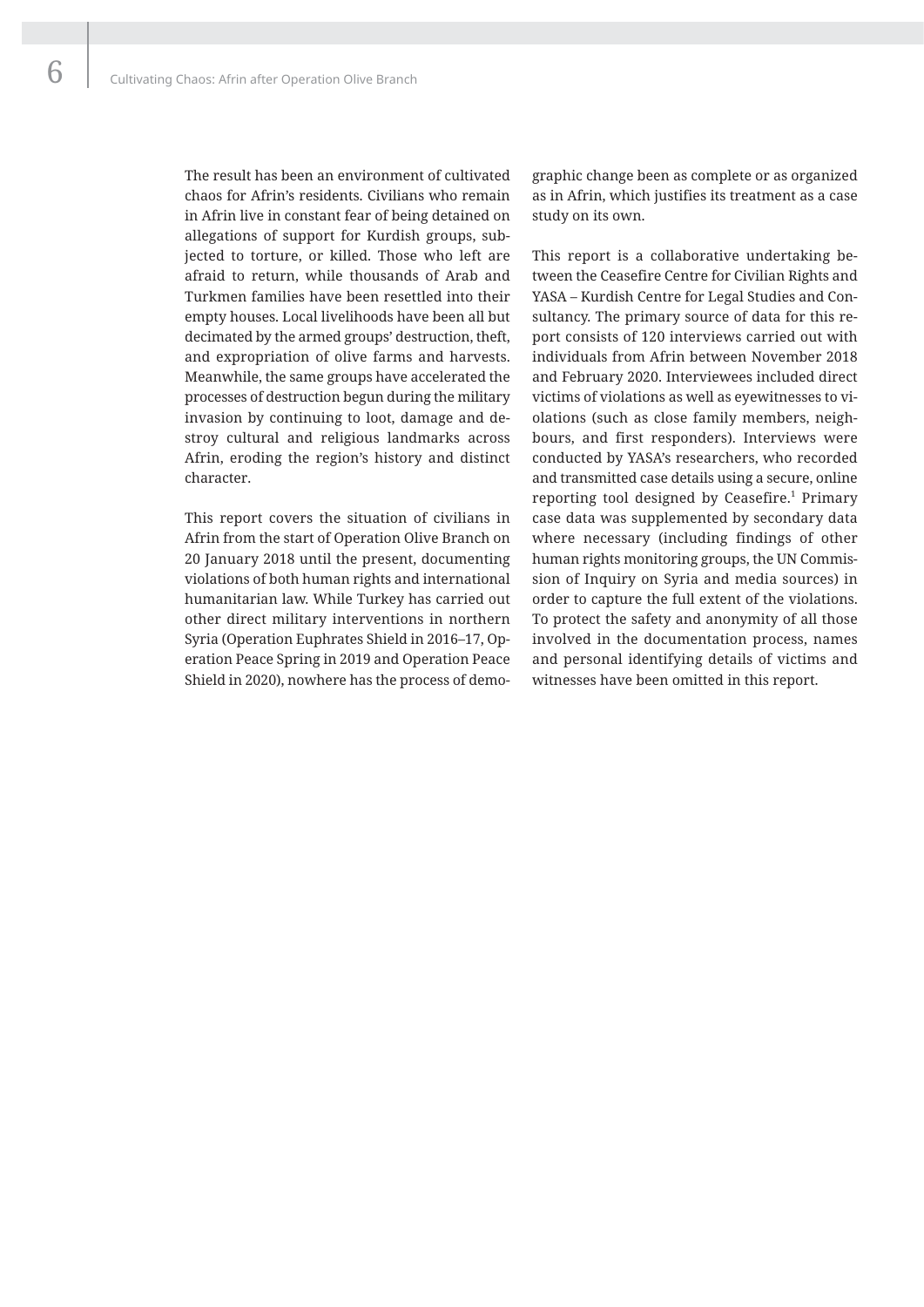# **Background: Afrin before Operation<br>Olive Branch**

Afrin is located in north-west Syria, and is bordered by Turkey to the north and west. It includes the town of Afrin, as well as six sub-districts: Jindires, Sharran, Ma'batli (Mobato), Rajo, Bulbul and Sheikh Al-Hadid (Shiye), encompassing some 366 villages in total. The hilly region, sometimes referred to as Kurd Dagh or Çiyayê Kurmênc (Mountain of the Kurds), has historically been one of the most homogeneously Kurdish areas in Syria.

The pre-war population, estimated at around  $200,000^2$  was likely at 92 per cent Kurdish.<sup>3</sup> The region is also home to Arab communities, mostly in the south. Although the majority of the population could be classified as Sunni Muslim, there were also significant religious minorities. The Alevi community, centred in the town of Ma'batli (Mobato) and surrounding villages, numbered between 5,000 and 10,000.4 The region's Yazidi population, found mainly in villages in the south and east of Afrin, was the largest in Syria prior to the war.5 The region was also home to small Syriac Christian and evangelical Christian convert communities.<sup>6</sup>

As in other Kurdish-majority areas in Syria, Afrin's residents suffered from decades of discrimination under the Ba'ath regime. Arabization policies introduced under former president Hafez al-Assad saw the banning of Kurdish language teaching, the forcible transfer of Arab families onto Kurdishowned lands, and the repression of cultural celebrations. Residents of border areas, including Afrin, faced restrictions on their ability to obtain property deeds or build and repair houses.7 Afrin was also affected by the Arabization of village names.8 It should also be noted that hundreds of thousands of Kurds, mostly in north-eastern Syria, were rendered stateless due to a decision following the 1962 census that classified them as foreigners and stripped them of their citizenship.

The outbreak of the Syrian conflict in 2011 represented a break in the Syrian government's strategy towards the Kurdish-majority regions, as the former become preoccupied with crushing the uprising in other parts of the country. Rather than become embroiled in conflict with the regime, the Kurdish-majority regions took the opportunity to carve out a path of their own. In July 2012, the Syrian government's forces withdrew from the Kurdish areas of northern Syria, ceding them to the control of Democratic Union Party (Partiya Yekîtiya Demokrat, PYD), the dominant Kurdish political party in the region. The PYD established its own armed forces, the People's Protection Units (Yekîneyên Parastina Gel, YPG) in 2011 and the all-female Yekîneyên Parastina Jin (YPJ) in 2013.

The period that followed saw the formation of an Autonomous Administration in Northern Syria composed of the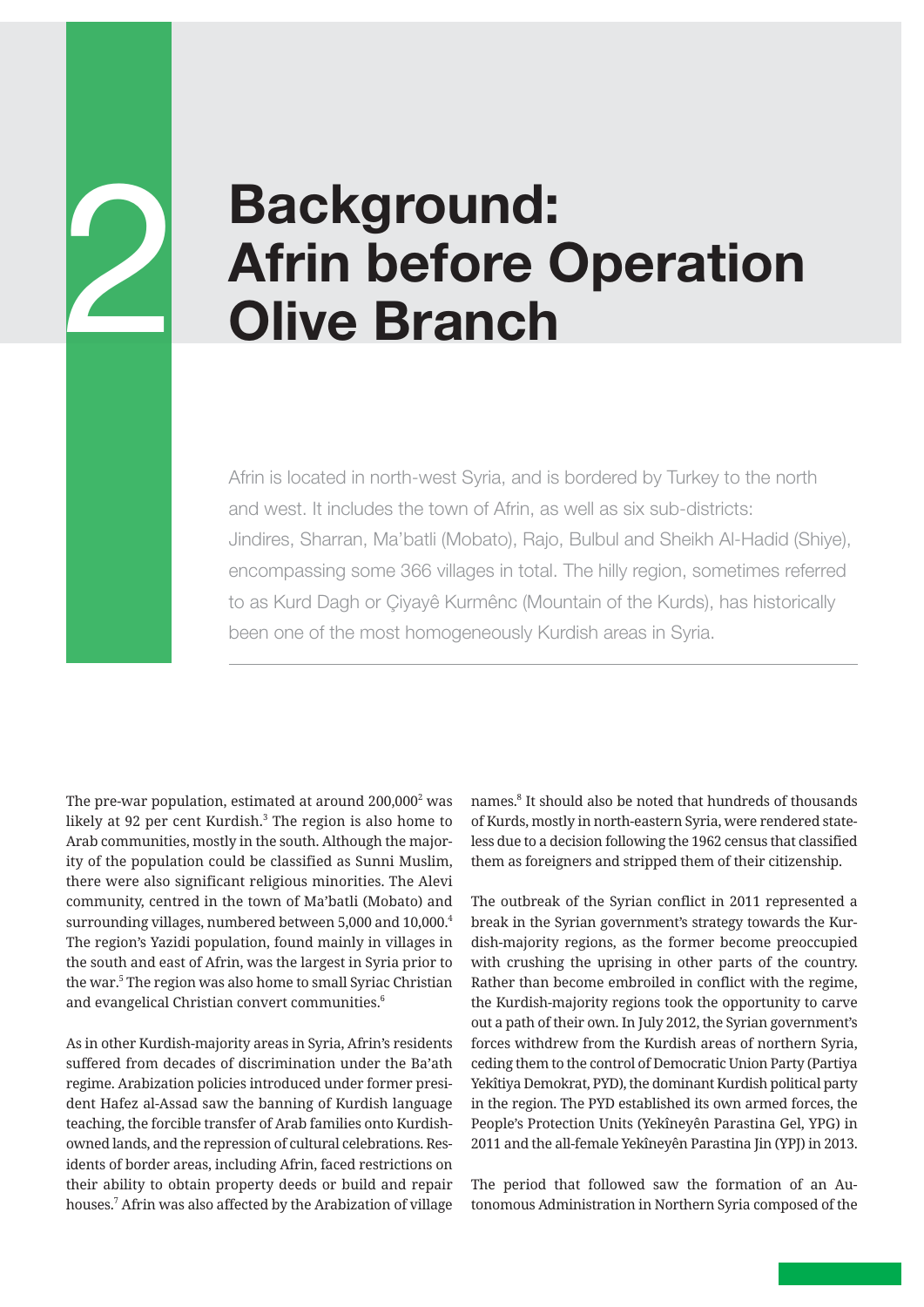three Kurdish-majority cantons of Afrin, Kobane and Jazira. In 2016, the administration declared the establishment of the Democratic Federation of Rojava – Northern Syria (later renamed the Autonomous Administration of North and East Syria) and promulgated its own constitution. The YPG and YPJ were incorporated under the umbrella of the Syrian Democratic Forces (SDF), a key partner of the United States and its allies in their war against ISIS. Further districts were added to the Autonomous Administration as territories were captured from ISIS – Raqqa, Manbij, Tabqa, and Deir ez-Zor.

During these years, the Autonomous Administration made significant strides in establishing democratic institutions and promoting gender equality. In August 2015, the first Kurdish university in Syria was established in Afrin. The relatively peaceful conditions also allowed ethnic and religious minorities to flourish, with Afrin's Yazidis and Alevis opening their own cultural associations for the first time and participating in local councils established by the Autonomous Administration.<sup>9</sup> The Autonomous Administration was also, however, accused of human rights abuses, in particular the harassment, arbitrary arrest and detention of political opponents of the PYD.<sup>10</sup> Afrin also became a safe haven for internally displaced persons (IDPs) fleeing the fighting in other parts of the country. The population of the area swelled as around 200,000 to 300,000 IDPs sought refuge in Afrin from Aleppo, Hama and Raqqa and other conflict-affected areas.<sup>11</sup>

Across the border in Turkey, President Recep Tayyip Erdogan clearly saw the Kurdish project of self-governance in Syria as a serious threat. Domestically, the Turkish government has a long history of repressing the linguistic, cultural and political rights of its own Kurdish population. In 2004, Erdogan was quoted as saying, 'I am opposed to Kurdish autonomy, even if it is in Argentina.'<sup>12</sup> He has violently quashed calls for self-determination led by the PKK, an armed secessionist movement that has been engaged in decades of conflict with the Turkish state. Erdogan's military repression of the Kurdish regions of Turkey increased after the Kurdish-majority Peoples' Democratic Party (HDP) won 13 per cent of the vote in the 2015 general elections.<sup>13</sup>

Turkey considers the YPG to be an affiliate of the PKK, and therefore, a terrorist group. The Turkish government has vowed never to allow the formation of a 'terrorist state' or 'terror corridor' along its border. $14$  Already in 2016, Erdogan launched a military campaign (Operation Euphrates Shield) to isolate Afrin from the rest of the Autonomous Administration and preclude the formation of a contiguous Kurdish-controlled territory.<sup>15</sup> In the lead-up to January 2018, Erdogan's threats against Afrin intensified. He presented the alleged configuration of 'PKK-PYD-ISIS terrorists' in Afrin as a danger to Turkey's stability – despite the fact that ISIS had no known presence in Afrin in 2018 and was in fact in direct conflict with Kurdish forces in other parts of Syria. Later, the Turkish government would claim that it had been the victim of over 700 incidents of cross-border fire originating in Afrin. $16$ However, a subsequent BBC investigation found that the Turkish figures were grossly distorted. $17$ 

On 19 January 2018, Turkey announced the start of Operation Olive Branch. It claimed to be exercising the right of self-defence as outlined in Article 51 of the UN Charter, while the Syrian government called the operation an act of aggression and an attack on its territorial integrity.<sup>18</sup> The campaign began with cross-border shelling and airstrikes carried out by Turkish fighter jets. On 21 January, Turkish ground forces began their advance into Syrian territory, in coordination with some 25,000 Arab and Turkmen fighters<sup>19</sup> organized under the umbrella of the SNA (more about this grouping in the next chapter).

The initial phase of the military campaign targeted villages in the rural outskirts of Afrin. Turkish forces used airstrikes and intensive artillery shelling to push into the territory, preparing the way for the SNA factions to advance on the ground. Civilians from rural areas fled to the urban centre of Afrin as their villages fell under Turkish control. By mid-March, Turkish and SNA forces had encircled the town of Afrin. Within a few days, the YPG and YPJ were forced to withdraw, and almost the entire civilian population of the town was evacuated. On the morning of 18 March, Erdogan declared that Afrin had been taken.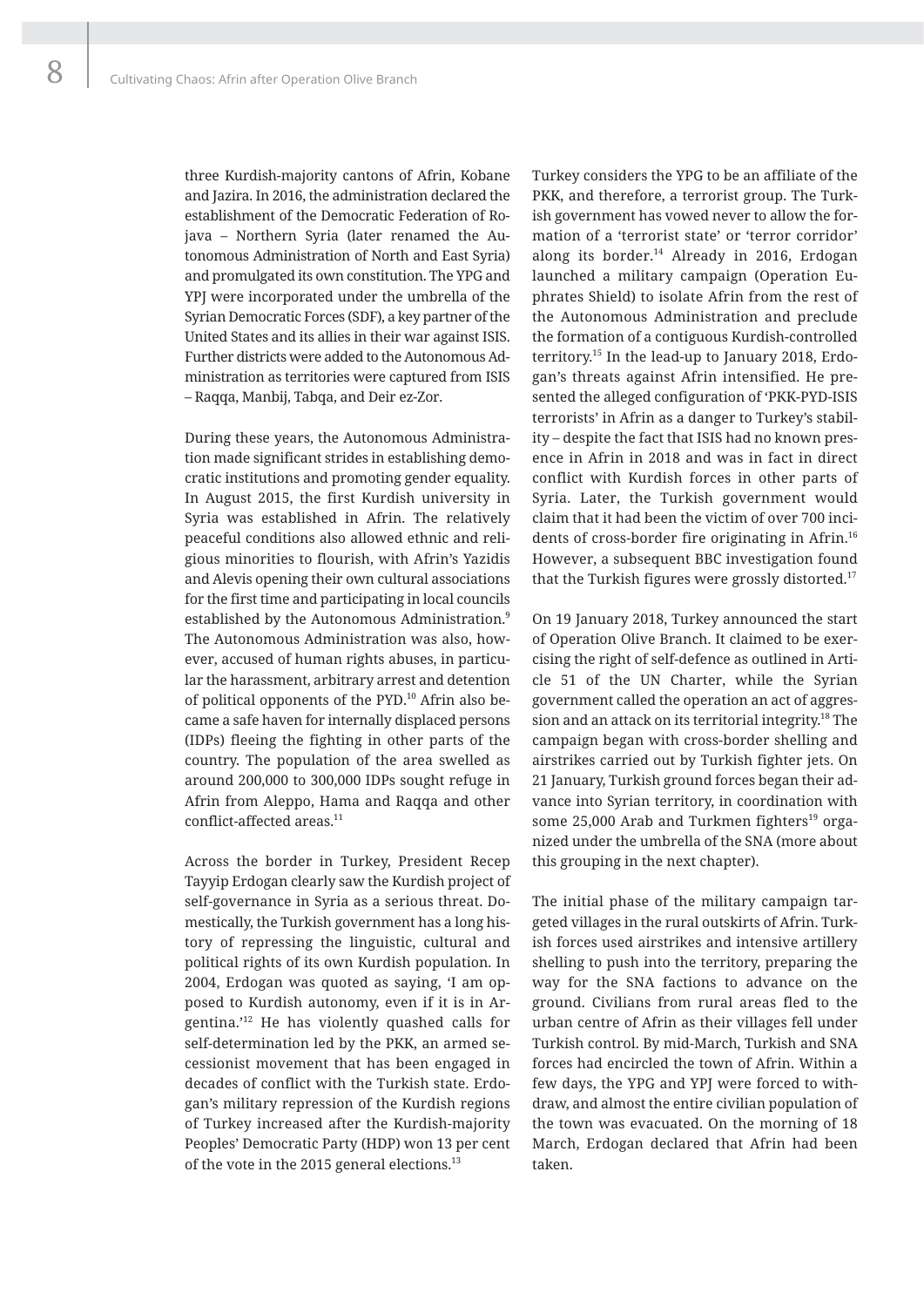## **Political and military landscape in Turkishoccupied Afrin**

The completion of Operation Olive Branch and the withdrawal of YPG and YPJ forces saw the complete restructuring of the political and security landscape in Afrin. The institutions of the Autonomous Administration were dissolved and partially replaced by a loose configuration of Turkish-backed political, judicial and administrative structures. In terms of security, while Turkish troops maintained a presence in several military bases established in the region, direct control over Afrin's districts and villages was handed to the dozens of Turkish-backed SNA factions that had participated in the invasion. The result has been a chaotic and wildly divergent experience for civilians, with little institutional oversight of the actions of the various armed groups.

After the occupation, all institutions connected to the PYD were immediately disbanded.<sup>20</sup> Turkish officials also made it clear that anyone affiliated with the party – or with its armed forces – would be barred from taking part in the governance of Afrin.<sup>21</sup> Instead, a series of newly created or restructured institutions came into existence in occupied Afrin with Turkish supervision.

3

As a first step, Turkey oversaw the formation of new local councils to replace the previous administration. While elected from the population of the area, the councils do not reflect local demographics and are formed of members politically aligned with Turkey. The 20-member Afrin local council formed in 26 April 2018 consisted of 11 Kurds, 8 Arabs, and 1 Turkman.<sup>22</sup> Additional local councils were also

elected to govern Afrin's sub-districts. Out of the total of 107 members elected to serve on the various councils, 100 were men and only 7 were women. $23$ 

While the local councils fall nominally under the structures of the opposition's Syrian Interim Government (SIG), in practice they are subordinate to Turkey. The office of the governor of Hatay supervises their work and provides them with monthly allocations. $24$  In addition, the councils face daily restrictions on their work by Turkish-backed SNA factions, who exercise de facto power in Afrin.

Other local institutions in Afrin were also brought under Turkish oversight. In the health care sector, the province of Hatay took over the process of licensing hospitals and other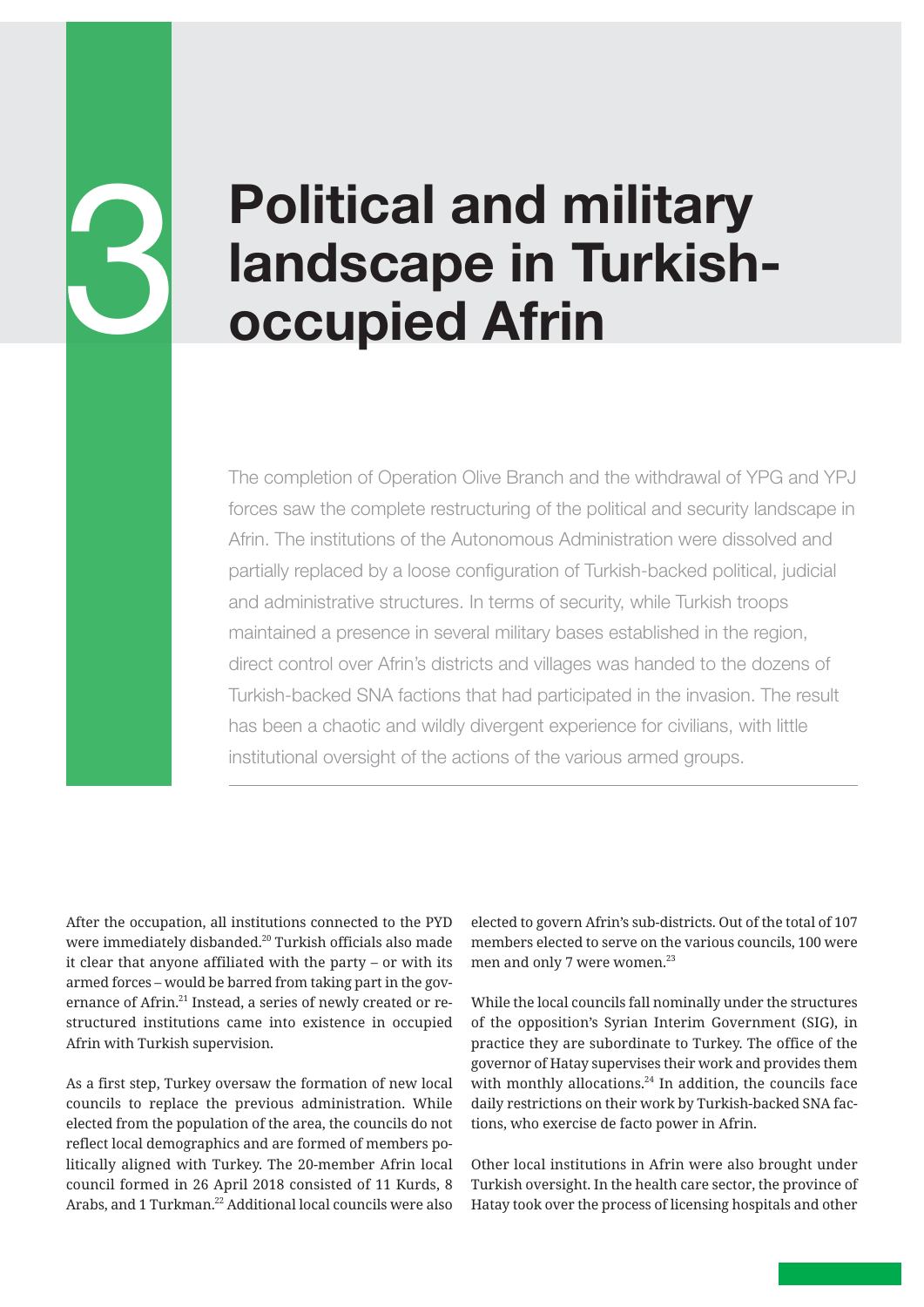medical facilities, appointed a Turkish director of Afrin hospital, and began paying its employees' wages.25 In education, the Turkish authorities cancelled the Kurdish curriculum being taught in Afrin's schools and replaced it with the SIG's curriculum.<sup>26</sup> While Afrin lacks functioning judicial institutions, the Turkish-built Palace of Justice opened in Al-Rai (part of the Euphrates Shield area) in September 2018 has been given jurisdiction over all Turkish-occupied areas of northern Syria, including Afrin.<sup>27</sup>

## **Military and security structures**

Upon taking control of Afrin, Turkey also moved to establish a military, security and intelligence presence in the area. The Sarayi (old courthouse) building in the centre of Afrin was converted into a military headquarters for the Turkish occupation, while Turkish special forces units also established themselves in a local high school. $^{28}$  In addition, a number of military command centres and intelligence units were established across Afrin's sub-districts. However, the number of uniformed Turkish troops stationed in occupied Afrin is minimal. Instead, the main armed actors present on the ground are members of Turkish-backed SNA factions.

#### **The Syrian National Army (SNA)**

The SNA is a collective of Turkish-backed, armed Syrian opposition groups. However, the SNA did not appear on the arrival of Turkish intervention in Syria. Its factions have roots in the Free Syrian Army (FSA), which took shape earlier in the conflict as an umbrella organization of opposition forces fighting Assad. The SNA, in its current form, has been bolstered by more recent recruitment, with new fighters joining for a myriad of reasons, including financial support for their families.

The evolution of the Syrian opposition, most notably from the FSA to the reorganized SNA, has gone through many phases, with groups often merging and breaking up, and sponsoring states attempting to exert their own influence. The establishment of the FSA as a unified collective cannot be linked to a specific date. However, a concentration of defectors from the (official) Syrian Arab Army can be traced to June–July  $2011<sup>29</sup>$  culminating in a YouTube video statement from Syrian Air Forces Colonel Riad Al-Ass'ad, along with six other officers, announcing the formation of the FSA.<sup>30</sup> Even during its inception, the FSA was not immune to criticism from opposition activists. In a placard photo dated 3 August 2012, one activist writes 'Mr. General Riad Al- Ass'ad, when the city of Salamiyah went out on its first protest, you were serving the Assad regime.'<sup>31</sup>

In the early days of the FSA, its members were often labelled as rebels.<sup>32</sup> As the armed resistance against the Assad regime, the FSA attracted international government funding. Under the Obama administration, the CIA Department of Defence launched the 'Timber Sycamore' programme, providing financial support to Syrian opposition fighters.<sup>33</sup> Regional Middle Eastern states also played an early role, with Saudi Arabia concurrently paying Syrian opposition fighters' salaries. $34$  The shifting interests of regional and international state actors saw Syria become a proxy battlefield, with Russia and Turkey playing their respective roles to advance their interests.

The proliferation of private funding of some Syrian armed groups further complicated the picture. One such example is the Kuwaiti 'Popular Commission to Support the Syrian People'. Established in 2012 by two religiously conservative sheikhs, Hajaj al-Ajmi and Irshid al-Hajri (the former of whom has been known to fund Al-Qaida and the al-Nusra Front), the Commission previously funded the Islamist group Ahrar Al-Sham, currently operating in northern Syria.<sup>35</sup> Private individuals, often trans-Islamist sympathizers, have donated 'gifts' to armed groups; often in the form of a bag of cash smuggled across the Turkish border into Syria.<sup>36</sup>

Turkey's support for the Syrian opposition has evolved through periods of development and fragmentation. Launching a command centre in Istanbul to coordinate with FSA leaders in 2012, Turkey has adapted its policy approach in line with political developments in Syria. Most notably, the rise and growth of the Kurdish-majority YPG in the umbrella SDF in northern Syria<sup>37</sup> shifted Turkey's position to on the ground military action.

In 2016, Turkey launched Operation Euphrates Shield,38 in which it supported anti-Assad Syrian factions that would eventually come to be collec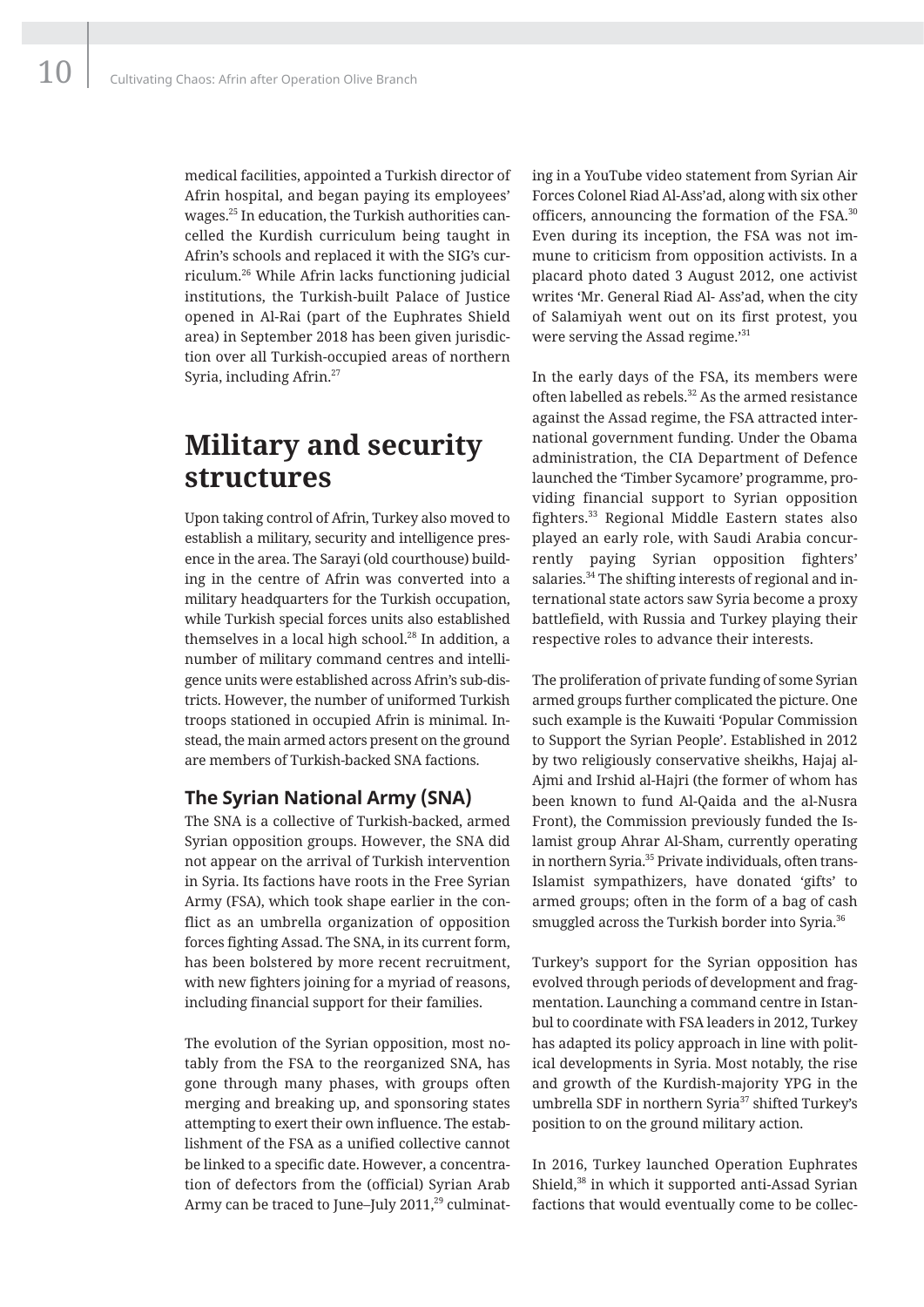tively known as the SNA. Turkey has since launched two further military operations in Syria, including Operation Olive Branch in Afrin in 2018, in which the SNA played a central role, and Operation Peace Spring in north-western Syria in 2019, where the SNA also played a key role in supporting Turkish military action against the SDF and Syrian regime.<sup>39</sup> Large recruitment drives in anticipation of these military operations led to the formation of new factions within the SNA and significant increases in the ranks of its fighters.<sup>40</sup>

The SNA brands itself as the Syrian regime's only serious opposition force. However, its military decisions are not determined by its leading officers, but rather through a chain of command that extends directly to Ankara.<sup>41</sup> Col. Haitham Afisi, the head of the SNA, told the *LA Times* in 2018 that 'every decision that is taken, we sit with the Turks and come to a decision'.<sup>42</sup> Turkey's financial support and training of the SNA factions allows them to be deployed in accordance with Turkish interests, with fighters in armed groups active in Afrin – such as the Sultan Murad Division and Faylaq Al-Sham – sent to fight in Libya against Khalifa Haftar's Libyan National Army.<sup>43</sup>

The branding of SNA armed groups often includes the use of both the Syrian opposition flag and the Turkish flag. More recently formed factions bear names alluding to Ottoman nostalgia, such as the 'Sultan Murad Division', named after the Ottoman Sultan Murad I, or the 'Sultan Mehmet Fatih Brigade', named after the Ottoman Sultan Mehmet, also known as 'Mehmet the Conqueror' for his successful conquest of the Byzantine city of Constantinople in 1453, which eventually became the city of Istanbul.

Highly active on social media and attracting thousands of followers on Twitter, Facebook and YouTube, some armed groups such as the Al-Hamza Division tweet in both Arabic and Turkish and are not shy to express Turkish nationalist sentiments.<sup>44</sup> Some prefer to use closed groups on the social media app Telegram, favoured for its end-to-end encryption, to update on their activities. While all SNA factions subscribe to the use of Syrian opposition symbology such as flags and other paraphernalia, they are broadly ideologically Islamist. The Syrian regime has played on this ideological orientation to justify its brutal military campaigns and oppression against civilians.

Figure 1 provides an overview of the main SNA factions operating in Afrin since Operation Olive Branch.

| <b>Name and insignia</b>                  | <b>Description</b>                                                                                                                                                                                                                                                                                                                                                                                                                                                                                                                                                                                                                                                                                                                                                                                                                                                                                                            |
|-------------------------------------------|-------------------------------------------------------------------------------------------------------------------------------------------------------------------------------------------------------------------------------------------------------------------------------------------------------------------------------------------------------------------------------------------------------------------------------------------------------------------------------------------------------------------------------------------------------------------------------------------------------------------------------------------------------------------------------------------------------------------------------------------------------------------------------------------------------------------------------------------------------------------------------------------------------------------------------|
| Al-Jabha Al-Shamiya<br>(the Levant Front) | Established 25 December 2014 <sup>45</sup> the Levant Front is an umbrella organization formed of five rebel<br>groups. <sup>46</sup> It was disbanded four months into its alliance in 2015 and then re-established in June<br>2015 under the leadership of former Ahrar Al-Sham leader Abu Amro. <sup>47</sup> The Front's north-western<br>faction in Afrin is financially backed by Turkey, but has previously received US support via the<br>Turkish-based joint military intelligence and operations room (the MOM room). <sup>48</sup> The Front's<br>distinctive Sunni Islamist character is a key part of its identity, with the historic Damascus Al-<br>Ummawi mosque appearing on its logo. In the past, the Front has tried to brand itself as a<br>'moderate' Islamist group, releasing an ISIS-style mock execution video in which ISIS fighters are<br>spared with the message 'Muslims are not criminals.'49 |
| <b>Al-Hamza Division</b>                  | The Al-Hamza Division was initially established in April 2016, bringing together five different<br>factions to combat ISIS. <sup>50</sup> It was initially funded under the CIA's Train and Equip Program, but is<br>now backed by Turkey with Lt Saif Abu Bakr as its chief commander. Abu Bakr's Twitter feed has<br>more than 26,000 followers. <sup>51</sup> In one tweet, an image of an SNA fighter gingerly holding and<br>looking down at a Turkish flag is accompanied by the Turkish caption: You have become a refuge for<br>all the oppressed, especially us Syrians. Every time we're in a tight place, you've been there for us. Now<br>it's our turn. Like a place on the ground! Wherever you want to stand, tell me, let's sew you up!'                                                                                                                                                                      |

#### **Figure 1:** SNA factions active in Afrin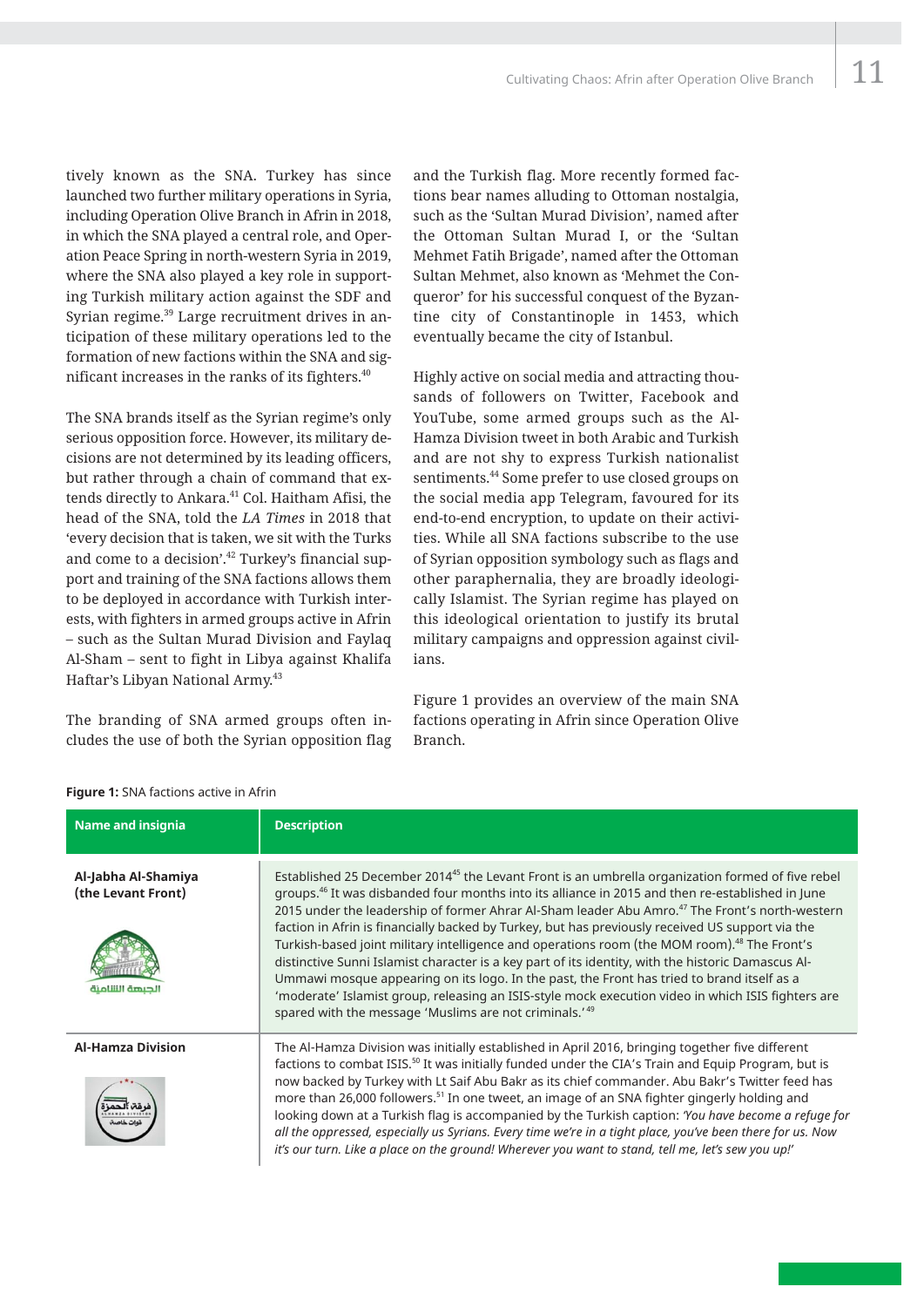#### **Figure 1:** SNA factions active in Afrin (continued...)

| <b>Name and insignia</b>                     | <b>Description</b>                                                                                                                                                                                                                                                                                                                                                                                                                                                                                                                                                                                                                                                                                                                                                       |  |  |  |
|----------------------------------------------|--------------------------------------------------------------------------------------------------------------------------------------------------------------------------------------------------------------------------------------------------------------------------------------------------------------------------------------------------------------------------------------------------------------------------------------------------------------------------------------------------------------------------------------------------------------------------------------------------------------------------------------------------------------------------------------------------------------------------------------------------------------------------|--|--|--|
| <b>Ahrar Al-Sharqiya</b>                     | Established in November 2016, Ahrar Al-Sharqiya consists of fighters primarily from Syria's largest<br>eastern city, Deir el-Zor. <sup>52</sup> Backed by the Turkish government since 2017, Ahrar Al-Sharqiya has<br>been on the frontlines of fighting against YPG. In October 2019, videos were found online of Ahrar<br>Al-Sharqiya executing PYD party members, with one of Ahrar's leaders, Abu Hatem Shaqra, centre<br>stage in the video. <sup>53</sup> Shaqra has also been accused of kidnapping and detaining Yezidi families in<br>Afrin and smuggling them into Turkey for money. <sup>54</sup> Ahrar Al-Sharqiya is highly active on Twitter<br>with more than 15,000 followers, and use the Syrian uprising flag as part of their branding. <sup>55</sup> |  |  |  |
| <b>Faylaq Al-Sham</b><br>(Sham Legion)       | In March 2014, Faylaq Al-Sham established itself as a legion made up of 19 Islamist brigades. <sup>56</sup><br>Initially financially backed by Saudi Arabia, <sup>57</sup> the group is now supported by the Turkish<br>government. <sup>58</sup> The group has also received US support via the MOM Operations Room in the past.<br>In December 2019, Turkey announced that Faylaq Al-Sham would be one of three groups/divisions<br>to be sent to Libya to fight Khalifa Haftar's Libyan National Army (LNA); the Syrian Interim<br>Government denied that this was the case. <sup>59</sup> Faylaq Al-Sham is highly active on Twitter with more<br>than 78,000 followers. <sup>60</sup>                                                                               |  |  |  |
| <b>Sultan Murad Division</b>                 | According to its website, the Sultan Murad Division was established in March 2013 to fight the<br>Syrian regime and the 'PYD/PKK'. <sup>61</sup> The division is formed primarily of Syrian Turkmen fighters <sup>62</sup><br>and consists of five member groups. <sup>63</sup> Sultan Murad Division is named after Turkey's famous<br>Ottoman Sultan Murad I, who expanded the Ottoman Empire into Anatolia and the Balkans during<br>his reign.                                                                                                                                                                                                                                                                                                                       |  |  |  |
| <b>Sultan Mehmet Fatih</b><br><b>Brigade</b> | Part of the Sultan Murad Division, the Sultan Mehmet Fatih Brigade is a Syrian Turkmen majority<br>group and 13th division of the SNA. The group is anti-Assad and claims to have protected civilians<br>during early protests in Aleppo. <sup>64</sup> The brigade is named after Turkey's famous Ottoman Sultan<br>Mehmet Fatih who conquered Constantinople in 1453, bringing down the Byzantine Empire. The<br>brigade has almost 9,000 followers on Twitter. <sup>65</sup>                                                                                                                                                                                                                                                                                          |  |  |  |
| <b>Samarkand Brigade</b>                     | The Samarkand Brigade was established in June 2016 and is also known as the 'First Legion'. It<br>describes itself via its Twitter bio as a 'newly-formed brigade in northern Syria which includes a<br>group of fighters known for fighting the brutal Assad regime, Kurdish separatist gangs and ISIS<br>mercenaries of tomorrow' and has more than 7,000 followers. <sup>66</sup>                                                                                                                                                                                                                                                                                                                                                                                     |  |  |  |
| <b>Ahrar Al-Sham</b>                         | Established in December 2011, Ahrar Al-Sham translates to 'Free Men of the Levant'. In the early<br>days of the uprising, Ahrar Al-Sham was one of the strongest rebel groups actively fighting against<br>Assad's regime. Today, it is a coalition of Islamist groups. In 2013, the group's founder Hassan<br>Abboud claimed in an Al-Jazeera English interview that 'We do not attack innocent civilians in their<br>homes.' <sup>67</sup> Abboud was killed in 2014. <sup>68</sup> The coalition has struggled to define itself as a 'moderate'<br>Islamist group, considering that it has had a working relationship with Jabhat al-Nusra in the<br>past. <sup>69</sup> The group has 10,000 subscribers to its YouTube channel. <sup>70</sup>                       |  |  |  |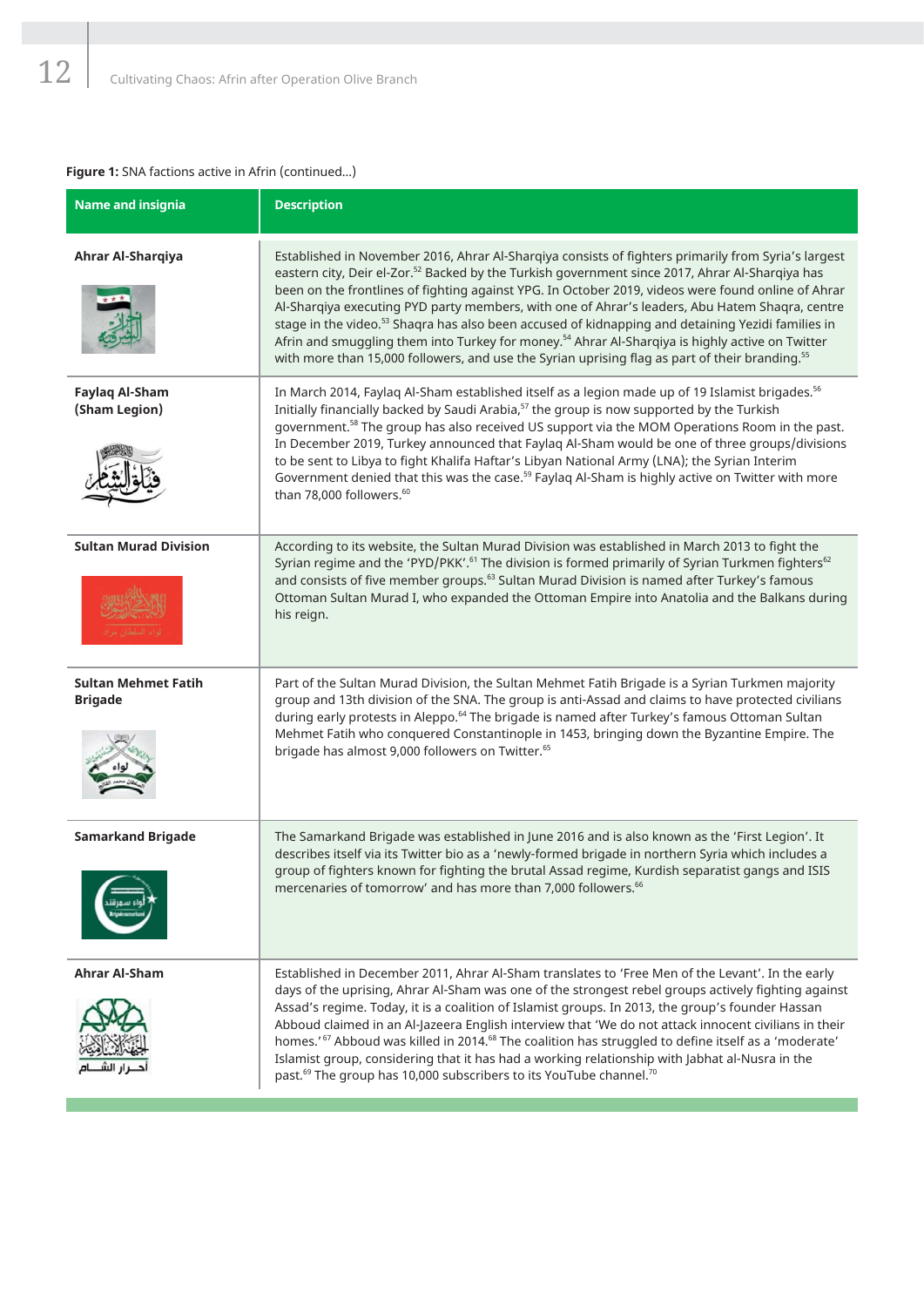### **The military and civilian police**

In May 2018, Turkey trained 620 Syrians at the Turkish Police Academy to work as police officers in Afrin. The force is referred to in Arabic as the 'military police'.71 Backed by Turkey, the military police identifies its role as one of coordination with the 'Free National Syrian Army, factions participating in Operation Olive Branch and our Turkish brothers' in the city of Afrin.<sup>72</sup> Military police leadership is open in its allegiance to Turkey with the Turkish flag featured in its uniform and video statements. $73$ 

The same month, Turkey also created a civilian police force in Afrin. It should be noted that both the military and civilian police forces are composed primarily of former members of SNA factions.<sup>74</sup> A list of new recruits to the civilian police force issued in February 2019 showed that most of the members were from Eastern Ghouta, Homs, Idlib and Hama. There were only three Arab residents of Afrin on the list, and no Kurds.<sup>75</sup> Both the military and civilian police units take direct orders from Turkish intelligence or special forces. Within the civilian police, a Syrian special forces unit carries out raids with Turkish special forces against suspected members of 'Kurdish cells'.76

Turkey's deployment of Turkish-trained Syrian police officers dates from early 2017, when it announced its aim to train more than 5,000 Syrian police officers to secure its borders.<sup>77</sup> In line with Turkish support, a video released in 2017 shows Syrian police officers chanting 'Long live Erdogan, long live Turkey, long live a free Syria' in Jarablus in northern Syria.78

#### **Pro-Kurdish insurgency groups**

Following the Turkish occupation of Afrin city on 18 March 2018 and the retreat of YPG and YPJ, Kurdish-led forces promised to continue their armed resistance to the occupation. A spokesperson for the Autonomous Administration claimed that 'our forces are present all over Afrin's geography. These forces will strike the positions of the Turkish enemy and its mercenaries at every opportunity.<sup>79</sup> Since then, YPG and a number of newly-formed resistance groups have maintained an insurgency in Afrin, carrying out attacks against Turkish military targets, members of Turkish-backed SNA factions, and alleged collaborators.

The most prominent of these insurgent groups are the Wrath of the Olives (Ghadab Al-Zaytoun) Operations Room and the Afrin Liberation Forces or Hezen Rizgariya Efrine (HRE), established in June 2018 and December 2018 respectively. While YPG does claim any association with these groups, some analysts have speculated that they are connected.<sup>80</sup> Between March 2018 and January 2019, YPG, Ghadab Al-Zaytoun and/or HRE claimed responsibility for almost 220 attacks. $81$  The insurgent attacks mostly involve bombings carried out using improvised explosive devices and roadside ambushes. Ghadab Al-Zaytoun has also carried out kidnappings and executions, while HRE launches attacks using anti-tank guided missiles  $(ATGM).$ <sup>82</sup>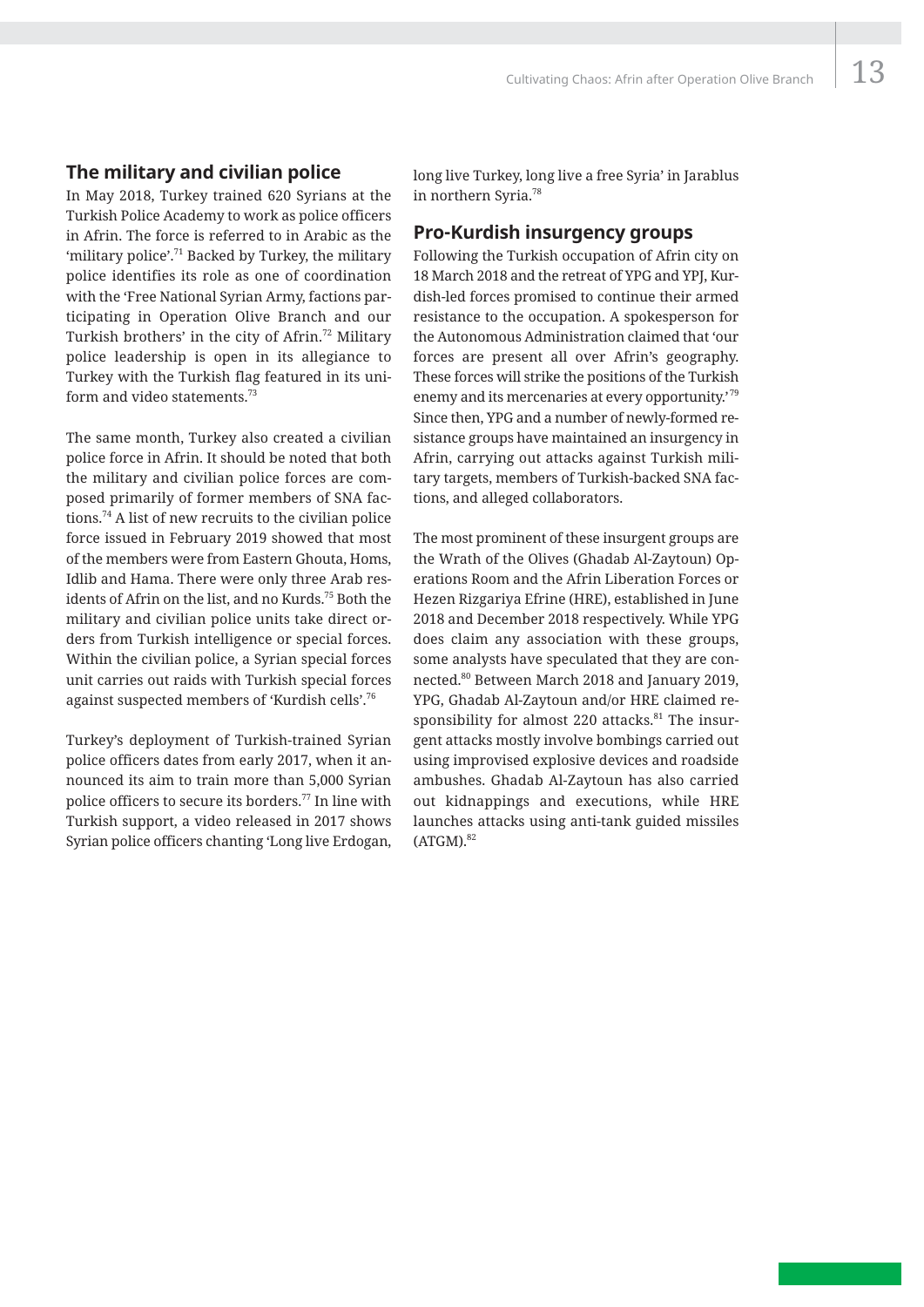## **Patterns of violations**

Both the Turkish armed forces, and members of Turkish-backed SNA factions, are implicated in violations of international humanitarian law and human rights in Afrin. Some violations took place during the first phase of military operations which resulted in the capture of Afrin, while others have continued since the area fell under the control of armed actors that participated in Operation Olive Branch. Despite Turkey's control over Afrin and of the armed groups active there, there have been very few efforts to curb the clear patterns of violations or provide remedies to civilians.

## **Civilian casualties**

During the initial military campaign to take Afrin, which lasted from January to March 2018, the Turkish military carried out heavy artillery shelling across the area and launched air strikes on more than 100 locations.<sup>83</sup> On the first day of the invasion, nearly one quarter of Turkey's entire fighter aircraft arsenal was deployed to Afrin, making it Turkey's most intensive cross-border military campaign in a decade.84

International humanitarian law (IHL) requires parties to conflict to distinguish between military targets and civilian objects at all times, to take precautions in attack in order to avoid civilian harm, and to avoid launching any attack that may be expected to cause incidental civilian deaths, injuries, or damage to civilian objects that would be excessive in relation to the concrete and direct military advantage antici-

pated. However, during the course of Operation Olive Branch, the Turkish military appears to have repeatedly struck homes and residential areas without warning, leading to significant civilian deaths, injuries and property damage. Some of these attacks appear to have targeted locations in which there was no clear military target present, despite Turkey's command of precision-guided munitions.

The Turkish government categorically denies having caused any civilian casualties as part of its military operations in Afrin. On 22 February 2018, Turkey's deputy prime minister Bekir Bozdag stated in a media interview that 'to date, no civilians have died or even been hurt in Turkish Armed Forces operations'.<sup>85</sup> Later, in a communication to the UN Commission of Inquiry on Syria, the Turkish government boasted that 'Operation Olive Branch has shown to the entire world how a counter-terrorism operation can be conducted without harming civilians and civilian infrastructure.' 86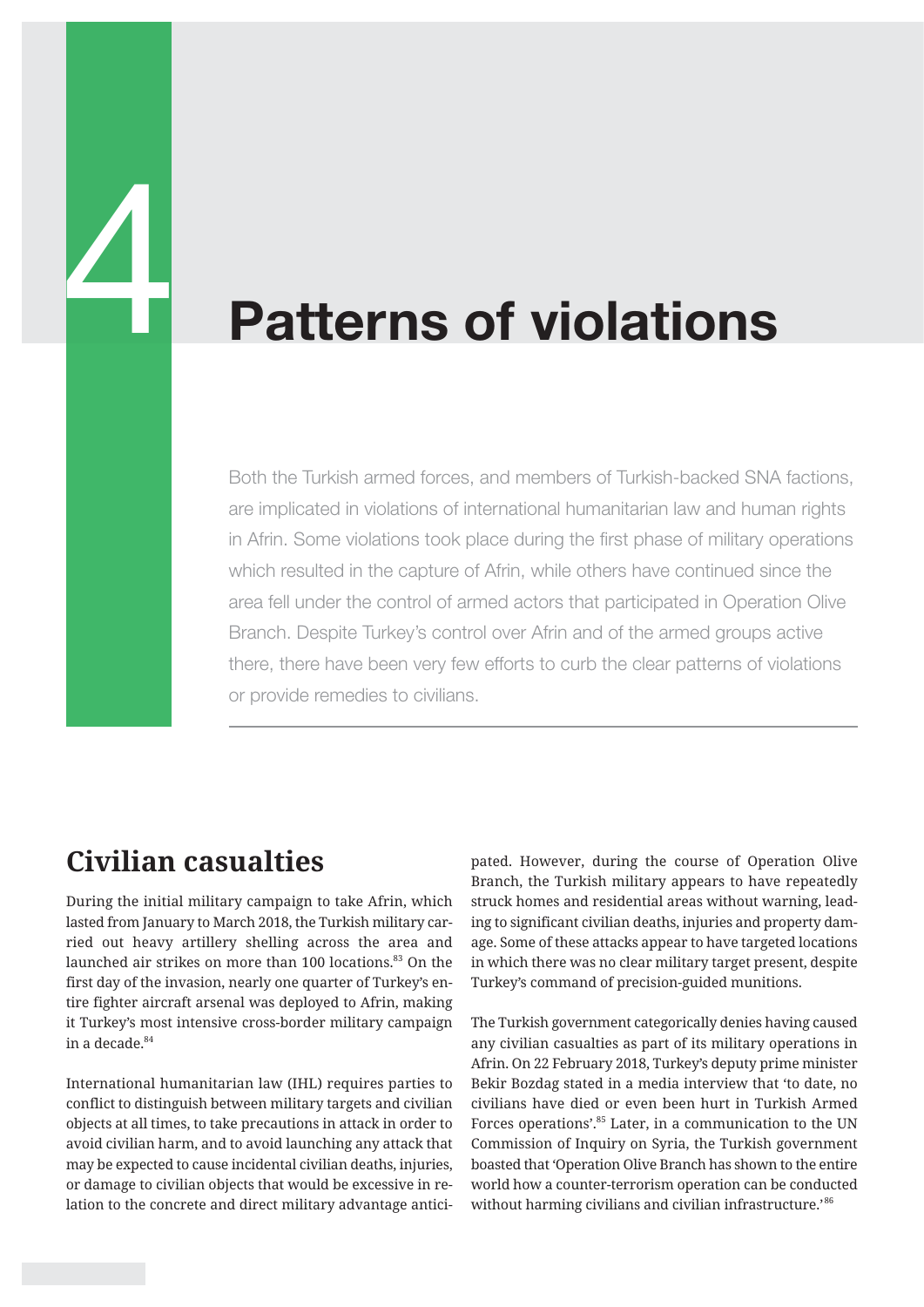Such statements fly in the face of testimonies from the ground, and the information documented by human rights groups. The monitoring group Airwars, which tracks civilian casualties caused by international air and artillery strikes in

Syria, found that between 543 and 699 civilians were killed in Afrin between January and March 2018. The deaths were the cumulative result of 87 separate civilian casualty incidents caused by the Turkish military (see Figure 2 for illus-

|  | <b>Figure 2:</b> Selected list of Turkish bombing incidents resulting in civilian deaths |  |
|--|------------------------------------------------------------------------------------------|--|
|  |                                                                                          |  |

| <b>Date</b>      | <b>Location</b>     | <b>Incident details</b>                                                                                                                                                                                                                                                                                                               |
|------------------|---------------------|---------------------------------------------------------------------------------------------------------------------------------------------------------------------------------------------------------------------------------------------------------------------------------------------------------------------------------------|
| 21 January 2018  | Anabka village      | Between 11 and 24 civilians were killed as a result of a Turkish aerial<br>attack on a poultry farm in Anabka village, where civilians displaced from<br>Idlib province were taking shelter. The displaced civilians killed included<br>7 members of the same family (a woman and her 6 children). At least 7<br>others were injured. |
| 23 January 2018  | lindires town       | Between 5 and 7 civilians were killed and 49 wounded as the Turkish<br>military bombarded Jindires, striking residential areas of the town.                                                                                                                                                                                           |
| 26 January 2018  | Ma'abatli village   | Between 7 and 9 civilians from a single family died as a result of a<br>Turkish airstrike on Ma'abatli village.                                                                                                                                                                                                                       |
| 28 January 2018  | Kobla village       | Between 14 and 17 civilians from a single family died as a result of a<br>Turkish airstrike on Kobla village, and at least 7 others were injured.                                                                                                                                                                                     |
| 22 February 2018 | Near Basuta village | One person was killed and 12 injured as a result of Turkish airstrikes on a<br>convoy of buses and cars carrying activists, demonstrators, nurses and a<br>doctor, as well as food and medical supplies.                                                                                                                              |
| 15 March 2018    | Afrin city          | At least 5 civilians were killed in a Turkish airstrike on a checkpoint near<br>Trinda village, striking the cars of civilians lined up to leave the area.                                                                                                                                                                            |
| 16 March 2018    | Afrin city          | At least 47 civilians in total were killed in a single day as a result of<br>Turkish bombardment of the city of Afrin, including strikes on Afrin<br>hospital and near a cattle market where civilian vehicles were queuing to<br>leave the city.                                                                                     |
| 17 March 2018    | Afrin City          | Between 11 and 13 civilians were killed in a Turkish airstrike on<br>Mahmoudiya neighbourhood, which struck a convoy of cars carrying<br>civilians attempting to flee towards Al-Shahba.                                                                                                                                              |

*Sources: Airwars, UN Human Rights Council, Report of the Independent International Commission of Inquiry on the Syrian Arab Republic, A/HRC/39/65.*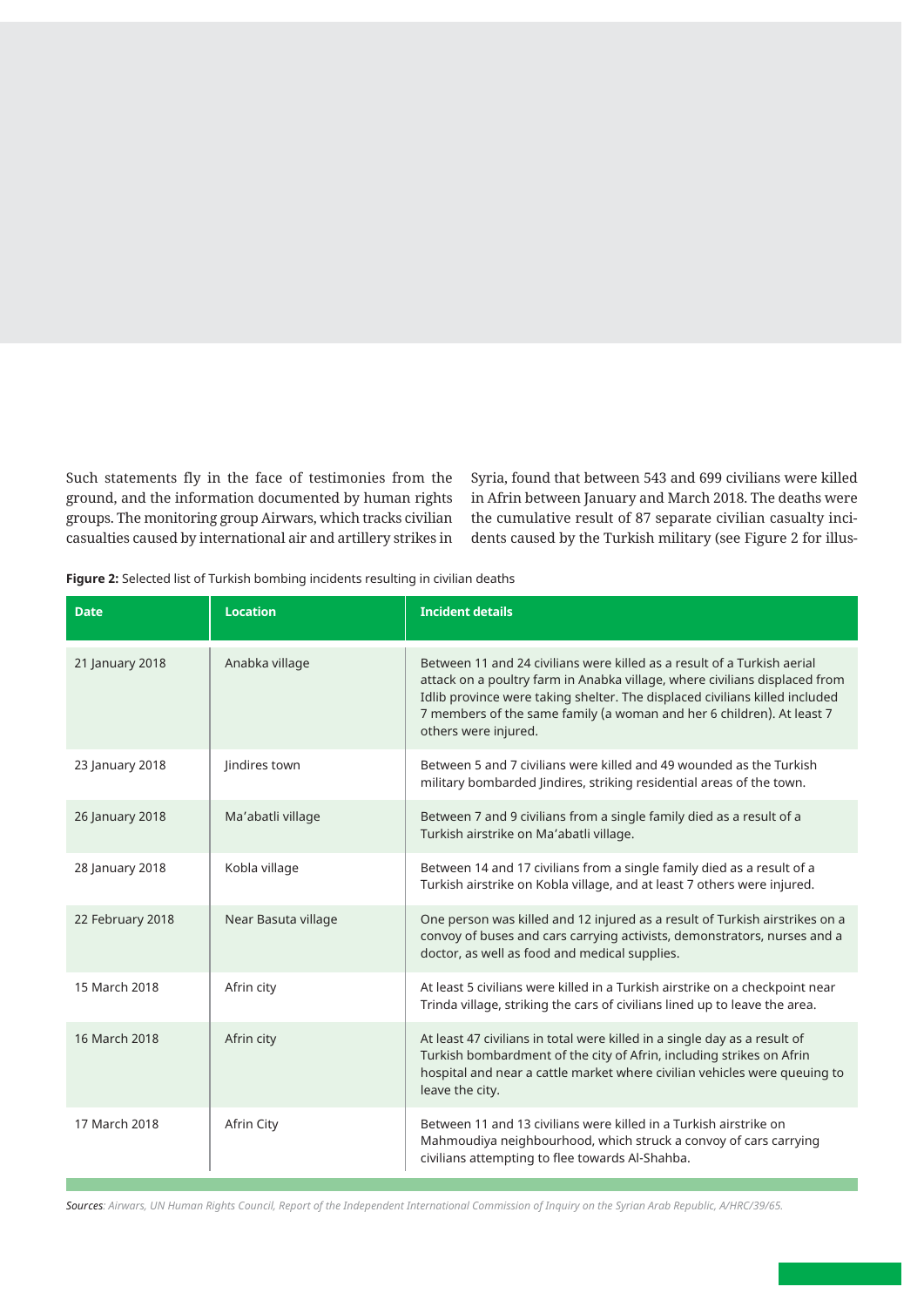trative examples). In addition, the Democratic Self Administration of Afrin documented 706 civilians injured between 20 January and 14 March 2018, noting that they were unable to continue documenting injuries for the last five days of the invasion (14–18 March) due to 'the large number of casualties and the chaotic, violent situation'.

Ceasefire/YASA interviewed several survivors and eyewitnesses of Operation Olive Branch military attacks that resulted in civilian casualties. Turkish bombardment began in the villages of Afrin's countryside following the announcement of the military campaign in January 2018. Civilians described being forced to shelter in the basements of their homes without access to basic necessities as war planes bombarded residential areas.

Some civilians, who did not have basements in their homes, recounted having to take shelter in caves for days at a time to escape the ongoing airstrikes and artillery shelling. A woman from the village of Kordan, Jenderes district described her experience as follows: 'We can't sleep. The shelling on the homes of civilians is indiscriminate. We hide in the caves to protect our children from the shelling.'<sup>89</sup> In the words of another woman, from Rajo sub-district: 'There is nowhere but deserted caves to hide in. There may be snakes or dangerous animals there, but it is better than death under bombing.' <sup>90</sup>

Several incidents in the first phase of Operation Olive Branch, targeting Afrin's countryside, led to high civilian death tolls. On 29 January 2018, Turkish air forces struck a family farm in Kobali, Shirwa district, killing at least five people and injuring seven. Of the victims who were identified by name, all were Arab IDPs from the same family. The injured included a 2-year-old, two 4-year-olds, a 6-year-old, a 17-year-old and two adults. According to a member of the Kurdish Red Crescent who witnessed the attack:

*We saw the plane bomb the village of Kobali and we were asked to go immediately. The scene was horrific – a whole family massacred, children, men and women. Some of the bodies were fragmented and unrecognizable.*<sup>91</sup>

On 19 February 2018, Turkish shelling descended on the village of Basouta, 10 km south of Afrin, striking several houses. In one house, a 13-yearold girl was killed, while her 42-year-old uncle and seven other children from the same extended family were injured – some of them severely. The incident took place while the children were playing in front of the house. According to the uncle, whose injuries left him unable to walk, the village was far from any military installations. At the time, the front lines of the military operations were at least 20 kilometres away in Jindires countryside, as confirmed by a map published by Operation Olive Branch the day before the attack.<sup>92</sup>

According to another man from the village, about 10 shells had landed that afternoon, completely destroying some houses and damaging others. A woman in her fifties, also from the village, recounted her experience on the day as follows: 'We went to the basement after we heard shells fall across from our house while we were eating lunch. We stayed until the afternoon, and when we went out, we found our house demolished, as well as my son's house, and two of our neighbours' houses.'93

On 5 March 2018, near the Berband (Berbenê) village junction in Rajo, Turkish aircraft bombed a bus full of civilians fleeing the military operations in the countryside. The bus was struck three times consecutively, killing between 2 and 7 people. The dead included an elderly woman in her 90s and an 8-year-old child. Many of the others on board the bus were injured, including several children.

Among the injured were three sisters from the village of Zarka. According to the mother of the girls, 'We were in our village for 45 days, then we left to preserve our honour. The bus we were on was hit by an airstrike while we were en route. Three of my girls were injured, and one of them was struck in the face.' According to the eldest of the three sisters, 'We could not withstand the daily shelling so we left along with the rest of the people from the village. We don't know what happened while we were on the bus. We were three sisters, and my grandmother was killed.' The middle sister added, 'We were injured, and there were no doctors to treat us, so we only received first aid from nurses. We left Afrin without receiving treatment.'<sup>94</sup>

A 3-year-old boy, who was also on board the bus, lost his vision in both eyes as a result of the in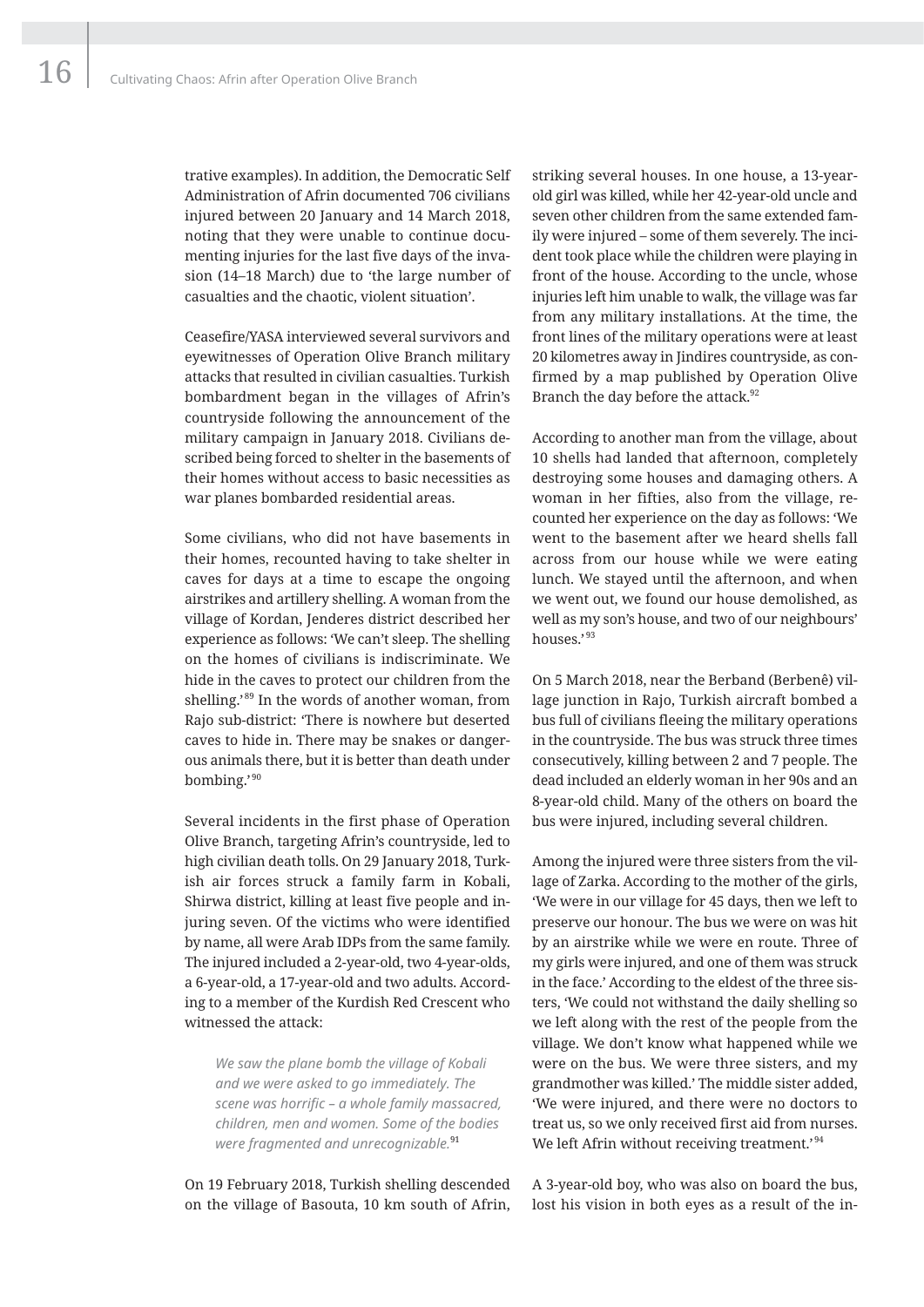juries he sustained during the incident. At the time of the bombing, his pregnant mother was holding him on her lap. She was seated in a window seat, next to an elderly woman. According to a nurse close to the family:

*After the first strike, [the mother] was reassured that her son was still with her, but after a few seconds, she realized that the weight in her arms was the leg of the elderly woman. The boy had been flung out of the bus.*

The 3-year old was found by first responders a short distance away from the bus, where he was lying unconscious. Both of his eyes were badly injured and his eyelids were torn, such that he was no longer able to close them. When he regained consciousness, he cried that he could not see anything. The doctors in Afrin Hospital, where he was taken after the incident, were unable to do anything other than bandage his eyes, due to lack of capacity and the high numbers of dead and wounded civilians flooding into the hospital at the time. As a result, the boy was permanently blinded.95

From 10 March, Turkish forces turned their focus on Afrin, having captured much of the countryside. By that time, the civilian population of Afrin city was approximately three times its normal size, due to the fact that most civilians who fled the bombardment of their villages in the countryside had taken refuge there by then.<sup>96</sup> The increasingly high death toll towards the middle of March reflects the shift in the military campaign towards densely populated, urban areas – particularly as Turkish forces allegedly bombarded civilian homes, and fired on the access routes in and out of the city. $97$ 

### Testimony of a man displaced from Kharabat Sharran village

The following testimony comes from a 40-year-old Kurdish man from Kharabat Sharran village, in the Sharran sub-district – located about 12 kilometres from Afrin centre. His experience of repeated displacement during the course of Operation Olive Branch is typical of many Afrin residents.

*On 20 February, Turkish shelling and airstrikes began to hit our village, despite there being no military installations there. We hid in the basement of our house for 20 days – me, my wife, my two young children, and my 80-year-old mother. We had no light, heating, water or food. We were living in a state of fear, terror and panic because of the continuous shelling.* 

*As the Olive Branch factions began to approach from the east and the north, we were forced to flee, along with the rest of the people of the village. We headed to Afrin town by car. At first, we stayed in the Ashrafiyeh neighbourhood, in an unfinished housing structure, where we lacked the most basic life necessities.* 

*The bombing continued in the villages surrounding Afrin, until the city was besieged from all sides, except for Trinda road – the only way out. On 10 March, air strikes and shelling started in the eastern neighbourhoods of the city, including Ashrafiyeh. We were forced to move towards Raju road, in the centre of Afrin city. We stayed there for six days with one of our relatives. There were 20 of us living in a two-room house.* 

*The airstrikes and artillery shelling continued fiercely, as they attempted to take over the city. There was shrapnel flying towards the*

*buildings, and panic and fear began to spread as they started bombing the city centre directly. Fearing for our lives, and the lives of our children and our family, on 16 March we fled with most of the people of Afrin via Trinda road.* 

*The road passes through Trinda village, towards Jabal Ahlam, and onwards to the Al-Shahba area – 20 kilometres from the centre of Afrin city. Our journey by car took 48 hours, due to the heavy congestion caused by the mass displacement. We didn't have enough water and food with us. The planes were bombing the sides of the route where civilians were fleeing. We would see displaced people who were injured and wounded, but we could not help them.* 

*We arrived on 18 March to Deir Jameel village in Al-Shahba – leaving behind our properties, homes and lands.*<sup>98</sup>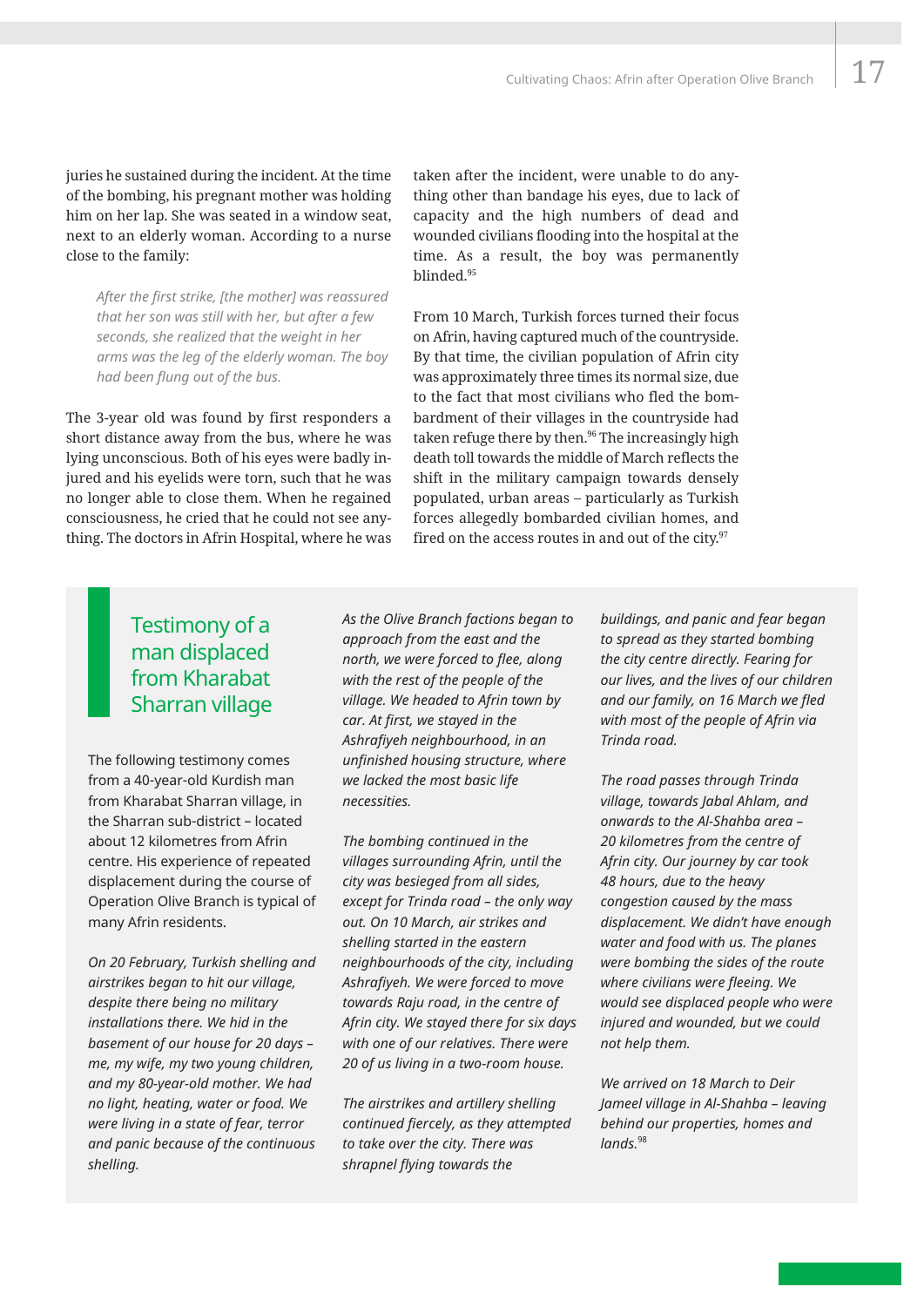In one case documented by Ceasefire/YASA, a married couple with three children, who had fled from their village to Afrin city, were hit by a Turkish airstrike two days before the city was taken. At the time of the strike, they were trying to take shelter in a building across the street with a basement, thinking they would be safer there. As soon as they stepped outside, they were struck. Their eldest child, an 8-year-old girl, was killed instantly. Their second child, a 5-year-old girl, was struck by shrapnel in her back, resulting in paralysis in her lower limbs. Their 3-year-old son lost two of his fingers and was injured by shrapnel to his head, which later caused him to suffer from a violent behavioural disorder. In the same incident, the children's 5-year-old cousin was also killed.<sup>99</sup>

#### **Civilian casualties since the Turkish occupation**

In the period since Turkish forces took control in March 2018, sporadic bombing incidents have occurred in and around Afrin. It is often unclear who is responsible for the attacks, which are usually carried out using vehicle-borne improvised explosive devices (VBIEDs) or other unconventional methods of warfare. While the bombings often appear to target military and security installations linked to Turkey or the Turkish-backed SNA factions, sometimes they have resulted in high civilian death tolls.

For example, on 16 December 2018, the detonation of a car bomb at a market close to the base of an SNA faction killed 8 people.<sup>100</sup> On 20 January 2019, exactly one year after the start of Operation Olive Branch, a bomb planted in a public bus in Afrin exploded, killing 3 civilians and injuring 20.<sup>101</sup> On 31 October 2019, another car bomb went off in a vegetable market, killing at least 8 people and injuring 30.<sup>102</sup> On 28 April 2020, in what was possibly the bloodiest attack since the occupation of Afrin, a fuel tanker was detonated in the crowded marketplace of Souq Ali in central Afrin, killing at least 40 civilians (including 11 children) and wounding  $47$  others. $103$ 

Turkish authorities are usually quick to place blame on 'PKK/YPG' for such attacks.<sup>104</sup> There is also speculation among analysts that some attacks could have been carried out by Syrian Islamist groups, in the context of frequent in-fighting between the factions.<sup>105</sup> While YPG openly conducts

attacks against military targets in Afrin, it usually distances itself from incidents involving civilian casualties. However, insurgent groups such as Ghadab Al-Zaytoun and HRE have admitted to carrying out attacks against civilians, including those they consider 'collaborators' with the occupation and 'settlers' from other parts of Syria. For example, Ghadab Al-Zaytoun assassinated Akash Haji Ahmed, a member of the Sharran Local Council, in July 2018.106 The same group took responsibility for the 16 December 2019 market bombing, claiming it was targeting a passing patrol from Al-Jabha Al-Shamiya faction.<sup>107</sup>

## **Targeting of civilian infrastructure**

In addition to causing significant civilian casualties, the Turkish invasion of Afrin also resulted in damage to prohibited civilian objects, including schools, medical facilities and other public infrastructure. This caused disruption to essential services, exacerbated civilian suffering, and served to further drive displacement. Under international law, intentionally targeting civilian objects constitutes a war crime.

Beginning in January 2018, Turkish strikes repeatedly struck the Midanki dam on the Afrin river, which holds most of the region's water supply.<sup>108</sup> Turkish shelling also disrupted the operation of a water pumping station in Matina village. $109$  In early March, Turkey and the SNA factions gained complete control of Midanki dam, which prevented workers from accessing the site. As a result, the water supply in Afrin was completely cut off.<sup>110</sup> Mobile phone service was also cut off for several weeks in March due to the extensive attacks that were carried out by the Turkish military on cell towers.<sup>111</sup>

In February 2018, the Afrin Education Commission reported that 40,000 students were out of school in the region as a result of the Turkish offensive, which forced them to shut down some 300 schools – some of which were directly hit in the bombing.112 On 18 March, UN OCHA (Office for the Coordination of Humanitarian Affairs) reported that a total of 48 schools in Afrin district had been struck, causing partial damage in most cases. Afrin Uni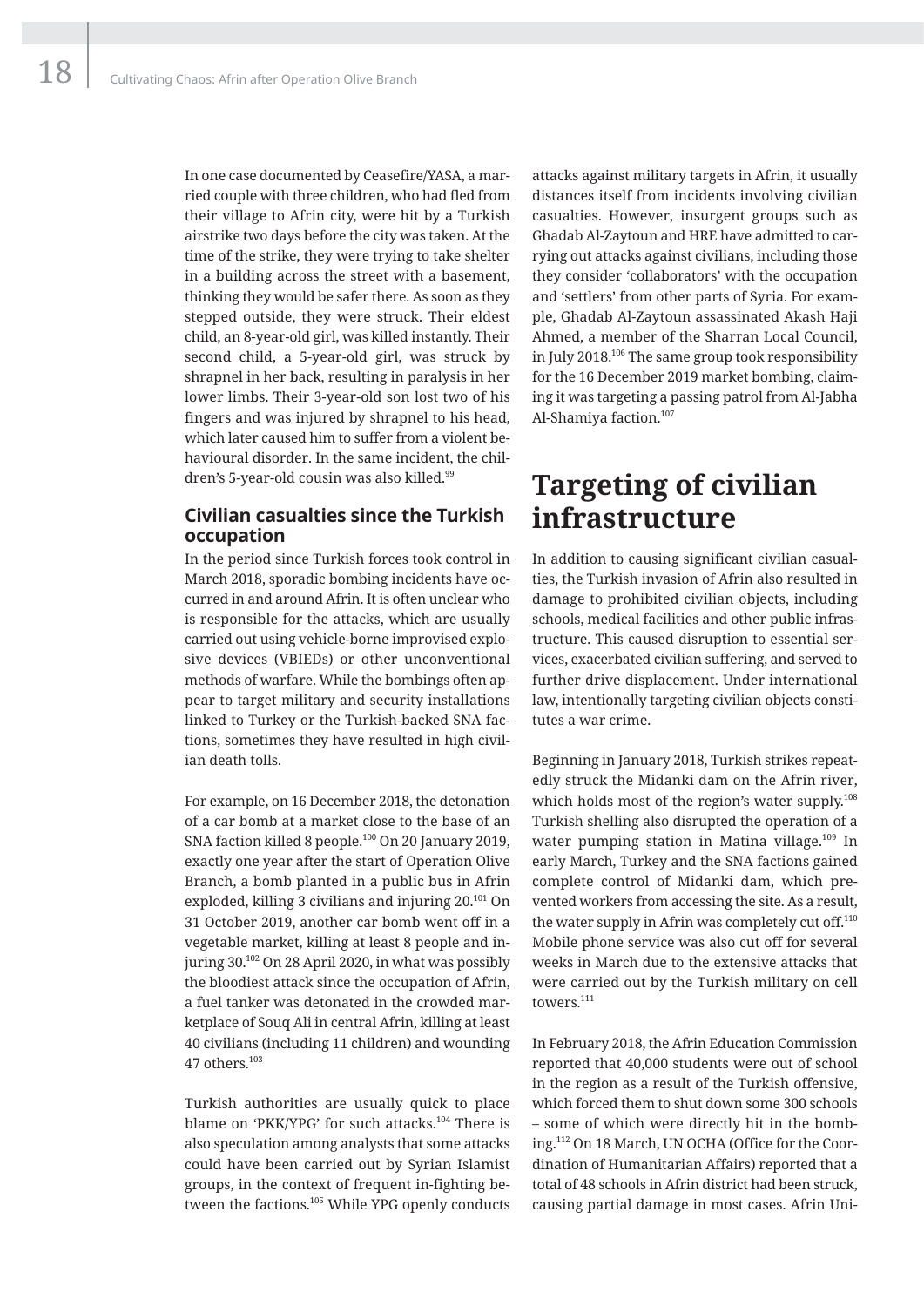versity was damaged, looted and forced to shut down.113 In addition, the Turkish military and allied SNA factions took over a number of schools, converting them into police stations or military bases.114

One of the bloodiest attacks of the invasion, however, targeted Afrin hospital. As the main medical facility in the area, the hospital had been providing treatment to victims wounded in the Olive Branch military operations.115 On the afternoon of 16 March, Turkish airstrikes reportedly hit the hospital without warning. Between 9 and 16 civilians were killed<sup>116</sup> as a result of the attack, and the hospital was partially damaged. $117$  Earlier in the military campaign, Turkish war planes had also struck the Syrian Red Crescent centre in Jindires, where one volunteer was wounded.<sup>118</sup>

Turkish airstrikes also resulted in damage to houses of worship. For example, on the morning of 26 January 2018, bombardment by Turkish forces led to the partial destruction of the Al-Sharqi mosque in Jindires (also known as the Abu Bakr Al-Siddiq mosque), which civilians had previously been using as a shelter. At around 7:00 in the morning, the local residents heard the sound of airstrikes and stayed in their homes. When the attacks stopped, they emerged to find the mosque half destroyed. In the words of one local resident, 'We thought they wouldn't strike the mosque, so we would shelter there. Then we realized they were striking everything.'<sup>119</sup>

## **Forced displacement and demographic change**

The military operations carried out under Operation Olive Branch caused the mass displacement of Afrin's Kurdish-majority population. While the UN initially counted 137,070 people displaced (as of March 2018), the Syrian Observatory for Human Rights later put the total number of people displaced at 300,000.<sup>120</sup> Most of those forcibly displaced from Afrin are staying in temporary shelter arrangements in the nearby al-Shahba region, or in the towns of Nabul and Zahraa, which are controlled by the Syrian government. Others have gone further to Kurdish-controlled areas of northeastern Syria, or to Aleppo.

' We thought they wouldn't strike the mosque, so we would shelter there. Then we realized they were striking everything '

Few of those displaced between January and March 2018 have been able to return to Afrin. Those who attempted to go back were either blocked from going to their villages at SNAmanned checkpoints, or were admitted only after paying a bribe. $121$  According to some reports, the YPG also blocked official routes back to Afrin.<sup>122</sup> As a result, the demographic landscape in Afrin has shifted significantly. Fighters belonging to SNA factions, their family members, and people displaced from other parts of Syria have moved in to take the place of displaced Kurdish residents. By prevailing estimates, Afrin is now 50 to 75 per cent Arab.123 Arabic and Turkish have replaced Kurdish as the language used in all official communications and public signage, and as the language of the school curriculum.

These changes, far from being a secondary effect of the military operation, appear to have been one of its central goals. In the prelude to the occupation, President Erdogan's rhetoric was replete with references to the need to return Afrin to its 'rightful owners'. He claimed that '55 percent of Afrin is Arab, 35 percent are the Kurds who were later relocated, and about 7 percent are Turkmen.'<sup>124</sup> Given that these figures differed wildly from the reality on the ground prior to the invasion, such comments can be interpreted as a prelude to demographic change. Furthermore, Turkish officials repeatedly announced their intentions to 'return' hundreds of thousands of Syrian refugees from Turkey to Afrin following the occupation – keeping in mind that most Syrian refugees in Turkey are Sunni Arabs, and certainly not from Afrin.<sup>125</sup>

Population transfers into Afrin started almost as soon as military operations were complete. Following the surrender of rebel forces in eastern Ghouta in March–April 2018, around 60,000 people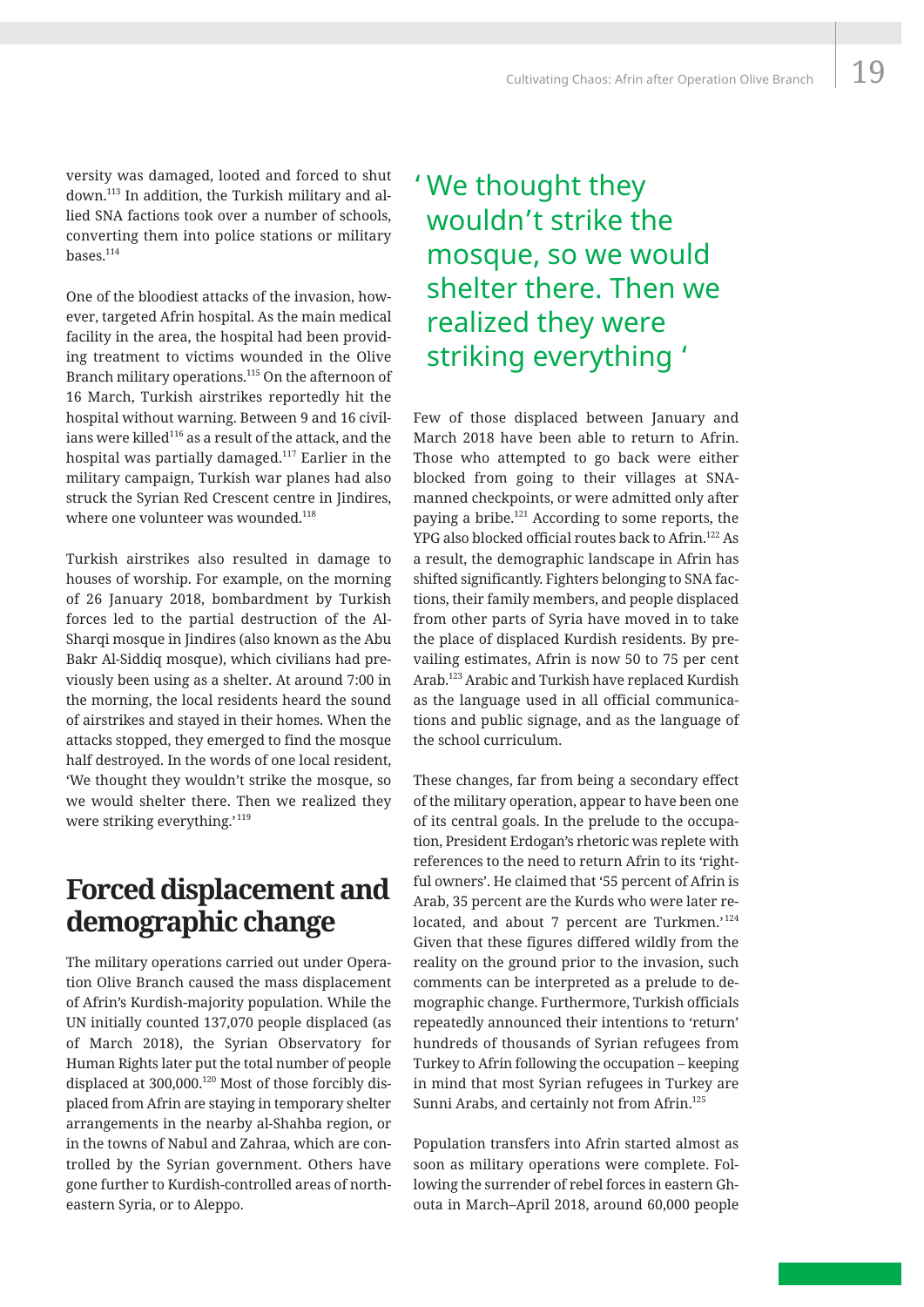were transferred to north-western Syria as part of a deal between the rebels the government– many of whom ended up in Afrin.<sup>126</sup> On 21 April, 31 buses carrying rebels and families from rural Damascus were seen arriving in Afrin.<sup>127</sup> Mass transfers of families from Homs, Idlib, and Hama were also reported.<sup>128</sup> According to a census conducted by Afrin local council in May 2019, there were 87,936 displaced persons living in Afrin – 51 per cent of whom were from Ghouta, and 20 percent from Aleppo Governorate.<sup>129</sup>

Large numbers of Turkmen families have also been brought to Afrin, ostensibly as part of a Turkish strategy to establish a 'Turkmen belt' along the Turkish border.<sup>130</sup> Sunni Turkmen from Iraq most of whom fled Tel Afar after ISIS was pushed out of the town – were among the first to be resettled in Afrin.<sup>131</sup> The Sultan Murad Division, a Turkmen-majority faction, also relocated hundreds of its fighters' families to Sharran $132$  and villages along the border.<sup>133</sup>

Newly arrived families were often housed in properties belonging to Afrin's displaced Kurdish residents. In some cases, armed factions offered up the empty houses for free, while in other cases they rented out houses they did not own.<sup>134</sup> In March 2020, the Syrian Observatory for Human Rights reported that the factions had begun selling the houses of displaced Kurds for extremely low prices – ranging from US \$3,000 to \$5,000 for a two-storey house.<sup>135</sup>

Ceasefire/YASA interviewed 11 victims whose properties had been taken over by SNA factions. Usually, fighters took up residence in their unattended homes after they were displaced. In one case, a 27-year-old former commune leader from the village of Ali Bek in Bulbula sub-district was displaced with his family to Al-Shahba at the beginning of the Turkish occupation. When he returned in May 2018, he found his home occupied by fighters from Ghouta. When he confronted them and demanded they leave his home, they closed the door in his face. Within minutes, fighters from Ahrar al-Sham surrounded the house, detained him, and demanded a ransom of 5 million Syrian pounds for his release. He was forced to borrow from relatives and rent out his shop to come up with a sum, which he gave to the faction before fleeing to Al-Shahba again with his family.<sup>136</sup>

Some victims whose houses were taken over by armed factions were forced to pay sums of money in order to reclaim their personal belongings from within. In one case, a 25-year-old woman from Berband (Berbenê) village who was displaced during the Turkish invasion returned in May 2018 to find her house occupied by fighters from Ahrar Al-Sharqiya. She was forced to pay the fighters 500,000 Syrian pounds in order to take her personal belongings, civil status documents and her husband's passport from the house.137 In another case, a 39-year-old woman from Rajo district who returned in April 2018 found her house occupied by Ahrar Al-Sham. When she asked for her house back, one of the fighters threatened to arrest her son. She paid 200,000 Syrian pounds to get some of her daughters' belongings from her house and then fled, fearing for her children's safety after the faction's threats.<sup>138</sup>

In other cases, people who remained in Afrin after the occupation were threatened and intimidated into giving up their properties. In Kouran village, members of Ahrar Al-Sharqiya expelled an 80 year-old woman from her home and forced to her to go to her son's house to live so they could settle people displaced from Idlib in her home.139 In Kafr Safra village, a 42-year-old man reported that fighters surrounded his home in August 2019 and demanded that his family vacate the property within 24 hours and pay 1.5 million Syrian pounds to the faction. After coming up with the sum and leaving the house, the man, his wife and his children fled to Iraqi Kurdistan.<sup>140</sup>

In a number of cases, residents who continued living in their homes were forced to open their doors to families settled by the armed factions. In Kafr Safra village, a man was confined to one room in his house after members of the Samarkand Brigade took over the other two rooms, and was forced to share his kitchen and bathroom with the fighters. In his words, 'I didn't dare refuse because they threatened to kill me before and drew a gun on my sister when I returned home. They also looted everything from the house.'<sup>141</sup> Members of the Samarkand Brigade also broke into a large heritage house belonging to a man in the same village and forced his daughter, who was living there, to make room for 20 people resettled from Idlib.<sup>142</sup>

Residents who have tried to resist the factions' incursions on their homes have faced retaliation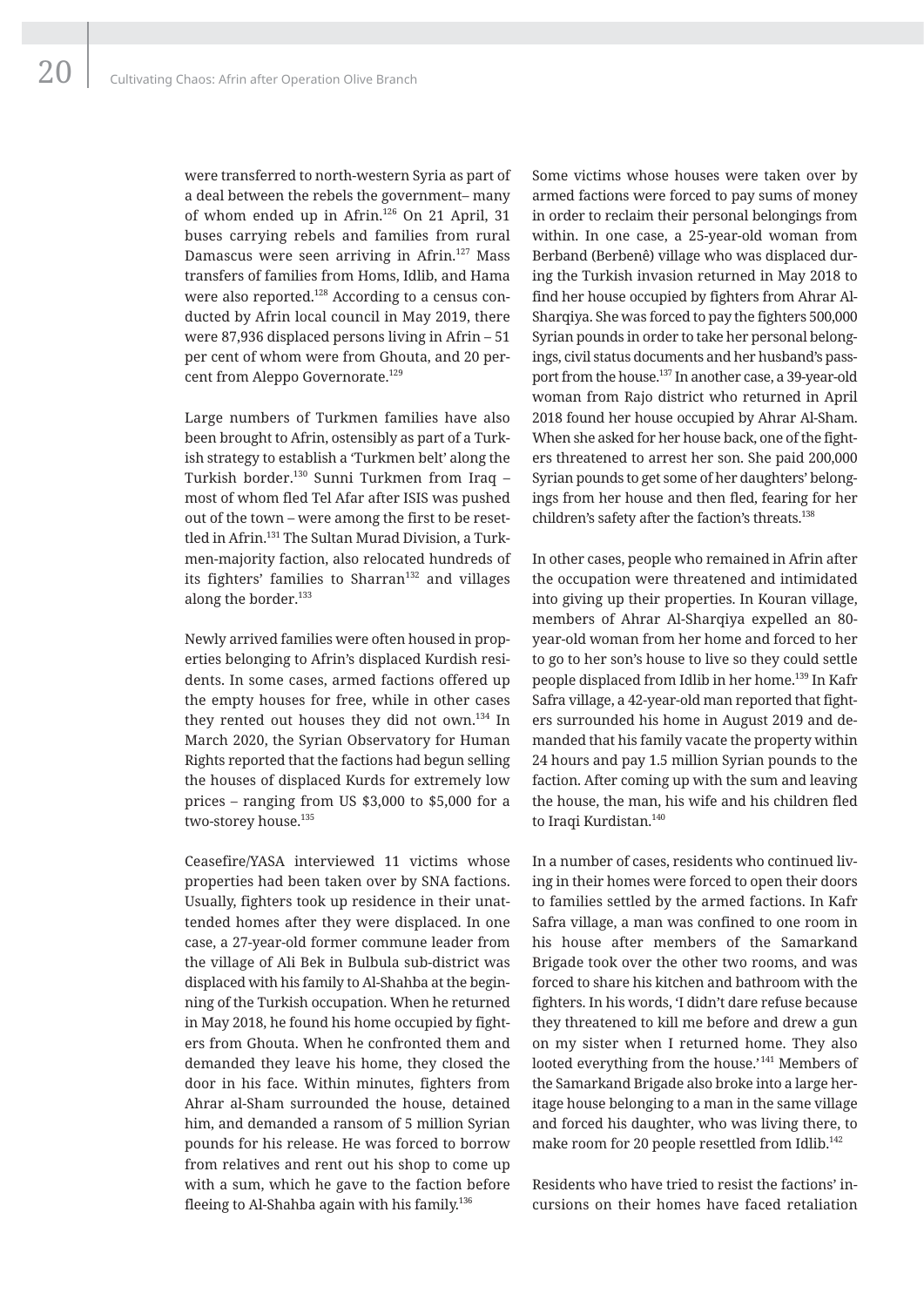and violence. In December 2019, the Ahrar al-Sharqiya faction occupied a home belonging to a widowed woman in the city of Afrin. They took away all her belongings on two trucks and proceeded to offer the house for rent, despite the fact that there had already been a tenant living there for two years. When the tenant refused to vacate the house, the militia detained and tortured him. They then released him and warned they would arrest him again if he did not leave the house within a day. He subsequently vacated the property and fled the city.<sup>143</sup>

Victims who had their houses taken over received little support when they tried to report the incidents to local or Turkish authorities. A 55-year-old man from the village of Midan Akbas, whose house was taken over by fighters belonging to Faylaq Al-Sham, sought assistance from his son who was living in Turkey. The son tried to make complaints in both Gaziantep and Antakya, to no avail. The father also tried to make complaints locally and offered the faction 1 million Syrian pounds, but he could not get his house back. As a result, he was forced to take up residence in a house belonging to one of his acquaintances.<sup>144</sup>

While the local councils in Afrin and its sub-districts are theoretically responsible for resolving property ownership disputes, in practice they have little control over the actions of the armed groups. The Afrin local council opened up a Property and Real Estate Documentation Office to which civilians have been instructed to bring proof of property ownership to secure their rights to their houses. It has also stated that it 'does not consider any new sales, which are completely illegitimate and carry no legal weight'.<sup>145</sup> However, even when civilians submit property deeds, the councils do not appear to have any mechanism or ability to enforce the return of homes to their legal owners. One member of a local council was reportedly taken away and beaten up by an armed faction when he began assisting local residents with their housing complaints.<sup>146</sup>

Making matters worse, the Turkish occupation appears to be permanently cementing recent demographic changes through the introduction of a new identification card system. Implemented by the local councils, the new identification cards are issued through a Turkish-designed application that does not allow the importation of data from the Syrian government's civil registry system. As a result, all newly issued identification cards list Afrin as the registry location regardless of whether or not the holder is originally from Afrin. Under the Syrian system previously in place, the identification card of a person born outside his or her family's original area would have his or her original area listed under the 'secretariat' field, referring to the civil registry division where the record is held. The new system contributes to the erasure of data pertaining to family origins and makes it impossible to distinguish between local residents, IDPs and refugees. After some local residents refused to register for the new card, the local council made having the card mandatory to access essential services, including humanitarian aid, health care and education – forcing many to relinquish their original records.<sup>147</sup>

## **Abductions, torture and killings**

Civilians who remain in occupied Afrin live in a state of constant fear due to the dominance of the Turkish-backed SNA factions over their areas. Since the invasion, these factions have been given free rein to commit violations against the local population, carrying out arbitrary detentions, torture, and killings with impunity. According to Syrians for Truth and Justice, 506 arrests took place in the last six months of 2019 alone. $148$ 

By and large, the victims of arbitrary detentions by SNA factions are usually Kurdish civilians, whom the factions accuse of loyalty to the previously dominant Kurdish parties and military units. The targeting of Kurdish civilians on this basis serves as an ongoing driver of displacement, causing many local residents to leave the area for good rather than live with the constant threats to their safety. In addition, it serves to prevent those who have already left from attempting to return to their areas and properties. From April 2018, SNA factions made it clear that they considered anyone who did not immediately return to Afrin as being affiliated with the former administration.<sup>149</sup>

Ceasefire/YASA documented 47 cases in which victims were kidnapped, tortured, and/or killed by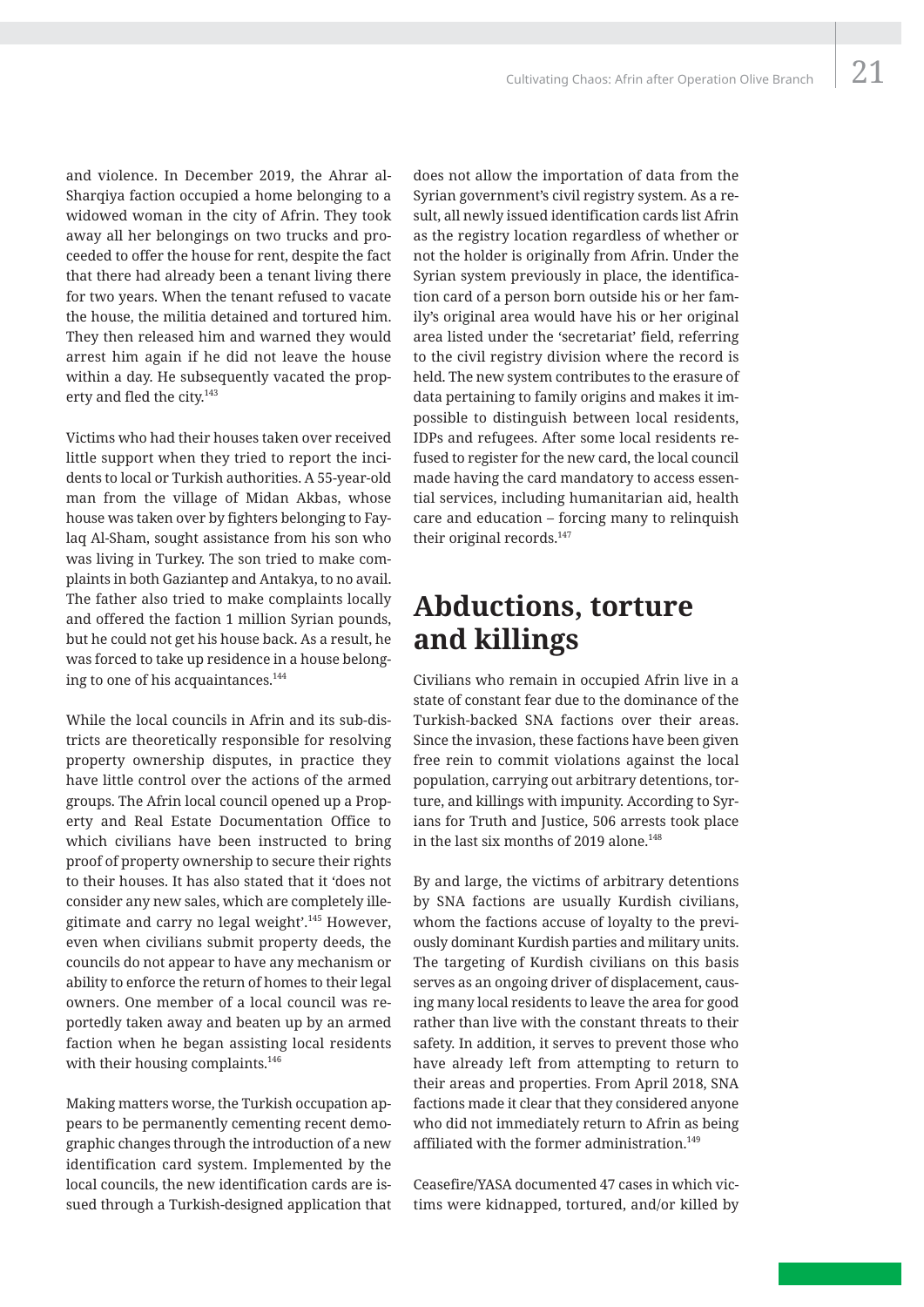22

members of armed factions, based on interviews with victims or their close relatives. All of the victims were Kurdish. In nearly half of the cases, victims were targeted based on their real or alleged affiliation with the former Autonomous Administration, or other Kurdish political and military entities. Victims included a mechanic who had fixed vehicles for the YPG; former members of local communes in Afrin; men and boys who had undergone compulsory military service for the Autonomous Administration; and one man whose brother had posted an old picture with PKK thought-leader Abdullah Öcalan on social media.

However, in many cases, accusations of support for Kurdish parties or military groups appeared to be completely baseless. Sometimes, family members suspected the real reasons for detention to be connected to the victim having stood up to the actions of the armed groups. For example, a 35-year-old man from Kerzayhel (Kurzile) village was detained in October 2019 for a month and a half by the Al-Hamza Division, accused of selling weapons. His cousin explained that he was the owner of a large shop that the fighters frequented, and that he had refused to let them take fuel and diesel from the shop on credit.<sup>150</sup>

In another case, from June 2018, a man from Sheikh Al-Hadid (Shiyye) was detained by Al-Oumshaat faction as part of a mass arrest campaign targeting people from the village. As a member of the local council set up after the Turkish occupation, he had spoken out about the abuses being carried out by members of the faction against the people of the village. The faction released a YouTube video of themselves shooting the council member's leg with a gun while in detention, and he died of his injuries a day after being released.<sup>151</sup>

In September 2018, a married couple and their baby were travelling by motorcycle in Afrin city when they realized they were being followed by members of the military police. The police officers stopped them, accused them of photographing them, and detained them. The young man and woman were held in separate cells opposite from one another and banned from speaking to one another in Kurdish. Both of their mobile phones were sent to Turkey to be investigated for 'suspicious communications'. After three days, the

woman was released, but the man was held for nearly a month, during which time he was tortured and brought before a military court. He was then released by the judge with an order to pay 1,100 Turkish lira.<sup>152</sup>

In other cases, no clear reason was given for the detention or kidnapping, and the victim was only released after the payment of a ransom. In most of the cases documented, the ransoms set fell between 2 and 6 million Syrian pounds (between US \$9,300 and \$28,000). In one case, however, the faction demanded a ransom of \$100,000. Members of armed factions appeared to base their ransom requests on information they had about the family's profile, targeting those they knew had wealthy relatives abroad, for example.<sup>153</sup> According to a 23-year-old man from Ma'batli sub-district, who was released from kidnapping after his father paid a ransom of 5 million Syrian pounds, 'The fighters studied our financial situation very well, so they asked for a high ransom and gave us only a short period of time to deliver.'<sup>154</sup>

While in detention, the majority of the victims in the cases documented were subjected to torture and other forms of cruel treatment. The methods of torture described included severe beatings; whipping; electrocution; burning of the skin with boiling water, hot tea, or melted plastic; sleep deprivation; and death threats. According to a woman from Sharran, who lives across from the house that the Sultan Murad faction uses as a detention centre: 'We hear sounds of torture coming from the house constantly, and we can distinguish the type of torture they are carrying out based on the sounds we hear.'<sup>155</sup>

In cases where victims were released, the torture they underwent in detention often left them with permanent or life-threatening injuries. One man, who was beaten in the face while detained by Al-Jabha Al-Shamiya in Afrin city in September 2019, lost his vision permanently in one eye.<sup>156</sup> A man from Lower Goliya village, who was detained and tortured by the Al-Hamza Division for six days in December 2019, was unable to return to work due to serious injuries he sustained to the head and the ribcage.<sup>157</sup> In another case, a young man who had been missing for three weeks was dropped off from a car in the industrial district of Afrin in January 2020 after his family paid a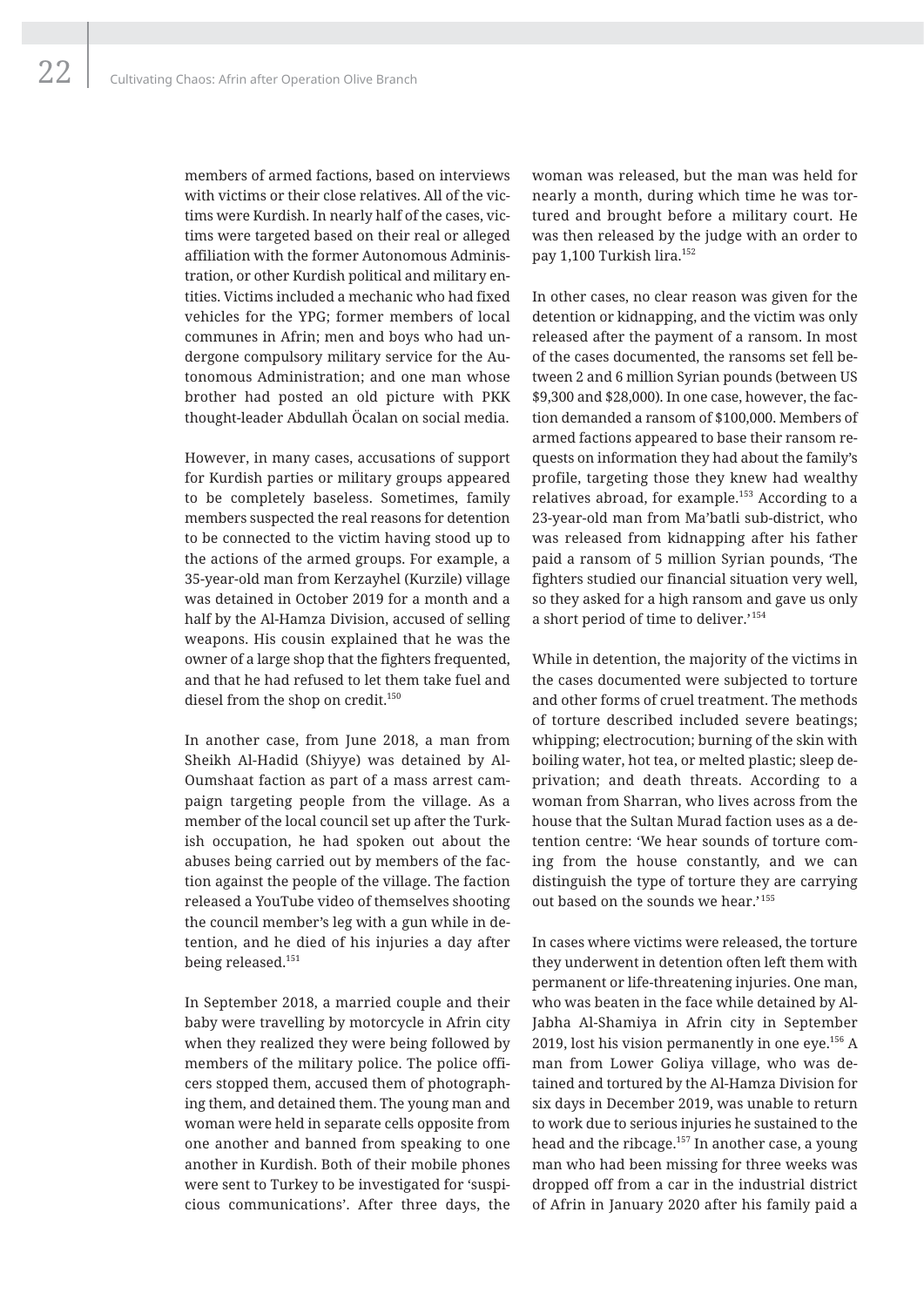ransom to an intermediary in contact with his kidnappers. His family discovered that he had been severely beaten and tortured, injected repeatedly with hallucinogens, and had lost his memory.<sup>158</sup>

In six of the cases documented by Ceasefire/YASA, the torture was so severe that it resulted in the death of the victim. In one example, a 53-year-old man from Arab Oshagi (Arabo) village was kidnapped by the Mehmet Fatih Brigade following accusations that he was in contact with YPG. He was held and tortured by the faction for a week before they demanded a ransom. According to his son, who went to the faction's headquarters to pay the ransom and arrange his father's release:

*My father was in very bad health and the marks of beating and torture were clearly visible on his body. The day after his release, we took him to a hospital in Afrin, but his condition was very poor. The director of the hospital advised my mother to take him to Kilis, Turkey for treatment. A few hours after arriving at the hospital in Kilis, he passed away due to the effects of the torture.*<sup>159</sup>

In another case from November 2019, members of Ahrar Al-Sharqiya tortured and killed a 73-yearold man in his home in the village of Kani Korka in the middle of the night. According to his brother, who lives close by:

*The night before, my brother was visiting me. He stayed until around midnight, then went home. At around 2:00 a.m., I heard the sound of screaming, but I didn't realize it was coming from my brother's house, so I stayed inside. The next morning, I went out and saw that the door to my brother's house was open. When I entered, I found my brother lying unconscious on the ground in a pool of blood. His face was completely disfigured, and there was bloodstained gas canister with a deep dent in it close by.*

The brother called for help and took the victim to the hospital, where he was later pronounced dead. According to him, the faction had left his home untouched and not taken any of the cash in his pockets, suggesting alternative motives for the killing.160

' I am still holding on to hope that I will receive news about my son. I am ready to give up everything I own just to see him again'

While most of the cases documented by Ceasefire/YASA involved adult victims, the armed factions also carried out kidnappings and killings of minors. In a case from May 2019, two adult men and a 9-year-old boy were kidnapped while on their way from Jindires to 'Azaz to buy a car. While the two men were killed a week later and their bodies dumped on the road to their village, the body of the young boy was never found.<sup>161</sup>

In another case, a 17-year-old boy from the village of Arab Oshagi (Arabo) in Ma'batli district was kidnapped by members Al-Jabha Al-Shamiya, who accused him of photographing them:

*On 6 July 2019, at around 1:00 p.m., I was returning from my lunch break to the garment workshop where I work. On the way there, I opened WhatsApp to call my brother. Shortly afterwards, around 15 fighters from Al-Jabha Al-Shamiya surrounded the workshop and accused me of taking pictures of them. They took me to their headquarters in the village. I stayed there for a whole night. They tortured me in every way, including with electricity. The next day, the owner of the workshop, who is close to the leader of the faction, came to the headquarters to try to convince them to let me go. The faction leader insisted on a ransom of 400,000 Syrian pounds for my release. My father paid the ransom and they set me free.*<sup>162</sup>

In September 2019, a 16-year-old boy accused doing of mandatory military service for the Autonomous Administration was kidnapped. His father was unable to find any information about his fate, despite paying over half a million Syrian pounds in ransom to Ahrar Al-Sharqiya and reporting the case to several local authorities. In his words, 'I am still holding on to hope that I will re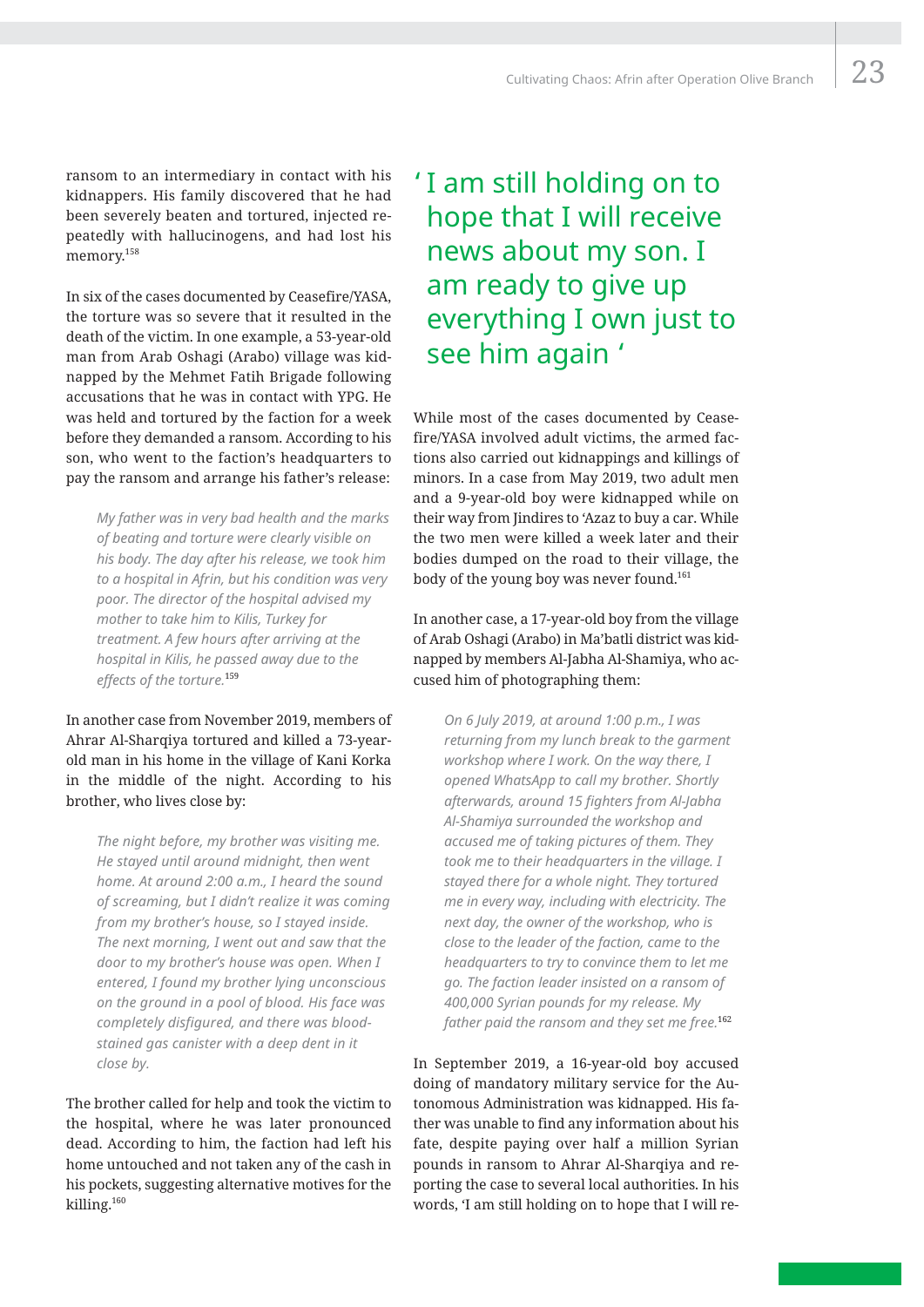ceive news about my son. I am ready to give up everything I own just to see him again.'<sup>163</sup>

Given the widespread and ongoing nature of the kidnappings and killings carried out by SNA factions, it is implausible to conclude that the Turkish authorities are unaware of them. At the same time, they have shown little interest in curbing the behaviour of the armed groups. In several of the cases documented by Ceasefire/YASA, relatives of kidnapped victims submitted complaints to local and Turkish authorities but received no assistance.

In other cases, Turkish authorities were not only aware of the detentions, but directly involved in them. In one case, a man who was kidnapped by Al-Jabha Al-Shamiya and had managed to escape was caught by Turkish soldiers and returned to the faction.<sup>164</sup> In another case, a man who had been kidnapped and released by Faylaq Al-Sham was detained again by the Turkish-backed military police after posting pictures of the torture he had suffered at the hands of the faction.<sup>165</sup> Members of the civilian police also arbitrarily detained a number of young men in a case reported from Kafr Safra village in September 2019.166

## **Sexual and genderbased violence**

While the SNA factions appear to most often target men and boys for abductions and related violations, they have also carried out crimes against women and girls. The example of Emina Mustefa Umer (Barin Kobani), the slain YPJ fighter whose corpse was mutilated and abused by SNA fighters on video in February 2018, is often given as evidence of the factions' willingness to commit violence against women.<sup>167</sup>

Ceasefire/YASA documented nine cases involving attacks on women or girls. In one case, Al-Jabha Al-Shamiya kidnapped the 19-year-old, epileptic daughter of a *mokhtar* (village leader). Her father had been appointed to his position after the Turkish occupation. According to her sister-in-law, she was kidnapped as an act of revenge against him, because he had raised his voice against one of the faction's fighters. She was released after two days when her father paid a ransom of 2.5 million Syrian pounds.<sup>168</sup> In another case, a woman was arrested from her home in Miskê village by members of Ahrar Al-Sharqiya as a result of accusations of belonging to PYD. The faction members were accompanied by Turkish soldiers during the arrest. Her husband had been detained two weeks earlier.169

In another case, a 25-year-old woman was kidnapped from her home in Afrin by Al-Jabha Al-Shamiya on accusations of working with the YPG. After two and a half months and repeated attempts by her father to arrange her release, she was finally set free for a ransom of 6 million Syrian pounds. She had undergone beatings and death threats in detention and was suffering from a broken hand. Shortly after her release, the father arranged for the young woman and her siblings to leave Afrin by paying a bribe to a fighter who arranged their safe passage to Aleppo. According to her sister, 'She still suffers from nightmares every day and says the names of the fighters in her sleep.'<sup>170</sup>

Some of the violations against women and girls involved threats of sexual violence. For example, in November 2018, members of the Al-Hamza Division stormed the house of a 35-year-old woman and stole 2 million Syrian pounds in cash and 55g of gold jewellery. During the theft, they bound her wrists and threatened to rape and kill her if she resisted or screamed. The same faction had previously kidnapped and killed her husband.<sup>171</sup>

Despite the limited number of documented cases of sexual violence, there are reasons to believe that the phenomenon may be much more widespread, but under-reported due to stigma. The Syrian Jurists' Platform to Defend Afrin, a documentation project connected to the PYD, has reportedly documented 150 cases of rape since the beginning of the occupation.<sup>172</sup> From the statements given by many interviewees, it appeared to be common knowledge that the factions were carrying out violations against women. For example, the sister of a man who was kidnapped and tortured by the Al-Hamza Division reported that 'he used to always say that the torture he endured at their hands was nothing compared to the torture and pain of knowing that the armed groups were kidnapping girls and women of his village'.<sup>173</sup> In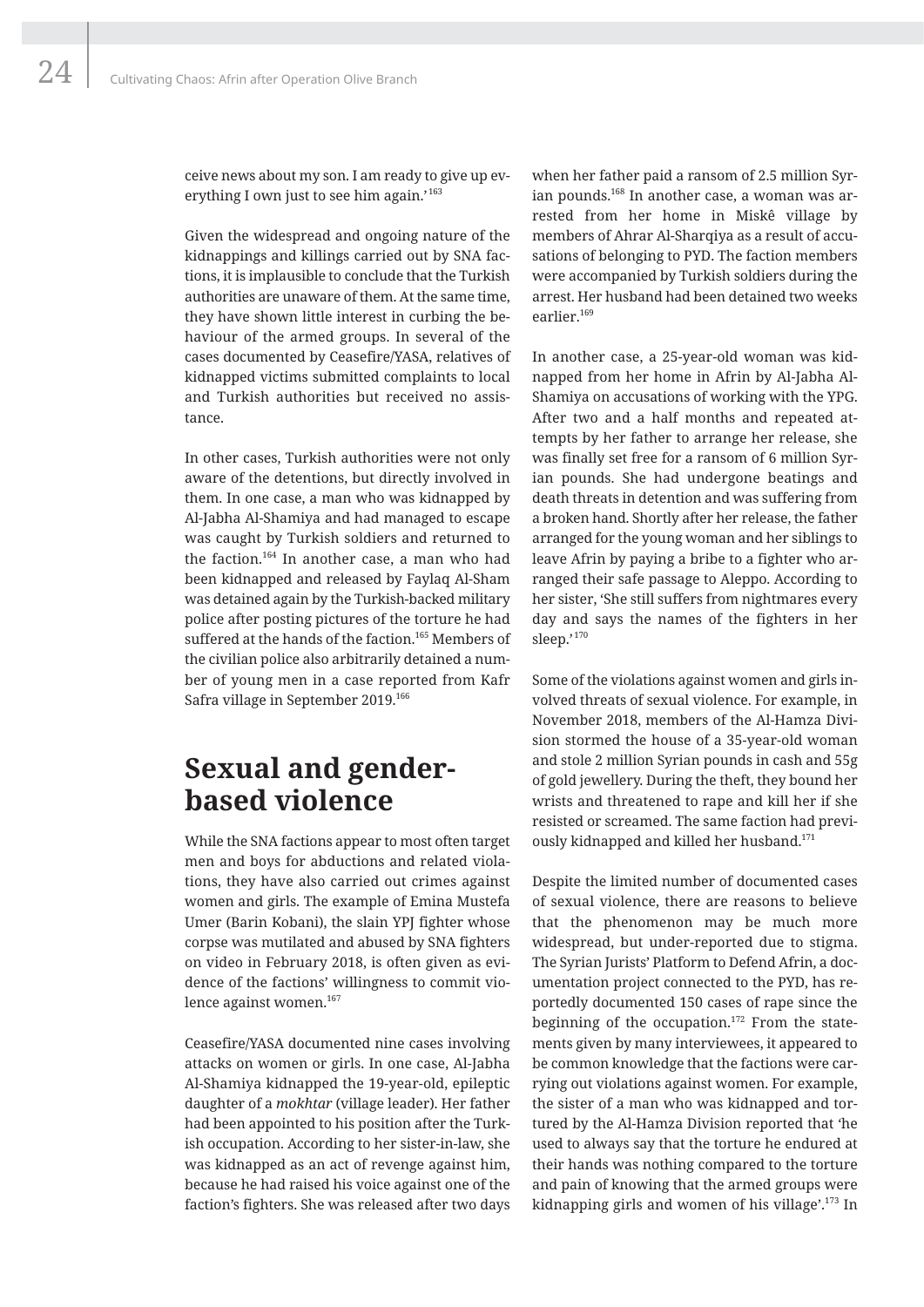another case, a 55-year-old man whose daughter was accused of working with the Asayish (the Kurdish internal security force) refused to let the Samarkand Brigade take her from his home 'due to all the reports circulating of women being subjected to sexual harassment, rape and torture in the factions' prisons'. As a result of his resistance, the faction detained him instead and killed him.174

According to media reports, since Operation Olive Branch there has been a rise in the phenomenon of forced marriage, with armed factions often intimidating and threatening families into marrying their daughters to fighters. $175$  In a case documented by Ceasefire/YASA, a fighter showed up at the family home of an 18-year-old Kurdish woman who was engaged to be married to a man living in Turkey. After beating her brothers into revealing her location, the fighter went to her future fatherin-law's house, where she was visiting, and threatened to kill him if he allowed the marriage to go ahead. The woman disappeared, and it was later discovered that she had been forced into marriage with the fighter and only appeared in public afterwards in a full-face veil.<sup>176</sup>

The fear of being subjected to harassment or forced marriage attempts by fighters has reportedly caused many women who remain in Afrin to withdraw from the public sphere completely. According to one media report, some women are choosing not to send their daughters to school out of fear that they would be preyed on by fighters.<sup>177</sup> Other women have stopped working due to fears of sexual harassment. In the countryside, in particular, some women and girls reportedly have no choice but to wear a headscarf when going out to avoid harassment from members of the factions.178

### Testimony of a Yazidi family attacked in their home

The following testimony comes from a 32-year-old Yazidi woman from Shah Al-Deir (Shadiriya) village in Afrin countryside, who is married with five children. The entire family was attacked in their home on the night of 15 June 2018 by members of the Faylaq Al-Sham faction.

*Six masked fighters from Faylaq Al-Sham stormed our house around 9 o'clock at night and accused us of cooperating with YPG. They brandished their guns in our faces – me, my husband, our five children, and my sister, who was with us that night. They claimed we were hiding terrorists and weapons in our house.*

*With their guns to our heads, they ordered us to take out our mobile*

*phones. They tried several times to pat me down, but I resisted and insisted that a woman search me. They said that if they found a mobile phone on me, they would kill me.*

*More than once, they attempted to get close to me and my eldest daughter, who is 14 years old. They called her a terrorist and accused her of carrying weapons. One fighter tried to take her alone into her room to search her, claiming that she was hiding weapons under her blanket. She was covering herself with a blanket because she was in her sleeping clothes when they stormed the house. We were terrified that he would sexually assault her. I screamed in his face and refused to let him near her, insisting that a woman perform the search, and he backed off.*

*They searched the entire house. During the ordeal, they called us disbelievers who do not have any fear of God. They referred to us as*

*'Zoroastrians' and said that we deserved to be slaughtered. They asked my husband for his keys in order to search his car for weapons, and when they did not find any, they took the car and made us hand over all the money we had.* 

*The terror and fear we experienced that night badly affected our 8-yearold daughter. She became mute and did not say a word for four months.*

*After the incident, we left the house and went to Afrin, where we stayed for a week, until the children calmed down. When we went back to the village, we found our house had turned to ashes. The fighters had burnt it to the ground in our absence. The neighbours had tried to put out the fire, but it had engulfed the whole house.*

Following this sequence of events, the family left Afrin for Al-Qamishli (Qamishlo), and eventually migrated to Iraq.179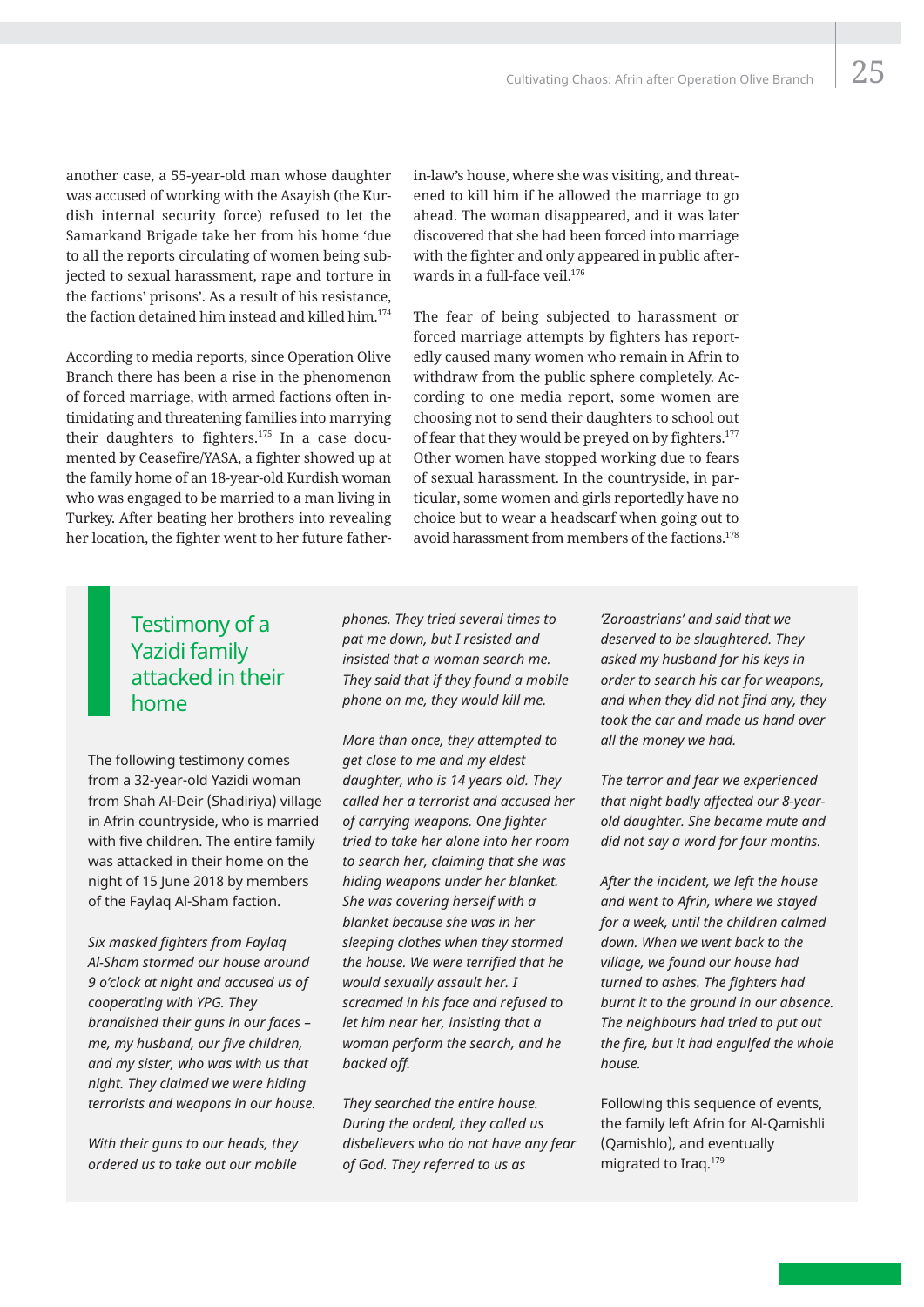### **Looting and theft**

Following the seizure of Afrin, members of Turkish-backed SNA factions engaged in widespread looting of properties belonging to civilians and business owners. While similar incidents have taken place after other SNA operations in Syria, the looting in Afrin was far more systematic.<sup>180</sup> Families relocated to Afrin after the military operations described arriving and finding house after house abandoned and completely ransacked of its contents.<sup>181</sup> Under international humanitarian law, the seizure of private property for personal use by combatants is prohibited and can amount to a war crime.

As the city of Afrin fell on 8 March 2018, videos rapidly circulated of the fighters jubilantly looting. Their actions were legitimated by a fatwa from the Turkey-based Syrian Islamic Council, which stated that the 'mujahideen' fighting alongside Turkey were free to seize properties, food and drinks belonging to SDF combatants.<sup>182</sup> At first, SNA fighters only stole from the houses and buildings directly associated with the Autonomous Administration. However, they soon extended their looting to the houses of the general civilian population by levelling unsubstantiated accusations of their affiliation to the institutions of the former administration.<sup>183</sup>

In a case reported to Ceasefire/YASA, a man had his car stolen by members of an armed faction soon after the entry of Operation Olive Branch forces into Afrin city:

*On the first day that the armed factions and Turkish forces entered Afrin, a group of fighters stole my car from in front of my home after breaking the windows and taking the keys from me at gunpoint. One of them yelled at me asking if I was Kurdish or Arab. When I replied that I was Kurdish, he yelled again saying that he would kill all of us Kurds. He told me to go inside and stay silent. After half an hour, when I felt that they had left, I went outside. There was one fighter standing there. He asked me if I was the owner of the car that was stolen and asked if I wanted to get my car back. When I said yes, he gave me his phone number and told me to call him later.*

The man was eventually able to get his car back by paying \$500 to the fighter and accompanying him to a rural area to retrieve the vehicle. He was also forced to cover the costs of repairing the damage to the car himself. The fighter threatened that if he informed the local authorities or filed a complaint about the incident, he would steal the car again or burn it.184

In numerous other cases documented by Ceasefire/YASA, victims who were forced to leave Afrin as a result of the military invasion had their houses looted by members of armed factions in their absence. They often found out by receiving photos from neighbours and relatives who had remained in the area. The looting in the aftermath of the military operation was so widespread that Turkey established the civilian police with the ostensible aim of restoring order to the area.<sup>185</sup> However, the civilian police was formed of former members of the same factions implicated in the looting and they have been ineffective at responding to complaints.

In a case documented by Ceasefire/YASA, a former judge in the Autonomous Administration, who fled to Amouda in Jazira canton after the Turkish occupation, received a call from one of his neighbours in Jindires. The neighbour told him he had gone over to stay in his house to protect it from being taken over, and that a leader from Faylaq Al-Sham had looted the contents of the living room in front of him. The faction leader stated that the house had been seized since its owner was a judge in the former administration, and that the neighbour would have to pay the faction if he wanted to use anything inside. The house owner's father, who was still in Jindires, went to the local council to file a complaint on behalf of his son. However, the council told him they could not help him, and did not make a written record of the complaint out of fear of the factions, leaving the father only with a verbal warning: 'We cannot do anything, and we advise you not to go to the faction leader, because if he finds out you are the father of a judge, your life will be in danger.'186

Others who tried to file complaints were threatened or retaliated against by the factions. For example, a man who reported his stolen property to an official from the governor of Hatay's office was taken from a checkpoint and detained for 20 days,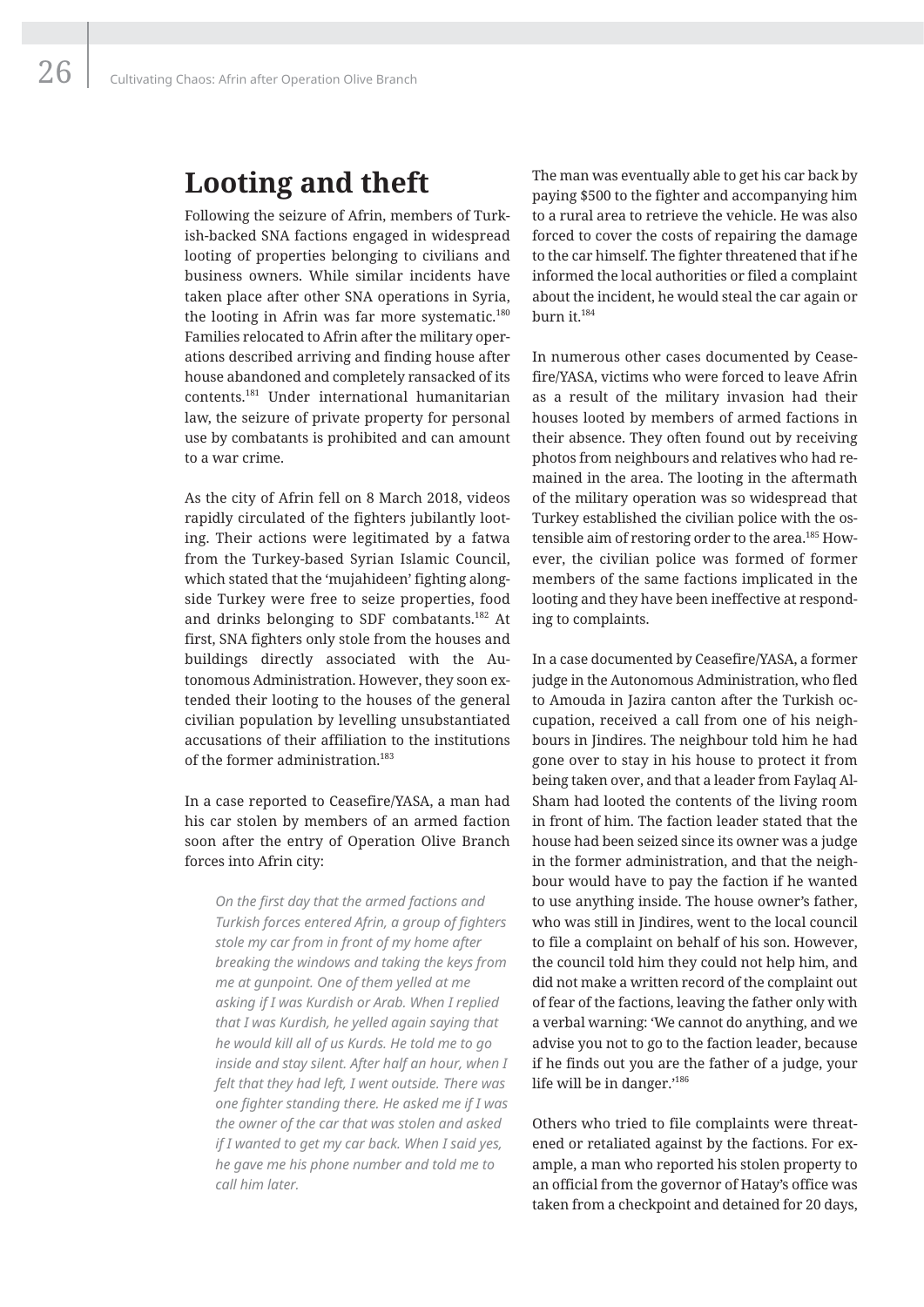according to a media report.<sup>187</sup> In a case documented by Ceasefire/YASA, a 39-year-old widow living in Afrin was arrested in November 2019 by Turkish intelligence and political security because she had filed a complaint against an armed group for impounding her late husband's car. She was held for a week before being released.<sup>188</sup>

Those who remain in Afrin are also subject to raids and theft of their personal property. Many of the cases of arbitrary arrest detailed in previous sections were accompanied by seizures of cash, gold jewellery and other valuables from the victims' home. Business owners were also the target of lootings. One interviewee reported to Ceasefire/YASA that the Sultan Mehmet Fatih Brigade had taken 250,000 Syrian pounds' worth of groceries from his brother's shop. When he asked them to pay, they beat him up and proceeded to steal more produce from his shop.<sup>189</sup>

Civilians have also been killed in the course of looting attempts by the armed groups. In a case reported to Ceasefire/YASA, members of Al-Hamza Division broke into the home of an 80-year-old woman in the village of Burj Abdullah (Burj Abdalu) in November 2018. When she started screaming in fear, they put a plastic bag over her head to silence her and went on to loot the home of money and gold jewellery. The woman suffocated to death as a result of the incident, while her son and daughter-in-law, who were also present, were threatened with death if they gave information or reported the case to any legal authority.<sup>190</sup> In a similar case from September 2019, members of Al-Jabha Al-Shamiya broke into the home of an elderly couple in the middle of the night. They beat and strangled the older man (aged 78) to death, stole 100,000 Syrian pounds, and then beat the elderly woman (aged 74), leaving her with a broken ribcage. She died 12 days later in hospital due to internal bleeding.191

Turkey, as an occupying power, is aware of the widespread looting that has occurred and continues to occur in Afrin. According to the UN Commission of Inquiry on Syria, some incidents of looting took place in the presence of Turkish troops.192 The SNA leadership is also aware of the incidents, but factions have denied responsibility for the actions of individual fighters.<sup>193</sup> While media sources report that there have been some cases of fighters being charged in military courts for looting,<sup>194</sup> Ceasefire/YASA could not find any cases in which civilians had received compensation for their stolen property.

## **Attacks on sources of livelihood**

Afrin is famous for its olive groves. By some counts, there are as many as 26 million olive trees in the region, some of which are hundreds of years old.195 Olive farming has long been the main source of livelihood for the majority of the population, with the sector bringing in an estimated €70 million a season.<sup>196</sup> Prior to the war, Afrin's olive oil was exported to Aleppo, where it was the main ingredient in the world-famous Aleppo soap.<sup>197</sup>

However, since the Turkish occupation of the area, olive farms have been subjected to widespread attacks, incursions and expropriation by Turkish-backed SNA factions. While the factions appear in most cases to be driven by profit incentives, it has been argued that the expropriation of olive farms by armed groups accelerates the process of demographic change by depriving local residents of their main source of livelihood and forcing them to leave.<sup>198</sup> Since March 2018, an estimated three quarters of Afrin's olive groves have been seized by armed groups.<sup>199</sup> In other cases, families were intimidated into leasing their farmlands to armed groups at nominal prices.<sup>200</sup> The factions have also looted dozens of factories and stolen production equipment, sometimes forcing residents to pay to have their machines returned.<sup>201</sup>

The olive harvest stolen from farms under the control of armed factions is exported to Turkey, where it is then marketed as 'Turkish' olive oil and sold cheaply in other markets.<sup>202</sup> The Turkish government has acknowledged the diversion of Afrin's olive harvest, with the Minister of Agriculture Bekir Pakdemirli announcing in 2018 that 600 tonnes of olives from Afrin had been funnelled into the Turkish economy.<sup>203</sup> He justified this by saying that Afrin was under Turkish hegemony, and that they did not want olive revenues to fall into 'PKK hands'.204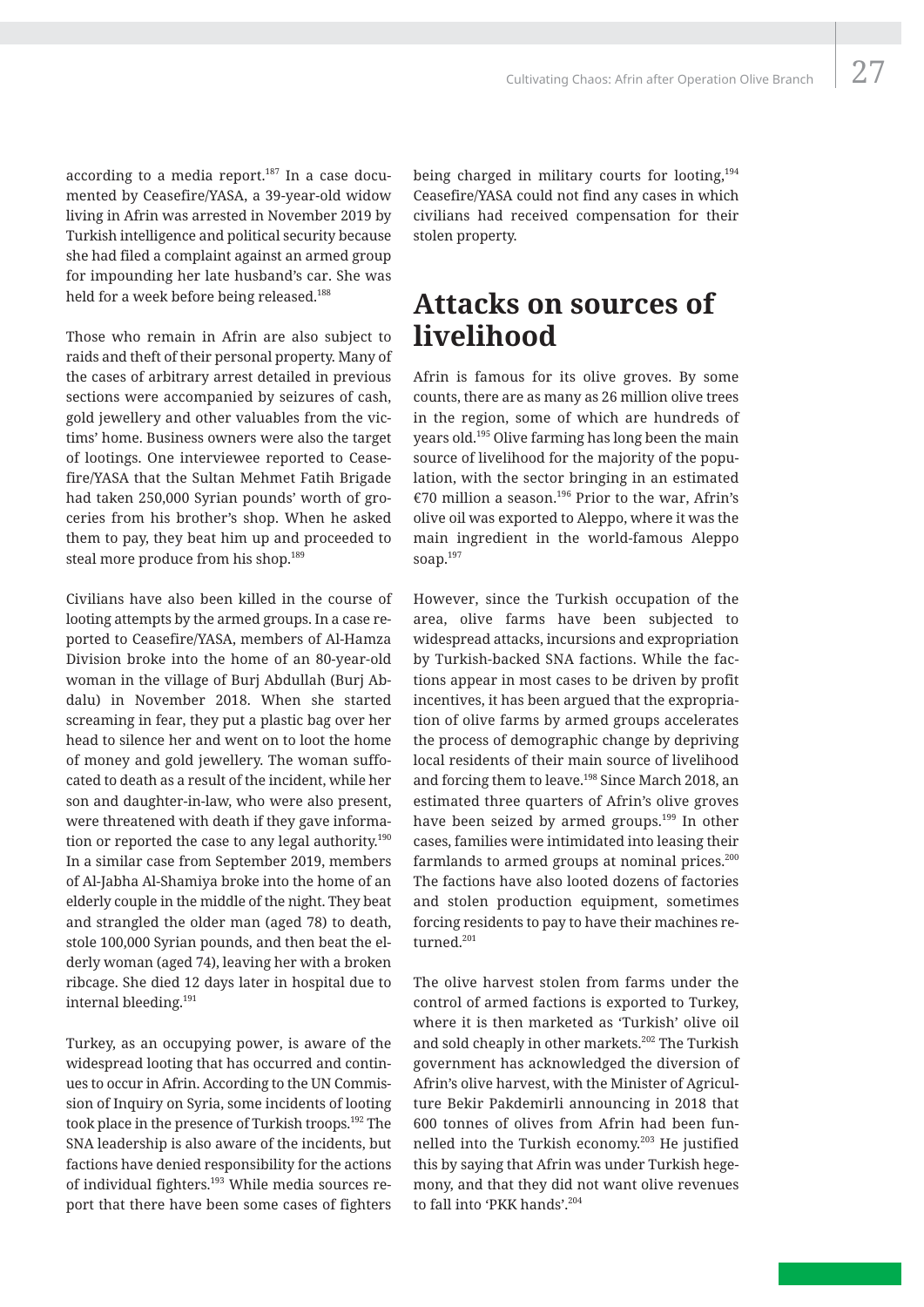Olive farmers who remain in Afrin are subjected to a myriad of restrictions imposed by armed factions, which make continuing their trade complicated and unsustainable. They are reportedly required to obtain costly permits from the local councils in order to transport their harvest from their fields to local markets – and the permits are not always recognized by the factions controlling different areas.<sup>205</sup> They are also barred from selling their olive harvest to other parts of Syria.<sup>206</sup> Farmers wishing to cultivate land belonging to their displaced relatives are required to pay steep fees per tree to the factions.<sup>207</sup> Armed groups have also attempted to impose mandatory taxes or tributes on olive production, in an attempt to squeeze further revenue from locals.

Farmers and merchants who oppose these taxes or attempt to evade them have been subjected to harsh retribution. In one case reported to Ceasefire/YASA in February 2020, the corpse of an olive oil merchant was found in the hills near the village of Mirkan (Condi Hassa) in Ma'batli district, his body showing signs of torture. The merchant, a man in his fifties originally from Rajo district, had been called to a meeting by Ahrar Al-Sharqiya faction the previous November, along with other olive oil merchants. The faction had attempted to impose a series of restrictions on the merchants, including requiring them to obtain a license at a cost of US \$10,000 and to pay a 20 per cent tax on sales of oil, which they had vocally opposed. The victim was kidnapped the same day, while carrying a sum of cash that he had made from an oil transaction.<sup>208</sup> Another man, from Haj Qasem village, was kidnapped and beaten by the Sultan Murad faction in May 2018 after assisting his neighbour to sell his olive oil and leave Afrin.<sup>209</sup>

In November 2019, fighters from the Al-Hamza Division stormed the house of a 72-year old Kurdish man in a village in Rajo sub-district, demanding ten tanks of olive oil. After he told them that his olive harvest only amounted to three tanks of oil, the fighters began beating him. They then took him to their headquarters, where he was beaten and tortured further. The faction released him the next morning with instructions to come back with the ten tanks of oil, but he passed away within a day as a result of the physical and psychological trauma he had endured. According to his niece, 'he felt completely humiliated that he had been beaten and dragged from his house by young men his grandchildren's age'. After his death, the fighters began blackmailing his son, who had returned from Istanbul – demanding a payment of 700,000 Syrian pounds to allow him to live in the village. $210$ 

There have also been numerous reported instances of armed factions cutting down olive trees in in order to sell the wood for profit. In a case documented by Ceasefire/YASA in November 2019, members of Al-Jabha Al-Shamiya cut down dozens of olive trees in front of villagers from Sinka in Sharran district after stealing the entire harvest.<sup>211</sup> In another case from December 2019, members of the Sultan Mehmet Fatih Brigades cut down 60 olive trees belonging to a man from Arab Oshaghi (Arabo) village in Ma'abatli district, and sold them as firewood. $212$  Another farmer from the same village reported that the group had cut down 100 of his olive trees, and 10 of his walnut trees. Also in December 2019, a family in Juwayq village, Afrin reported that Al-Hamza Division cut down 50 of their olive trees, which were reportedly more than 80 years old.<sup>213</sup>

These developments have had a profound psychological effect on farm owners, for many of whom olive production has been a part of their identity for generations. In December 2019, the Syrian Observatory for Human Rights documented the case of an elderly woman in Kafr Janna village who suffered a heart attack after members of Al-Jabha Al-Shamiya cut down 200 of her olive trees – her only source of livelihood.<sup>214</sup>

While attacks on the olive sector have been the most widespread and systematic, other local farmers and merchants have also had their livelihoods threatened by armed groups. On 8 June 2019, two vegetable vendors living in Afrin city were shot and killed by an unknown armed group on the road between Afrin and Rajo district. The two vendors owned a Hyundai and would go from village to village selling vegetables. They had previously been threatened by Al-Jabha Al-Shamiya, which controls the Souq Al-Hal market complex in Afrin, for refusing to pay a tax.<sup>215</sup> On 11 February 2019, an 80-year-old Alevi farmer was shot in the back by a member of the civilian police in Ma'btali district. Prior to the altercation, the police officer had apparently tried to steal the man's sheep, and he had protested. The man died of his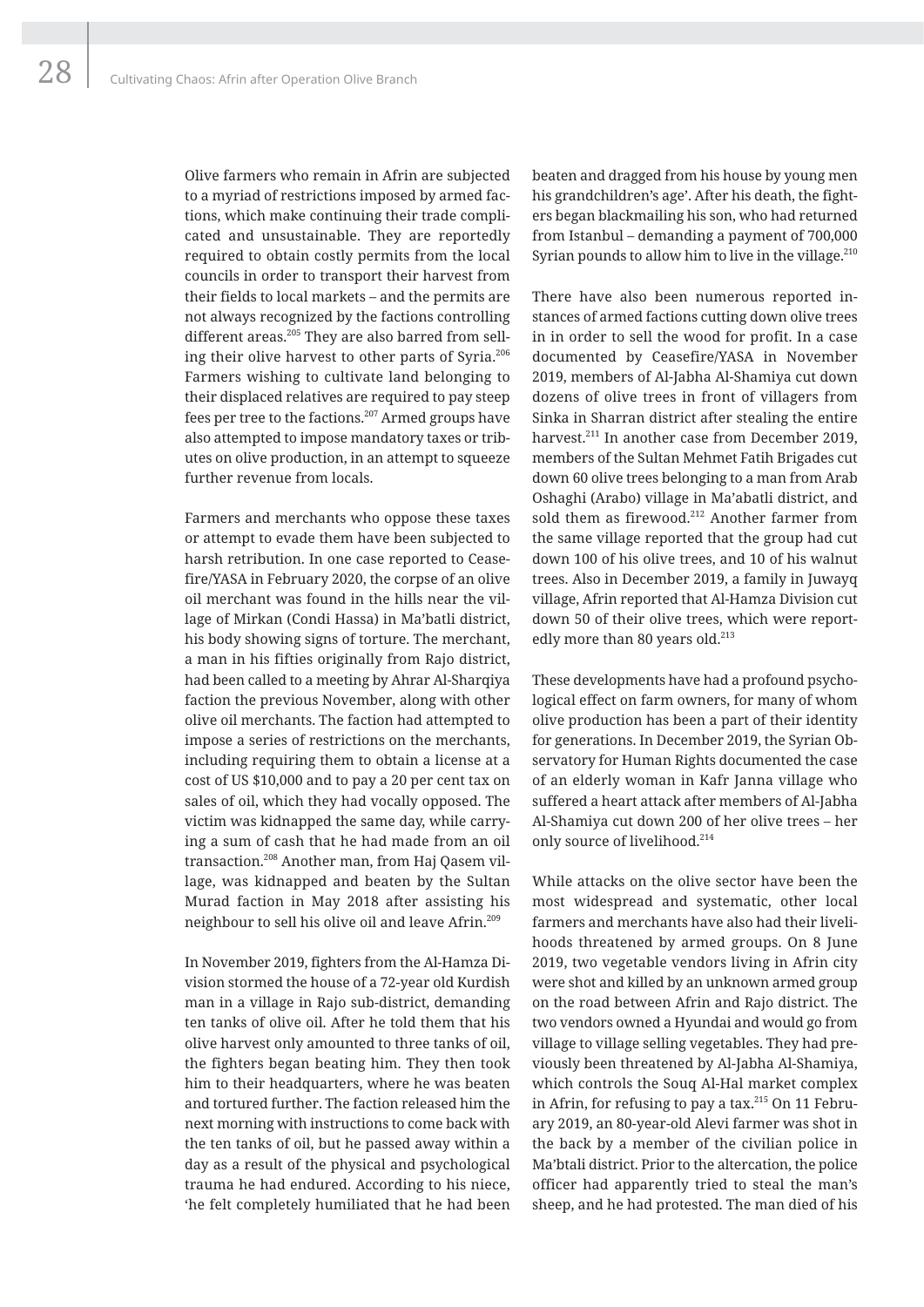injuries in a Turkish hospital. His funeral procession turned into a demonstration as local residents called on the armed groups to leave the area $216$ 

## **Attacks on religious and cultural heritage**

Religious and cultural sites are considered specially protected objects under international humanitarian law, and attacking them during armed conflict is prohibited. However, during the initial military campaign to take Afrin and in the period since the occupation, Turkish forces and Turkishbacked SNA factions have been responsible for numerous instances of damage and destruction to religious and cultural sites. These have included Kurdish cultural and religious symbols, Alevi and Yezidi shrines, and historical and archaeological sites. These attacks appear to have been motivated by a desire to erase any remnants of Afrin's pre-invasion local cultural identity, as well as to gain profit from the looting of historical artifacts.

Attacks on cultural heritage sites started from the very beginning of Operation Olive Branch. Within the first few days of the military campaign, significant damage was reported to the Ain Dara archaeological site, south of Afrin city. Ain Dara, a neo-Hittite temple dating back to around 1300 BC, is a UNESCO World Heritage site. According to geospatial analysis by the ASOR (American Schools of Oriental Research) Cultural Heritage Initiatives, the damage is attributable to Turkish airstrikes carried out sometime between 20 and 22 January 2018, and there is evidence that precision-guided weapons were used in the attack. $217$ The Syrian Observatory for Human Rights reported that the temple was at least 60 per cent destroyed as a result of the strikes.<sup>218</sup> Later, training videos filmed in the vicinity of the site led archaeologists to conclude that the temple's iconic basalt lion statue had also been stolen.<sup>219</sup>

The Syrian Directorate-General of Antiquities and Museums claims that Turkish warplanes also damaged the archaeological site of Brad, another UNESCO World Heritage site south of Afrin. It stated that several important buildings at the site had been destroyed in the bombing, including the tomb of St Maron and the Julianus Church.<sup>220</sup> However, the Turkish government denied that any airstrike had targeted the site. $221$ 

On 18 March 2018, the day that Turkey took control of the city of Afrin, SNA fighters were filmed tearing down the statue of the blacksmith Kawa in the city's central roundabout. Kawa, a central figure in Kurdish folklore around the celebration of Newroz, was a symbol of emancipation and resistance to tyranny.<sup>222</sup> The roundabout where the statue stood was renamed Olive Branch roundabout, after the military operation, while the main square in Afrin was named after Erdogan.<sup>223</sup> Since the occupation, the new local authorities have also prohibited local residents from celebrating Newroz.<sup>224</sup>

In addition to cultural symbols, Turkish-backed SNA factions have looted, vandalized and destroyed countless religious sites in and around Afrin. The Yazidi Cultural Center in the city of Afrin, along with the statue of Zoroaster outside of it, was destroyed after the city was taken.<sup>225</sup> In May 2018, the Afrin church was reportedly looted by members of SNA factions.<sup>226</sup> The Turkish government claims that 'religious, cultural and historic sites were never targeted' during its military operations in Afrin.<sup>227</sup>

Afrin's countryside is dotted with shrines, which serve as places of pilgrimage and celebration and form an important part of local culture for Sufis, Yezidis and Alevis alike.<sup>228</sup> Reportedly, at least 17 Yezidi shrines have been damaged or destroyed since the beginning of Operation Olive Branch.<sup>229</sup> Examples include the Qara Jornah shrine and the Sheikh Junayd shrine, which were desecrated and damaged in March 2018 and May 2018 respectively.<sup>230</sup> Several historic Alevi shrines were destroyed as well. The Ali Dada shrine, which dates back to 1636, was bulldozed by the Turkish army, along with several hundred graves on the same site, in order to make room for a military base.<sup>231</sup> Another Alevi shrine, Af Ghiri, was looted and damaged in November 2018.<sup>232</sup> Other Islamic shrines, including the shrine of Sheikh Zaid in Afrin city, the shrine of Nabi Houri in Cyrrhus, the Henan mosque at Mesh'ale, and the shrine of Sheikhmous in Gawando have been damaged and ransacked, with photos and videos showing their contents removed or scattered on the ground.<sup>233</sup>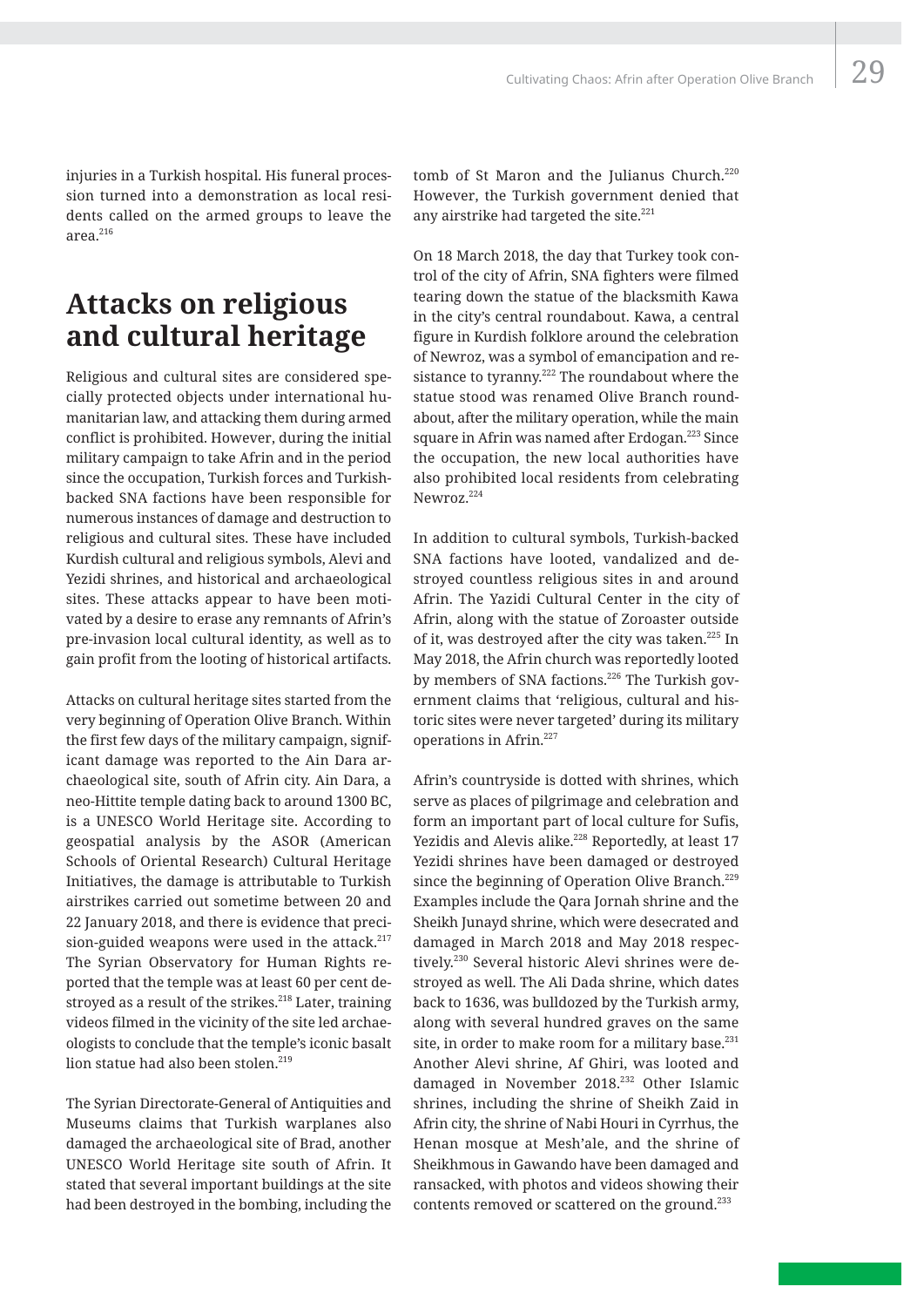Many of Afrin's shrines have sacred trees, to which visitors tie pieces of cloth as part of local rituals. In addition to ransacking shrines, members of SNA factions in several cases cut down shrine trees as well. For example, in December 2018, militants chopped down an oak tree more than a hundred years old outside the shrine of Sheikh Hamza in Ze'ire village, Bulbul.234 Sacred trees outside the Yezidi shrine of Sheikh Humayd and the Alevi shrine of Aslan Dada were also cut down.<sup>235</sup> In a case documented by Ceasefire/YASA in January 2020, members of Ahrar Al-Sharqiya cut down a 200-year-old tree from an endangered species in the village of Maskina (Maskanli) in Jindires district.<sup>236</sup>

Cemeteries are also among the sites that have been damaged extensively since the start of the occupation. The YPG's Martyr Seydo cemetery, north of Jindires, was shelled by the Turkish military in February 2018 and then vandalized further in subsequent months.<sup>237</sup> Another YPG cemetery, the Martyr Avesta Khabour cemetery west of Afrin city, was shown being levelled by construction equipment in a video released in August 2018.<sup>238</sup> Turkish-backed SNA factions also destroyed ceme-

## ' My son's grave was turned to rubble'

teries and individual Yezidi and Muslim graves in locations throughout Afrin countryside. For example, the Yezidi cemetery in the village of Gundê Feqîra was desecrated and damaged.<sup>239</sup>

In another case documented by Ceasefire/YASA, a woman from the village of Kafr Safra went to visit the grave of her son, who had been killed in a car accident, only to find that the iron fence surrounding the grave had been taken. She went to the headquarters of the Samarkand Brigade to complain, but they denied responsibility. She later returned to the cemetery to find that it had been further vandalized:

*I did not go back until just before Eid, when I found that the situation had gotten worse. They had completely destroyed the grave in order to steal the porcelain. My son's grave was turned to rubble.*<sup>240</sup>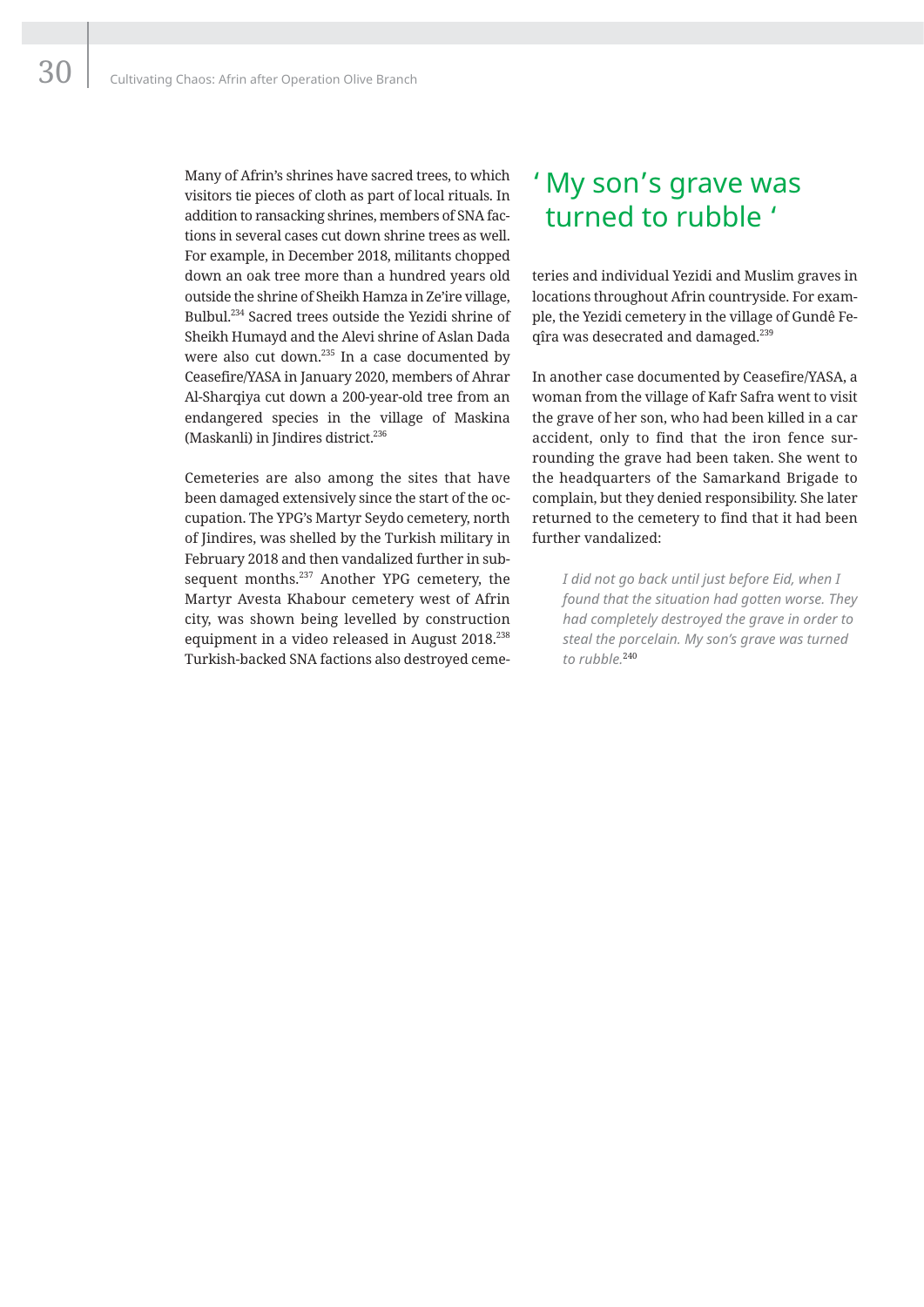## **International legal obligations in occupied Afrin**

Turkish military forces and Turkish-backed SNA factions appear to have committed serious violations of international law, including indiscriminate bombardment, arbitrary detentions, torture, killings, looting, and destruction of cultural heritage. To ensure accountability for past and ongoing violations, it is important to assign legal classification to Turkey's presence in Afrin and to the relationship with the armed forces it backs. Such classification carries important consequences in the international legal system. It is a prerequisite for identifying the applicable legal regimes and the corresponding rights and duties of those engaged in hostilities, and for assigning respective accountability. Putting actors on notice should hopefully also serve as a step towards reducing the brutality of the occupation.

## **Legal classification of Turkey's involvement in Syria**

5

International Humanitarian Law (IHL), or the law of armed conflict, distinguishes between international and non-international armed conflicts (IAC and NIAC, respectively). Whether or not a given situation amounts to an international or non-international armed conflict is assessed based on different criteria.<sup>241</sup> This determination activates corresponding legal regimes and imposes respective rights and duties on the involved parties.

#### **International armed conflict**

An IAC is an armed conflict between two or more states. Pursuant to Common Article 2 to the four 1949 Geneva Conventions, each 'shall apply to all cases of declared war or of any other armed conflict which may arise between two or more of the High Contracting Parties, even if the state of war is not recognized by one of them'. According to the same article, there is an IAC if one state invades another and occupies it, even if there is no armed resistance at all. Importantly, if the state consents to a foreign state's use of force on its territory there is no IAC. $242$ 

Turkey has used force against non-state armed groups on the territory of Syria without the consent of the Syrian gov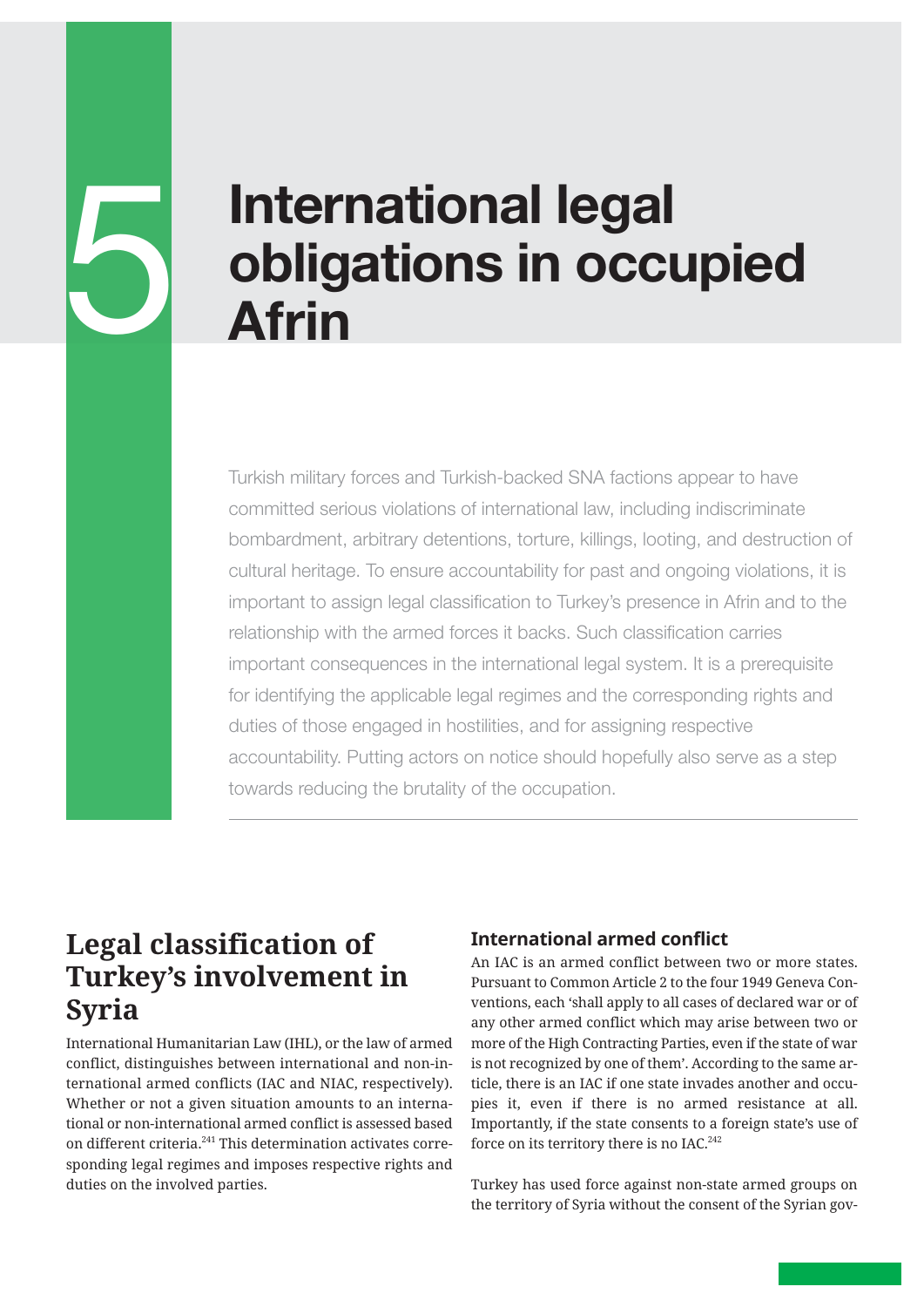ernment.<sup>243</sup> Hence, Turkey became a party to an IAC with Syria. In the latest operations of Peace Spring and Peace Shield, Turkey's armed forces directly clashed with Syrian armed forces, which constitutes an obvious manifestation of IAC between Syria and Turkey.

There may also be an IAC when one state supports a non-state armed group operating in another state, and when given support is so significant that the foreign state is deemed to have 'overall control' over its actions.<sup>244</sup> If the control exercised can be legally qualified as 'overall control', then the non-state armed group is considered to have been 'absorbed' by the foreign intervening power. $245$ 'Overall control' is achieved when the foreign state 'has a role in organising, coordinating or planning the military actions of the military group, in addition to financing, training and equipping or providing operational support to that group.' <sup>246</sup>

By all available indications, Turkey's initial support to its allied militias might have progressed into overall control of the latter. Turkey has hosted FSA's initial military headquarters, facilitated collaboration among its field commanders, launched intensive military training programs, funnelled them arms and military equipment, and now provides salaries to the group.<sup>247</sup> International actors have been forthcoming to point out Turkey's control over its allied militias.<sup>248</sup> Having established likely overall control on the part of Turkey, the conflict can be classified as an IAC between Syria and Turkey.

#### **Military occupation**

Military occupations are a particular form of an IAC.<sup>249</sup> In the words of Common Article 2 of the four 1949 Geneva Conventions, they apply 'to all cases of partial or total occupation of the territory of a High Contracting Party, even if the said occupation meets with no armed resistance.' Article 42 of the Hague Regulations annexed to the Hague Convention IV (1907) prescribes that 'territory is considered occupied when it is actually placed under the authority of the hostile army'. Three cumulative conditions need to be met in order to establish occupation:

- *Physical presence of foreign military forces;*
- *Exercise of authority over the territory;*
- *Non-consensual nature of occupation.*<sup>250</sup>

Following the launch of Operation Euphrates Shield in August 2016 up to today, Turkey and its allies have seized control over areas of northern Syria consisting of 8,835 square km which encompass over 1,000 settlements. Even though, by March 2017, Turkey had announced the successful completion of Operation Euphrates Shield, its ground troops have remained in the territory seized during operation.<sup>251</sup> Ever since, Turkey has shown no inclination to pull its military back across the border.<sup>252</sup> In January 2018, Turkey and allied Syrian rebel groups initiated an offensive against the north-western city of Afrin and declared total control over it.<sup>253</sup>

Subsequent to taking control of these areas, Turkish forces assumed responsibility for local health care delivery, law enforcement, and public administration. Turkey has taken full control over the educational process in the zone and funds education services. Administration of hospitals was handed to the Turkish Red Crescent Society, a new civilian police force was established with officers trained in Turkey, and local administrators were replaced by persons selected by Turkey.<sup>254</sup>

Lastly, the above military presence in and control of parts of northern Syria is carried out without the consent of the Syrian government, which explicitly condemns the fact.<sup>255</sup>

In the light of the foregoing, the three cumulative criteria for establishing whether Turkey is in military occupation of parts of northern Syria appear to have been met. Turkey's occupation of parts of northern Syria is therefore an IAC under international law.

#### **Non-international armed conflict**

According to Common Article 3 of the 1949 Geneva Conventions, IHL applies in the case of 'armed conflict not of an international character'. The customary criteria for the existence of an NIAC were laid down in the landmark *Tadic* case as 'protracted armed violence between government authorities and organized armed groups or between such groups within a State'.<sup>256</sup> According to the ICRC, the leading authority on interpreting IHL, if, as in Syria, within one state's territory an armed conflict takes place between two or more states (*Turkey v. Syria*) in parallel to an armed conflict in which at least one side is a non-state-armed group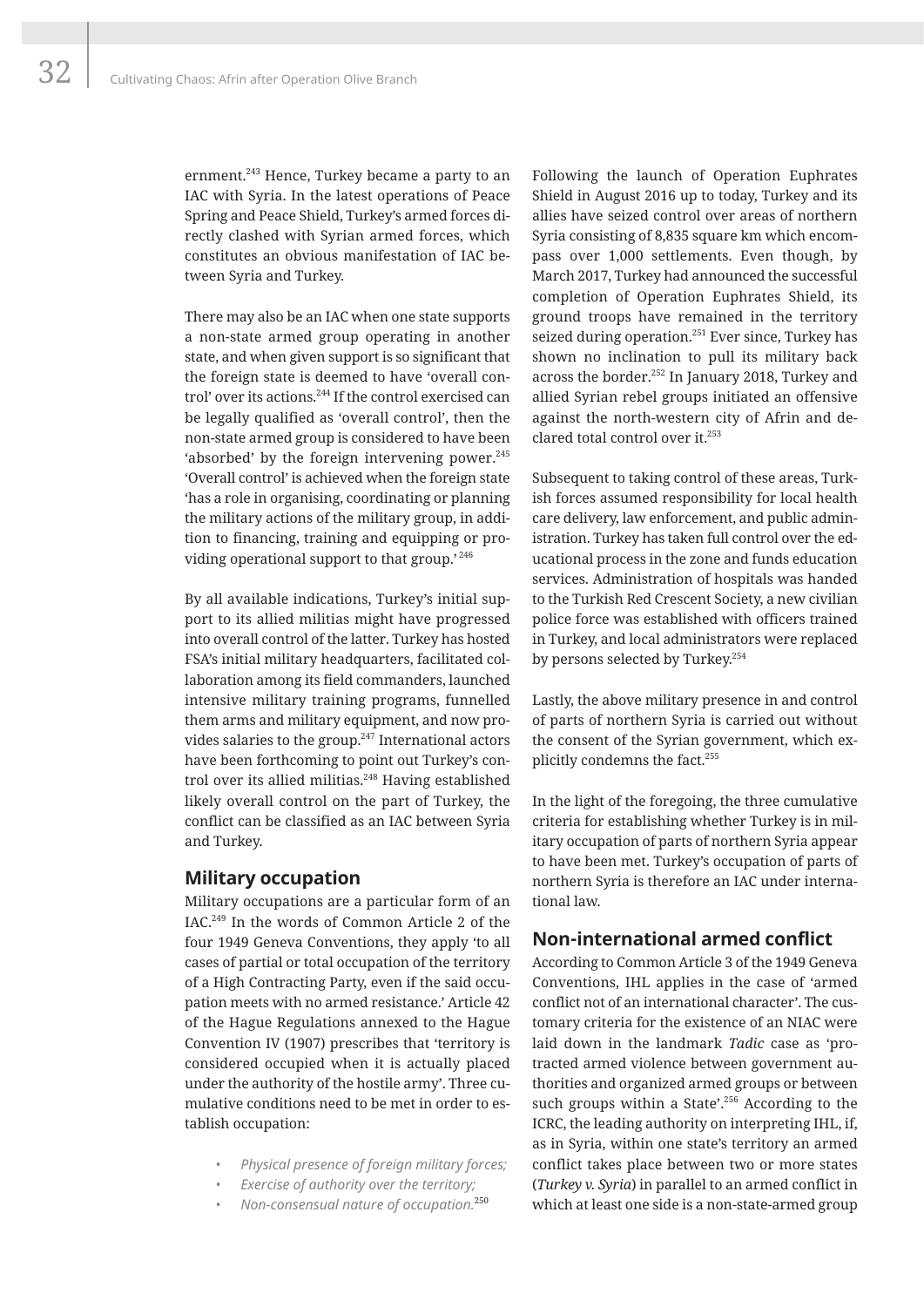(e.g. *Turkey v. YPG*), an international armed conflict coexists with a non-international armed conflict on the same territory.<sup>257</sup> Hence, Turkey's advances on YPG can be classified as an NIAC.

## **Legal consequences of Turkish occupation of parts of northern Syria**

#### **International humanitarian law**

The duties of an occupying power are spelled out in the law of occupation, that is, in the 1907 Hague Regulations, the Fourth Geneva Convention, Additional Protocol I to the Four Geneva Conventions (Turkey is not a party to Additional Protocol I, but, the protocol has largely codified pre-existing rules of customary international law), and customary international law. $258$  Turkey as an occupying power in northern Syria has adopted the following non-exhaustive IHL duties and obligations vis-à vis persons within the territory it controls:

- Turkey must take measures to restore and ensure, as far as possible, civil life and public order and safety;
- To the fullest extent of the means available to it, Turkey must ensure sufficient hygiene and public health standards, as well as the provision of food and medical care to the population under occupation;
- The population in occupied territory cannot be forced to enlist in Turkey's armed forces;
- Collective or individual forcible transfers of population from and within the occupied territory are prohibited;
- Transfers of the civilian population of Turkey into the occupied territory, regardless whether forcible or voluntary, are prohibited;
- Collective punishment and measures of intimidation are prohibited;
- The taking of hostages is prohibited;
- Reprisals against protected persons or their property are prohibited;
- The confiscation of private property by Turkey is prohibited.<sup>259</sup>

### **International human rights law**

An occupying power must abide by international human rights law.260 This has been confirmed by numerous international bodies, including the International Court of Justice (ICJ). The ICJ has ruled that an occupying power remains bound by those human rights treaties which it ratified in all areas under its jurisdiction – including outside its own territory. $261$ 

Turkey is a party to major human rights mechanisms, such as the International Covenant on Civil and Political Rights (ICCPR), the International Covenant on Economic, Social and Cultural Rights (CESCR), the Convention on the Rights of the Child (CRC), the Convention against Torture (CAT), and so on.<sup>262</sup> Turkey is also a party to the European Convention on Human Rights (ECHR), which, in exceptional circumstances, is extraterritorial in application and therefore the European Court of Human Rights (ECtHR) could, in theory, become a forum for holding Turkey liable for human rights violations in northern Syria. According to the jurisprudence of the ECtHR, a:

*State may be held accountable for violations of the Convention rights and freedoms of persons who are in the territory of another State which does not necessarily fall within the legal space of the Contracting States, but who are found to be under the former State's authority and control through its agents operating – whether lawfully or unlawfully – in the latter State.*<sup>263</sup>

Notably, the ECtHR has on numerous occasions established one of the Contracting States' jurisdiction over the acts occurring on territory outside of ECHR space, such as in Iran and Iraq, within different military presence and occupation contexts.264

#### **International law of state responsibility**

Not only the actions of a state's own armed forces but also the behaviour of non-state armed groups under its control can directly engage state responsibility. Such a possibility is foreseen by Article 8 of the Articles on the Responsibility of States for Internationally Wrongful Acts, which represent customary international law.265 Under Article 8, a state may, either by specific directions or by exercising control over a group, in effect assume responsibility for their conduct.<sup>266</sup>

The level of control that a state must exercise over a non-state armed group in order to trigger state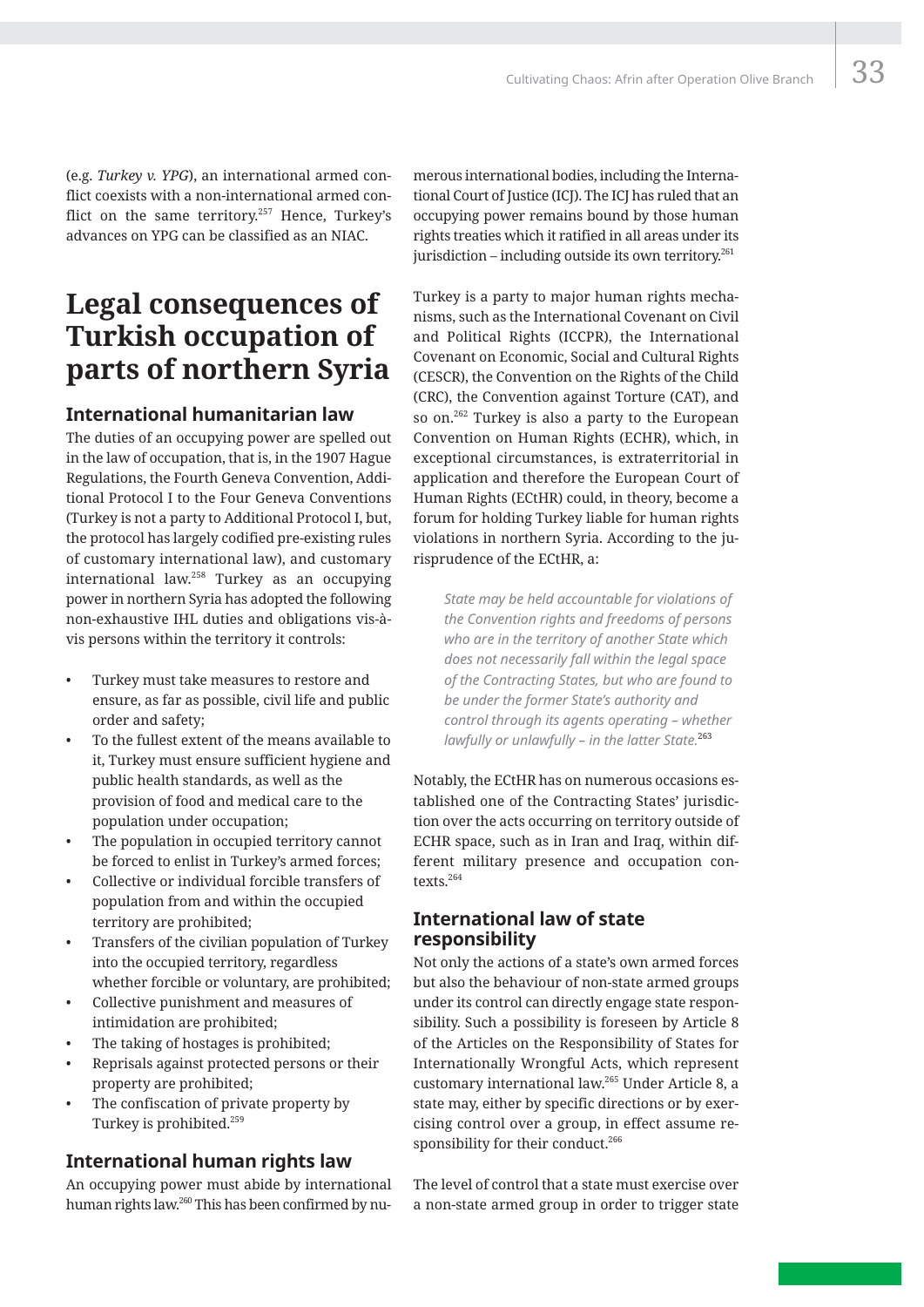responsibility has been debated in international law. International jurisprudence has long hesitated between the more demanding option of 'effective control' adopted by the ICJ for the purposes of state responsibility in the *Nicaragua* <sup>267</sup> and *Bosnian genocide*<sup>268</sup> cases and the broader notion of 'overall control' adopted by the ICTY in the *Tadic* case,<sup>269</sup> lowering the threshold of requisite control.<sup>270</sup> This hesitation is also found in the International Law Commission's (ILC) commentaries on the 2001 Draft Articles on State Responsibility. The ILC does not choose between effective and overall control, and simply states that: 'In any event it is a matter for appreciation in each case whether particular conduct was or was not carried out under the control of a State, to such an extent that the conduct controlled should be attributed to it.'<sup>271</sup>

As discussed, ample evidence of control can be discerned in Turkey's relationship vis-à-vis the armed groups it backs. Coupled with Turkey's military presence, direct involvement in armed hostilities, and occupation of the areas of northern Syria, it can be argued that the level of control Turkey wields over the relevant armed groups would satisfy both the more demanding effective control test, as well as the overall control test.

International actors have confirmed the possibility of such control, and the UN Independent International Commission of Inquiry on Syria took the view on various violations committed in Afrin by Turkish-backed militias that the violations committed could be attributable to Turkey by way of 'acting under effective command and control of Turkish forces'.<sup>272</sup> OHCHR also urged Turkey to ensure that all armed groups over which it exercises control in Afrin and other areas of Syria strictly adhere to their obligations under international humanitarian law.273

#### **Responsibilities of non-state armed groups**

State practice, international case law and scholarship all agree that Common Article 3 of the 1949 Geneva Conventions and customary IHL apply to all categories of non-state armed groups that are parties in NIAC.<sup>274</sup> The Appeals Chamber of the Sierra Leone Special Court held that: 'it is well settled that all parties to an armed conflict, whether states or non-state actors, are bound by international humanitarian law, even though only states may become parties to international treaties.'275

Whether non-state armed groups also have obligations under international human rights law in situations of armed conflict remains controversial. However, non-state armed groups are at a minimum obligated to respect the fundamental human rights of persons under customary international law.<sup>276</sup> The UN Commission of Inquiry on Syria deemed that: 'at a minimum, human rights obligations constituting peremptory international law (*jus cogens*) bind States, individuals and non-State collective entities, including armed groups. Acts violating jus cogens – for instance, torture or enforced disappearances – can never be justified.<sup>' 277</sup>

It is noteworthy that the FSA, at an earlier stage of the conflict in Syria, distributed a Code of Conduct, Article II of which pledges 'respect of human rights in accordance with … international laws governing human rights'.278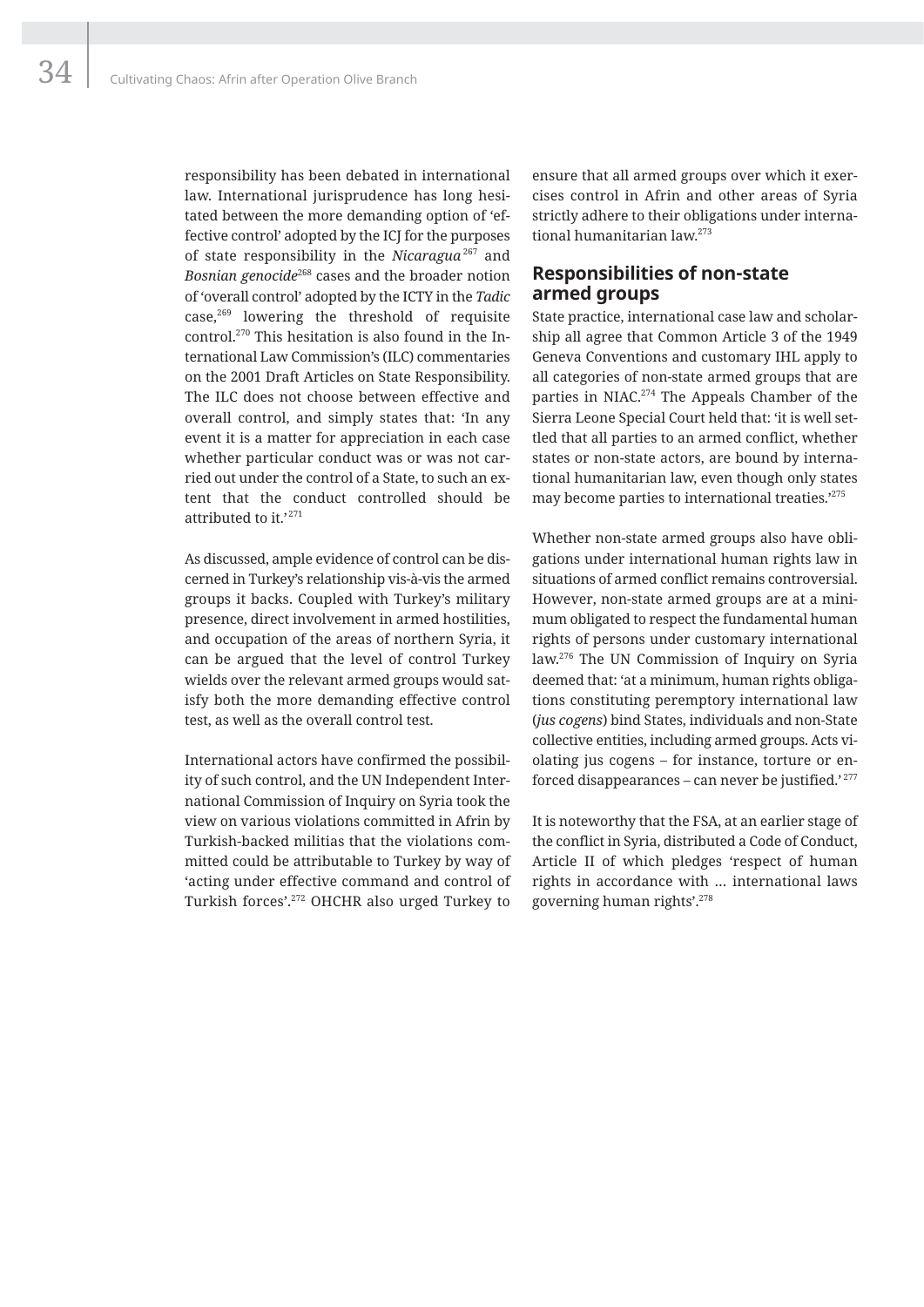## 6 **Conclusion**

Civilians living under the control of Turkish forces and Turkish-backed militias are facing ongoing violations of international humanitarian law and human rights law in Afrin. While there has been no accountability for the violations of international humanitarian law committed during the military invasion, since then, civilians have faced the added daily threat of arbitrary detention, torture, property theft, sexual harassment, and killing at the hands of SNA factions. The lack of effective judicial, administrative or political mechanisms in Afrin leaves civilians with no recourse when they are subjected to violations by the multiple armed actors active in the area.

The atmosphere of fear and impunity in Afrin serves as an ongoing driver of displacement and a barrier to the return of Afrin's Kurdish-majority population. Meanwhile, the widespread attacks on the region's religious and cultural landscape, and mass resettlement of fighters and their families from Arab-majority parts of Syria, indicate a motivation on the part of Turkey and its proxy forces to cause permanent changes to the demographic character of the area. These developments are jeopardizing the possibility of future processes of return and reconciliation, and will likely have wider negative implications for conflict dynamics in Syria.

Turkey, as an occupying power in Afrin, should adhere to its duties and responsibilities under IHL and human rights law, in particular when it comes to the protection of civilians. Additionally, Turkey should ensure that all the armed forces over which it exercises control are acting in compliance with international law, as violations committed by those forces could be attributable to Turkey. At the same time, members of the Turkish-backed militias, as well as members of regular Turkish armed forces, YPG members

and members of all other parties to the Syria conflict remain individually responsible for any war crimes or other violations of international criminal law they may commit.

### **Recommendations To all parties to the conflict in Afrin and northern Syria**

- Conduct independent, impartial and thorough investigations into any incidents in which military actions are alleged to have resulted in civilian harm or damage to civilian objects;
- Ensure that military officers responsible for authorizing attacks that violate international humanitarian law are suitably penalized;
- Publish and publicly disseminate the findings of investigations into civilian harm caused by military actions;
- Ensure that civilians harmed as a result of military actions in Afrin have access to prompt, effective, and adequate compensation and other forms of reparation;
- Facilitate the free and voluntary return of all displaced persons to Afrin and allow them to access their lands and properties without hindrance;
- Facilitate the arrival of humanitarian aid to civilians displaced by military operations in Afrin, including by simplifying access procedures for humanitarian organizations operating in Al-Shahba region;
- Ensure that all armed actors in Afrin are acting in compliance with human rights and international humanitarian law, and immediately investigate instances of misconduct and prosecute the individuals responsible;
- Cease support for armed groups that are responsible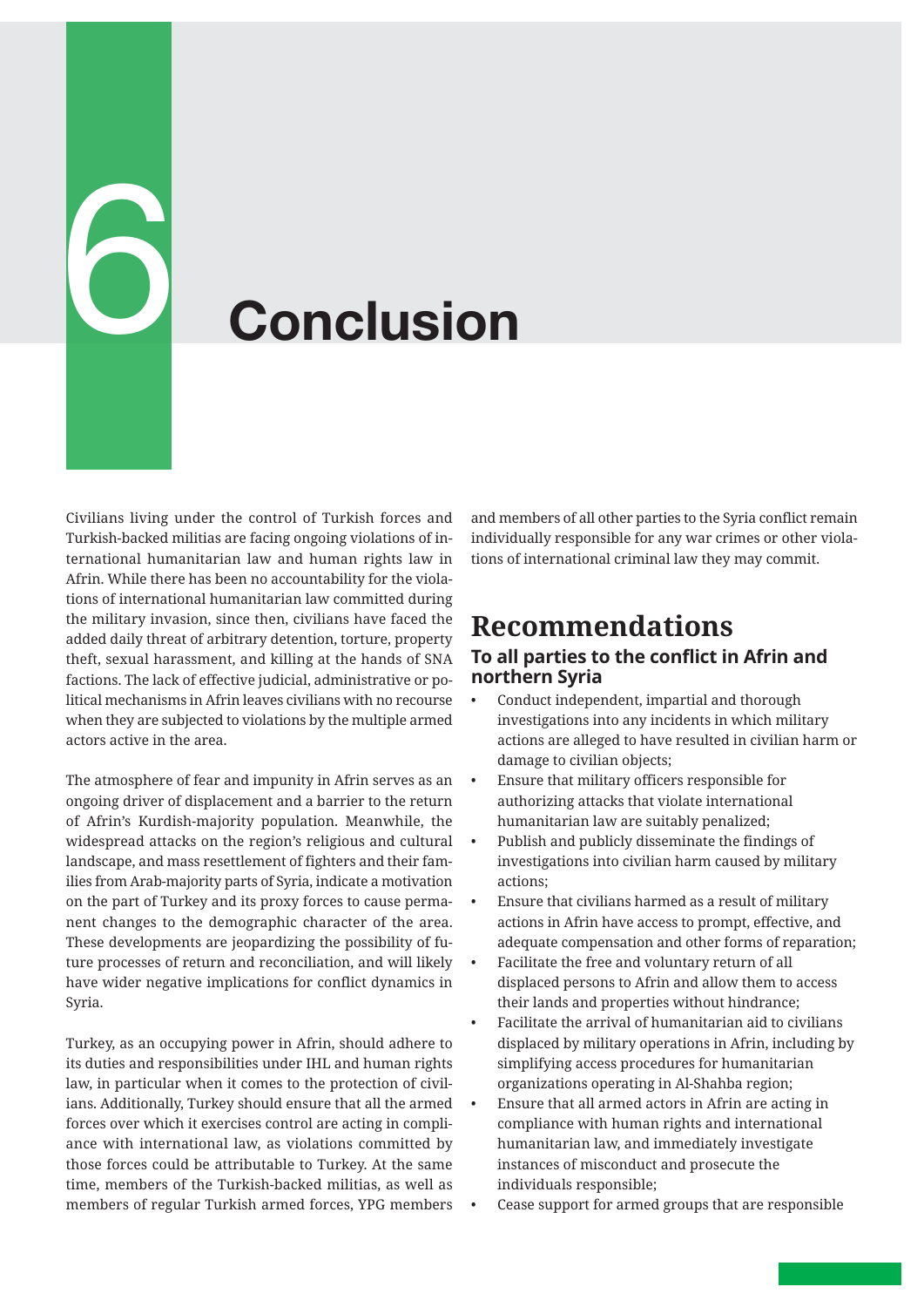for widespread violations of international humanitarian law and gross abuses of human rights;

- Ensure that any detentions carried out are done in accordance with applicable criminal procedure codes and that detainees are held only in officially recognized detention places;
- Incorporate human rights standards into the training of police officers and any other security forces in Afrin;
- Provide access to psychosocial support and rehabilitation for victims of torture and other traumatic human rights violations;
- Allow for the rapid and unhindered evacuation of patients requiring medical treatment outside of Afrin;
- Strengthen the complaints mechanism administered by the Afrin local council and take measures to protect both complainants and council staff from retaliation;
- Set up a property commission to resolve ownership disputes related to housing and other immovable property in Afrin;
- Guarantee the right to restitution to all

civilians affected by looting, or, if restitution is unfeasible, to other suitable forms of reparation;

- Ensure that local governance bodies are freely elected and representative of the local population;
- Issue a general amnesty for all those formerly affiliated with the civilian or military structures of the Autonomous Administration in Afrin, allowing them to return without fear of harm;
- Ensure that any regulations on olive production and trade are unified and overseen by the competent local authorities in Afrin, and do not place an undue burden on farmers' livelihoods;
- Invest adequate material and technical resources into the reconstruction of damaged or destroyed religious and cultural heritage sites, in consultation with international experts;
- Allow human rights monitors, journalists, and other independent observers to access Afrin for the purpose of information gathering.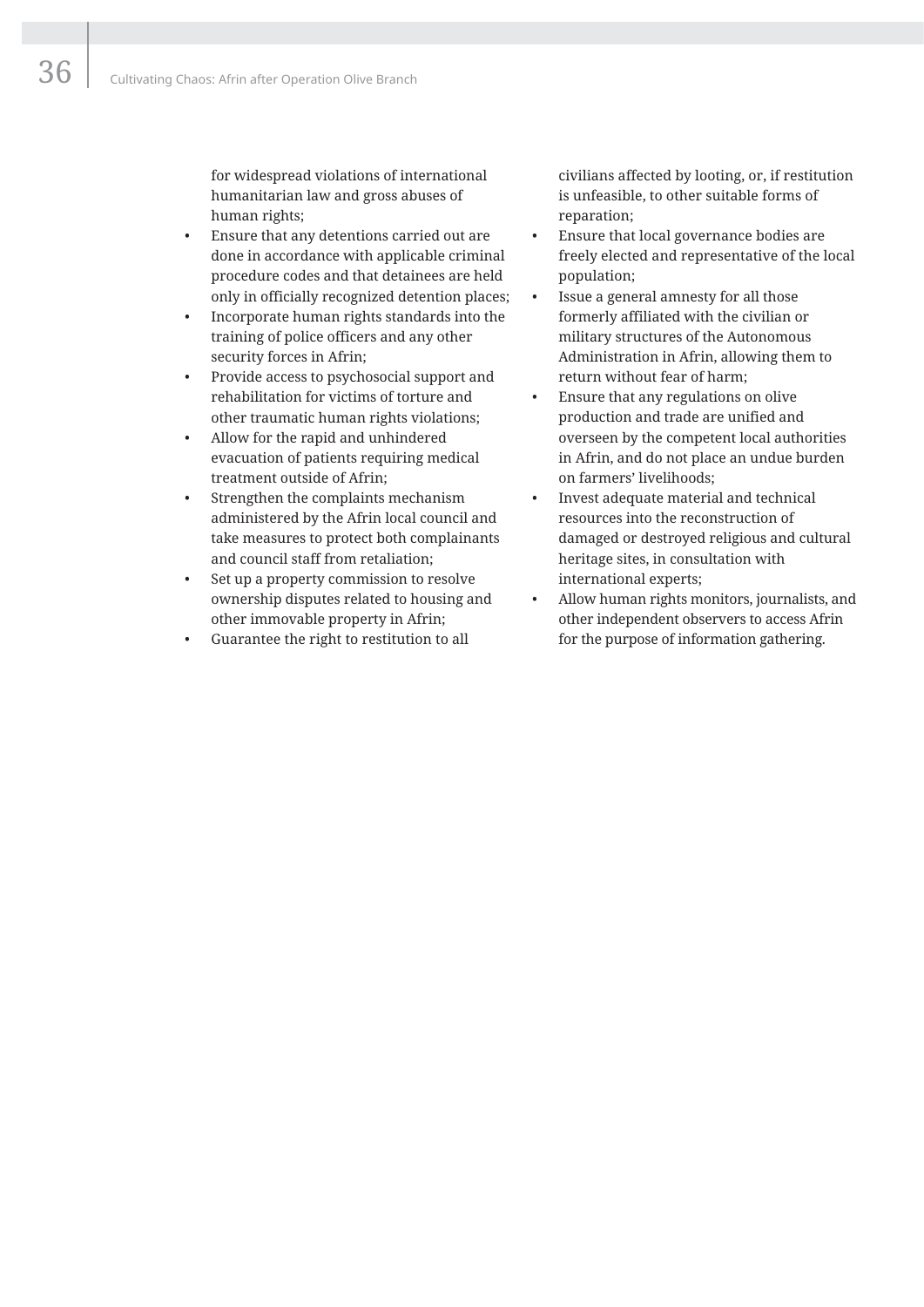## **Endnotes**

- 1 The Ceasefire-MENA site is a platform for civil society activists to report violations of the rights of civilians in the Middle East, and can be accessed at https://ceasefire-mena.ushahidi.io/
- 2 McKeever, A., 'Afrin: incidents of desecration and destruction of cultural sites', *Bellingcat,* 11 July 2019, https://www.bellingcat.com/news/mena/ 2019/07/11/afrin-incidents-of-desecration-anddestruction-of-cultural-sites/
- 3 Rojava Information Center, *Turkey's Track Record: The Occupation of Afrin,* November 2019, https:// rojavainformation center.com/storage/2019/11/ Turkeys-track-record-The-occupation-of-Afrin.pdf
- 4 *Ibid.*
- 5 *Ibid.*
- 6 *Ibid.*
- 7 McGee, T., '"Nothing is ours anymore" HLP rights violations in Afrin, Syria', in H. Baumann, *Reclaiming Home: The Struggle for Socially Just Housing, Land and Property Rights in Syria, Iraq and Libya,* Tunis, Friedrich Ebert Stiftung, pp. 120–40.
- 8 *Ibid.*
- 9 McKeever, 'Afrin: incidents of desecration…', *op. cit.*
- 10 See for example Abrahams, F., Fakih, L., Houry, N. and Porteous, T., *Under Kurdish Rule: Abuses in PYD-run Enclaves of Syria,* New York, Human Rights Watch, June 2014.
- 11 Rojava Information Center, *op. cit.*
- 12 Rice, B. and Ismael, Y., *Turkey's Invasion of Afrin,* Washington, DC, Washington Kurdish Institute, 18 March 2018, https://dckurd.org/2018/03/18/ turkeys-invasion-of-afrin/
- 13 *Ibid.*
- 14 Meuse, A., 'Syria's Afrin: a plundered settlement one year on', *Asia Times,* 21 March 2019, https:// asiatimes.com/2019/03/syrias-afrin-a-plunderedsettlement-one-year-on/
- 15 McGee, *op. cit.*
- 16 Rojava Information Center, *op. cit.*
- 17 Koker, I., 'Reality check: how many attacks did Turkey face from Afrin?', *BBC News,* 20 March 2018, https://www.bbc.com/news/world-middleeast-43262839
- 18 UN Human Rights Council, Report of the Independent International Commission of Inquiry on the Syrian Arab Republic, A/HRC/39/65, 9 Aug. 2018, p. 3.
- 19 Al-, S., 'FSA commander says 25,000 Syrian rebels back Turkish force in Syria', Reuters, 21 January 2018, https://www.reuters.com/article/us-mid east-crisis-ria-turkey-rebels/fsa-commander-

says-25000-syrian-rebels-back-turkish-force-insyria-idUSKBN1FA0OK

- 20 Al-Hilu, K., *Afrin under Turkish Control: Political, Economic and Social Transformations,* Fiesole: European University Institute, 25 July 2019, p. 10.
- 21 'Afrin won't be returned to Syrian regime, Turkey says', *Daily Sabah,* 17 May 2018, https:// www.dailysabah.com/politics/2018/05/17/afrinwont-be-returned-to-syrian-regime-turkey-says
- 22 Al-Khateb, K., 'Turkey backs new opposition governance to mend Afrin', *Al-Monitor,* 25 April 2018, https://www.al-monitor.com/pulse/ originals/2018/04/opposition-form-afrin-localcouncil-service-displaced-return.html#ixzz6Nehy GBvP
- 23 Al-Hilu, *op. cit.*, p. 10.
- 24 *Ibid.*, p. 11.
- 25 *Ibid.*, p. 13.
- 26 *Ibid.*
- 27 Al-Khateb, K., 'Northern Syria takes step toward new judicial system', *Al-Monitor,* 5 October 2018, https://www.al-monitor.com/pulse/originals/ 2018/10/syria-euphrates-shield-area-turkeyjustice-palace-courts.html#ixzz6Nf6BQfCB
- 28 McGee, *op. cit.*, p. 130.
- 29 Holliday, J., *Syria's Armed Opposition,* Washington, DC, Institute for the Study of War, March 2012, p. 14, http://www.understandingwar.org/sites/ default/files/Syrias\_Armed\_Opposition.pdf
- 30 'Ia'lan tashkil al-jaish as-souri al-hur (Announcing the formation of the Free Syrian Army)', YouTube, 29 July 2011, https://www .youtube.com/watch?v=SZcCbIPM37w&t=61s
- 31 See photo tweeted by 'THE Syrian girl', 3 August 2012, https://twitter.com/thesyriangirl/status/ 233445490925121536. Note: Riad Al-Ass'ad was an early military commander in the FSA.
- 32 Chivers, C.J. and Schmitt, E., 'Saudis step up help for rebels in Syria with Croatian arms', *The New York Times,* 25 February 2013, https://www.ny times.com/2013/02/26/world/middleeast/inshift-saudis-are-said-to-arm-rebels-in-syria.html
- 33 Tsurkov, E., 'Who are Turkey's proxy fighters in Syria?', *The New York Review of Books,* 27 November 2019, https://www.nybooks.com/ daily/2019/11/27/who-are-turkeys-proxyfighters-in-syria/; Sanchez, R., 'First Syria rebels armed and trained by CIA "on way to battlefield"', *The Telegraph,* 3 September 2013, https://www. telegraph.co.uk/news/worldnews/ middleeast/syria/10283758/First-Syria-rebelsarmed-and-trained-by-CIA-on-way-to-battlefield. html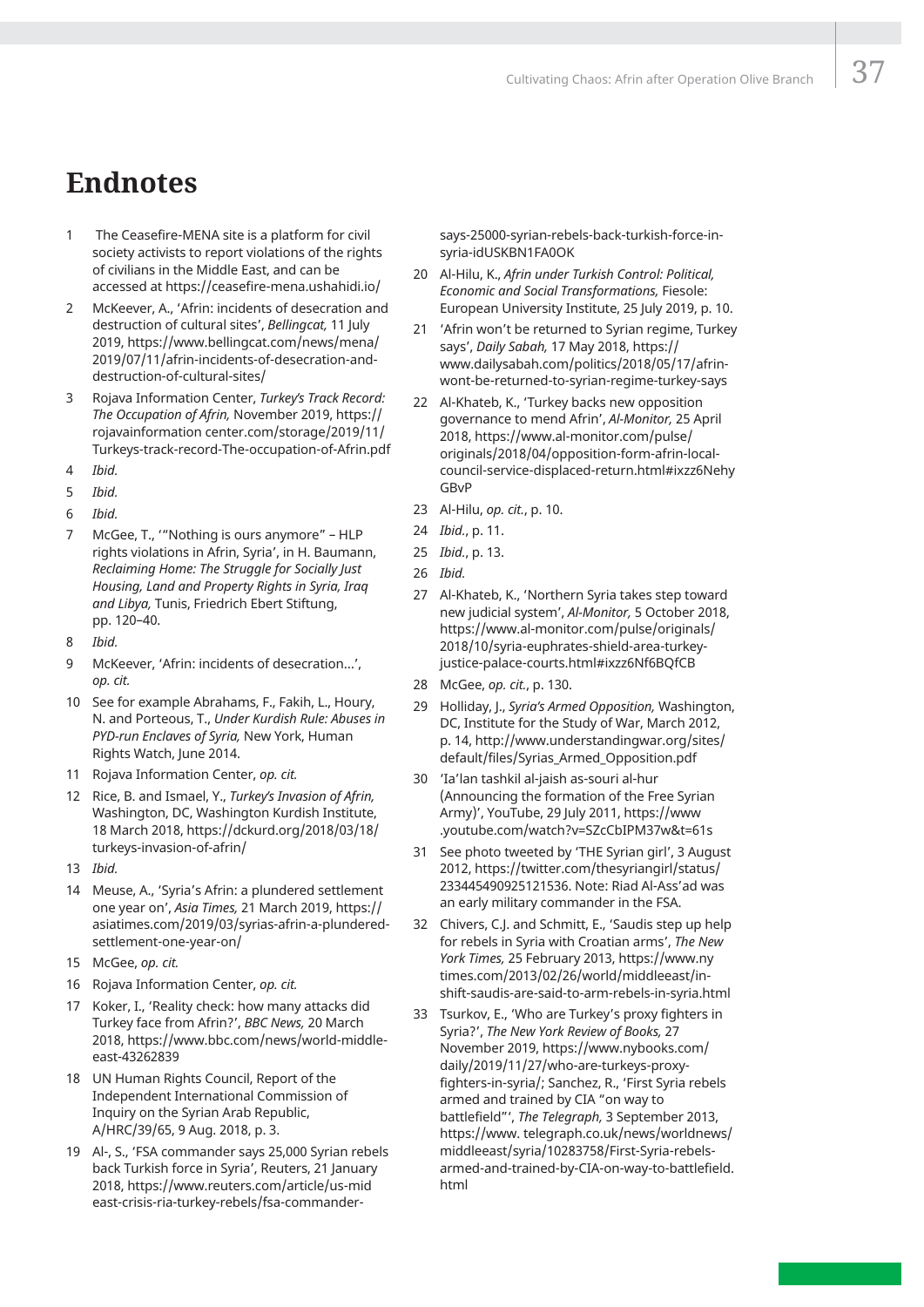- 34 Chulov, M. and MacAskill, E., 'Saudi Arabia plans to fund Syria rebel army', *Guardian,* 22 June 2012, https://www.theguardian.com/world/2012/jun/2 2/saudi-arabia-syria-rebel-army
- 35 Counter Extremism Project, 'Hajjaj Bin Fahd Al Ajmi', https://www.counterextremism.com/ extremists/hajjaj-bin-fahd-al-ajmi
- 36 *Ibid.*
- 37 Francis, E., 'Syrian Kurdish groups expect U.S. support, will fight any Turkish advance', Reuters, 15 February 2017, https://www.reuters.com/ article/us-mideast-crisis-syria-kurds-idUSKBN 15U24R
- 38 'IS conflict: Turkey-backed Syrian rebels take Jarablus', *BBC News,* 24 August 2016, https:// www.bbc.co.uk/news/world-europe-37171995
- 39 Kesvelioglu, A., 'Turkey's defensive offensive: Operation Olive Branch', *Middle East Monitor,* 24 January 2018, https://www.middleeastmonitor .com/20180124-turkeys-defensive-offensiveoperation-olive-branch/; 'Turkey's Syria offensive explained in four maps', *BBC News,* 14 October 2019, https://www.bbc.co.uk/news/worldmiddle-east-49973218.
- 40 Tsurkov, *op. cit.*
- 41 *Ibid.*
- 42 Farooq, U., 'Syrian forces battling Assad seek unity through the National Army', *Los Angeles Times,* 14 May 2018, https://www.latimes.com/ world/la-fg-turkey-syria-rebels-20180514-story .html
- 43 Soylu, R. and al-Aswad, H., 'Turkey to send Syrian rebel fighters to battle Haftar in Libya', *Middle East Eye,* 27 December 2019, https://www.middle easteye.net/news/turkey-send-syrian-rebelfighters-fight-haftar-libya
- 44 See Twitter profile of Hamza Özel Kuvvetler Tümeni Komutanı – Commander of Hamza Special Forces Division at https://twitter.com/ seyfebubekir1. See also 'Armed Syrians in northern area of Jarablus chanting long live Turkey and Erdogan', YouTube, 24 January 2017, https://www.youtube.com/watch?v=i\_uPsDJ29Qc &feature=emb\_logo
- 45 Amnesty International, '*Torture Was My Punishment': Abductions, Torture, and Summary Killings under Armed Group Rule in Aleppo and Idlib*, Syria, July 2016, https://www.amnesty.org/ download/Documents/MDE24422 72016 ENGLISH.PDF, p. 10.
- 46 The constituent groups are the Islamic Front in Aleppo, the Mujahidin Army, Noureddin Zengi Brigades, Fastagim Kama Umirta Gathering, and Asala wa-Tanmiyah Front.
- 47 Tweet by Charles Lister with announcement from Levant Front, 'After many internal issues (much funding related), the #Aleppo-based Jabhat al-Shamiya is officially back #Syria', Twitter, 18 June

2015, https://twitter.com/Charles\_Lister/status/ 611539709773221889

- 48 Ozkizilcik, O., *Uniting the Syrian Opposition: The Components of the National Army and the Implications of Unification,* Istanbul: SETA, October 2019, p. 10, https://setav.org/en/ assets/uploads/2019/10/A54En.pdf; Al-Sham, S., 'U.S.-backed MOM Operations Room ends support for FSA groups', *The Syrian Observer,* 19 December 2017, https://syrianobserver.com/EN/ features/21582/u\_s\_backed\_mom\_operations \_room\_ends\_support\_fsa\_groups.html
- 49 Withnall, A., 'Syria rebel group lines up captive Isis fighters in mock execution video – then jails them instead', *The Independent,* 8 December 2015, https://www.independent.co.uk/news/ world/middle-east/isis-video-syria-rebel-grouplevant-front-lines-up-captive-fighters-mock-exec ution-jails-instead-a6764941.html
- 50 The factions are the Al-Hamza Brigade, Thi Kaar Brigade, Raad Al Shamal Brigade, Mare' Al-Sumoud Brigade, and Special Tasks Brigade. See image of document issued by the Al Hamza Division at https://s3-eu-west-1.amazonaws.com/ enabbaladi/arabic/wp-content/uploads/2016/04/ Cg3yoQAXEAA5MD\_.jpg
- 51 See Twitter profile of Hamza Özel Kuvvetler Tümeni Komutanı – Commander of Hamza Special Forces Division at https://twitter.com/ seyfebubekir1.
- 52 '"Ahrar al-Sharqiya Brigade": the potential spearhead of east of Euphrates battles', *Enab Baladi,* 19 November 2018, https://english .enabbaladi.net/archives/2018/11/ahrar-alsharqiya-brigade-the-potential-spearhead-of-eas t-of-euphrates-battles/#ixzz6HXXlJMIQ
- 53 'Images document extrajudicial killings by Turkish-backed militia in Syria', France 24: The Observers, 21 October 2019, https://observers .france24.com/en/20191021-syria-turkey-militiaahrar-sharqiya-investigation-abuses
- 54 Poko, K., 'A Yazidi activist reveals the identity of a leader responsible for the kidnapping of Yazidis in Afrin', Ezidi24, 16 September 2019, https://ezidi24.com/en/?p=4768
- 55 See Twitter profile of Ahrar Al-Sharqiya at https://twitter.com/ahraralsharqia
- 56 Lefevre, R., 'The Sham Legion: Syria's moderate Islamists', Carnegie Middle East Centre: Diwan, 15 April 2014, https://carnegie-mec.org/diwan/ 55344?lang=en; '"Faylaq al-sham" y'azl al-qiyadi yasser abd al-rahim' (Levant Front dismisses leader Yasser Abd Al-Rahim), *Enab Baladi,* 7 February 2018, https://www.enabbaladi.net/ archives/ 205014
- 57 Lefevre, *op. cit.*
- 58 Soylu and al-Aswad, *op. cit.*
- 59 *Ibid.*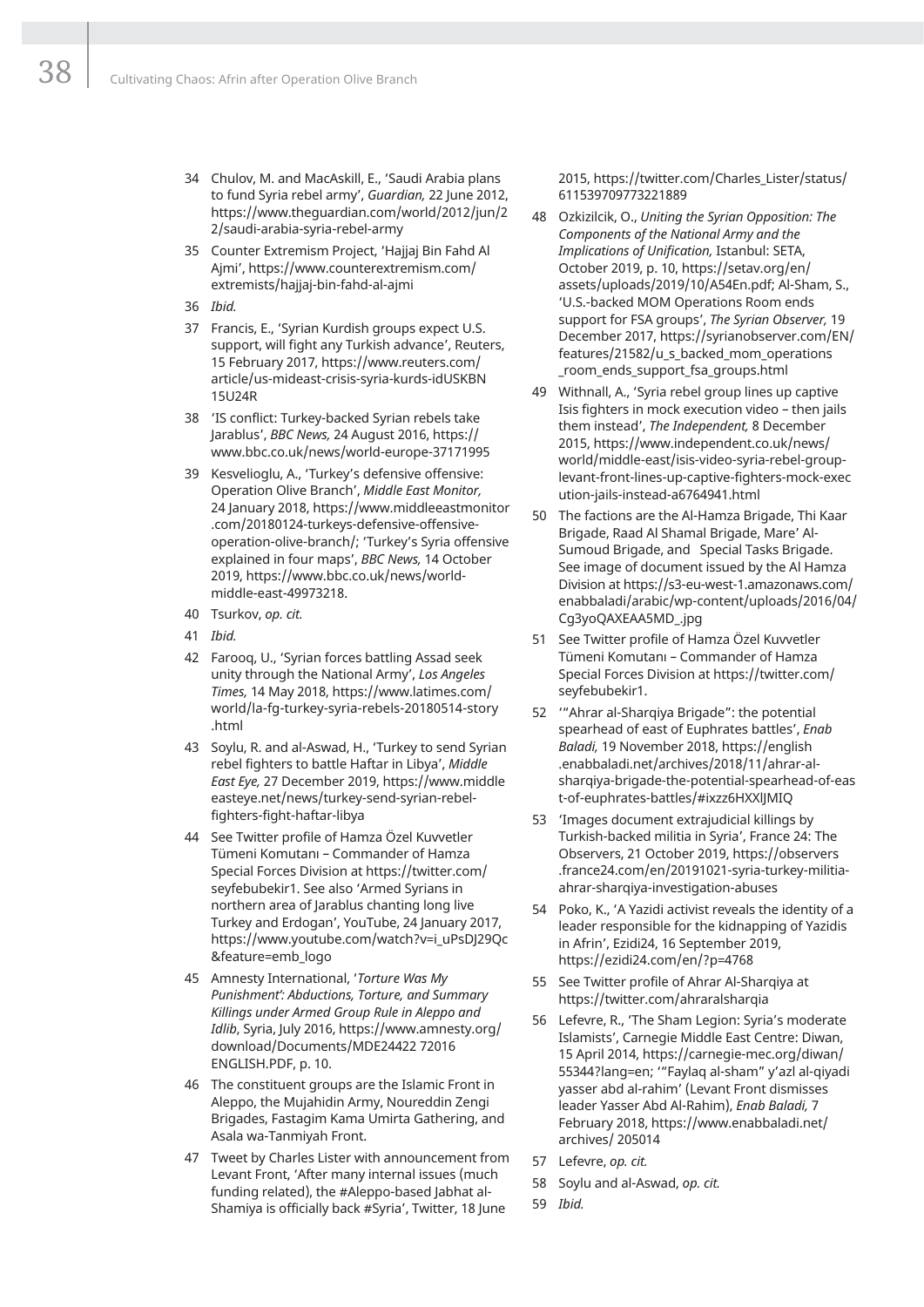- 60 See Twitter profile of Sham Legion at https://twitter.com/shamlegion
- 61 Sultan Murad Division official website, http://sultanmurattumeni.com/about
- 62 *Ibid.*
- 63 The five groups are the Turkmen Martyrs Battalion, the First Regiment, the Yarmuk Regiment, Abbas Brigade, and Ahlus-Sunnah wal-Jama'ah Brigades.
- 64 Turkmen Haber Ajensi, 'Muqabalah ma' qa'id liwa' sultan muhammad alfatih' (Interview with the leader of Sultan Mehmet Fateh Brigade), YouTube, 28 February 2013, https:// www.youtube.com/watch?v=SY7Y7rSCEPk
- 65 See Twitter profile of Fatih Sultan Mehmet Tugayı – Resmi Twitter Hesabı at https://twitter.com/ loaasltanfateh
- 66 See Twitter profile of Semerkand Brigade at https://twitter.com/semarkandtugayl.
- 67 Aljazeera English, 'Talk to Al Jazeera Hassan Abboud: "We will fight for our rights"', 21 December 2013, https://www.youtube.com/ watch?v=1DKwu\_gbSCE
- 68 'Min al-mu'assass hassan 'aboud … sit shakhsiyat qadet "ahrar al-sham"' (From founder Hassan Aboud … six figures who led Ahrar Al-Sham), *Enab Baladi,* 18 August 2018, https://www.enabbaladi.net/archives/247214
- 69 Karouny, M., 'Resilient insurgent group Ahrar al-Sham to play bigger role in Syria', Reuters, 22 September 2015, https://www.reuters.com/ article/us-mideast-syria-crisis-ahrar-insight-idUS KCN0RM0EZ20150922
- 70 YouTube channel, 'Ahrar Al Sham', https:// www.youtube.com/user/ahraralsham11
- 71 '620 Syrian police candidates to assume security duties in Afrin after being trained in Turkey', *Hurriyet Daily News,* May 2018, https://www.hurriyetdailynews.com/620-syrianpolice-candidates-to-assume-security-duties-in-a frin-after-being-trained-by-turkey-131584
- 72 YouTube, 'Statement on the work mechanism of the Military Police in Afrin', May 2018, https://www.youtube.com/watch?v=sgOi6A0fOj0
- 73 YouTube, 'Leader of military police in Afrin talks to Baladi News about explosions in Afrin and future preventative methods', July 2018, https://www.youtube.com/watch?time\_continue =6&v=cewaOgKiTgM&feature=emb\_logo
- 74 UN Human Rights Council, *op. cit.*, pp. 6–7.
- 75 Rojava Information Center, *op. cit.*, p. 7.
- 76 Al-Hilu, *op. cit.*, p. 5.
- 77 Ibrahim, A., 'Turkey trains and deploys hundreds of police to Syria', *Middle East Eye,* January 2017, https:// www.middleeasteye.net/news/turkeytrains-and-deploys-hundreds-police-syria
- 78 YouTube, 'Syrian officers in Jarablus police camp chant "long live Turkey, long live Erdogan"', Step News, January 2017, https://www.youtube.com/ watch?v=qjV25g2-MNA
- 79 'Kurds promise guerrilla war as Turkey-backed forces take Afrin city centre,' *Middle East Eye,* 18 March 2018, https://www.middleeasteye.net/ news/kurds-promise-guerrilla-war-turkeybacked-forces-take-afrin-city-centre
- 80 McKeever, A., 'Wrath of the Olives: Tracking the Afrin Insurgency Through Social Media,' *Bellingcat,* 1 March 2019, https://www.bellingcat .com/news/mena/2019/03/01/wrath-of-the-olives -tracking-the-afrin-insurgency-through-socialmedia/
- 81 *Ibid.*
- 82 *Ibid.*
- 83 Rojava Information Center, *op. cit.*
- 84 Kasapoğlu, C. and Ülgen, S., *Operation Olive Branch: A Political Military Assessment,* Istanbul: Centre for Economics and Foreign Policy Studies (EDAM), January 2018, https://edam.org.tr/wpcontent/uploads/2018/01/Operation-Olive -Branch-01.pdf
- 85 Mehmet, F., '"No civilians killed or hurt in Operation Olive Branch"', Anadolu Agency, 22 February 2018, https://www.aa.com.tr/en/ middle-east/no-civilians-killed-or-hurt-inoperation-olive-branch/1070496
- 86 UN Human Rights Council, *op. cit.*, p.23.
- 87 Airwars, 'Reported civilian deaths from Turkish military strikes in Syria', https://airwars.org/ conflict/turkish-military-in-iraq-and-syria/
- 88 Democratic Self Administration of Afrin, *Report on the Displaced People from Afrin Canton in Shahba and Surrounding Areas,* August 2019, p. 4, https://womendefendrojava.net/wp-content/ uploads/2019/08/Report-on-the-Displaced-People -from-Afrin-Canton-in-Shahba-Northern-Syriaand-Surrounding-Areas.pdf
- 89 Interview with a woman from Kordan village, documented via the Ceasefire-MENA platform (post ID: 60), 17 November 2019.
- 90 Interview with a woman from Rajo, documented via the Ceasefire-MENA platform (post ID: 60), 17 November 2019.
- 91 Interview with a member of the Kurdish Red Crescent, documented via the Ceasefire-MENA platform (post ID: 58), 17 November 2019.
- 92 Interview with the uncle of the girl killed in Basouta, documented via the Ceasefire-MENA platform (post ID: 22), 27 November 2019.
- 93 Interview with a woman from Basouta, documented via the Ceasefire-MENA platform (post ID: 22), 27 November 2019.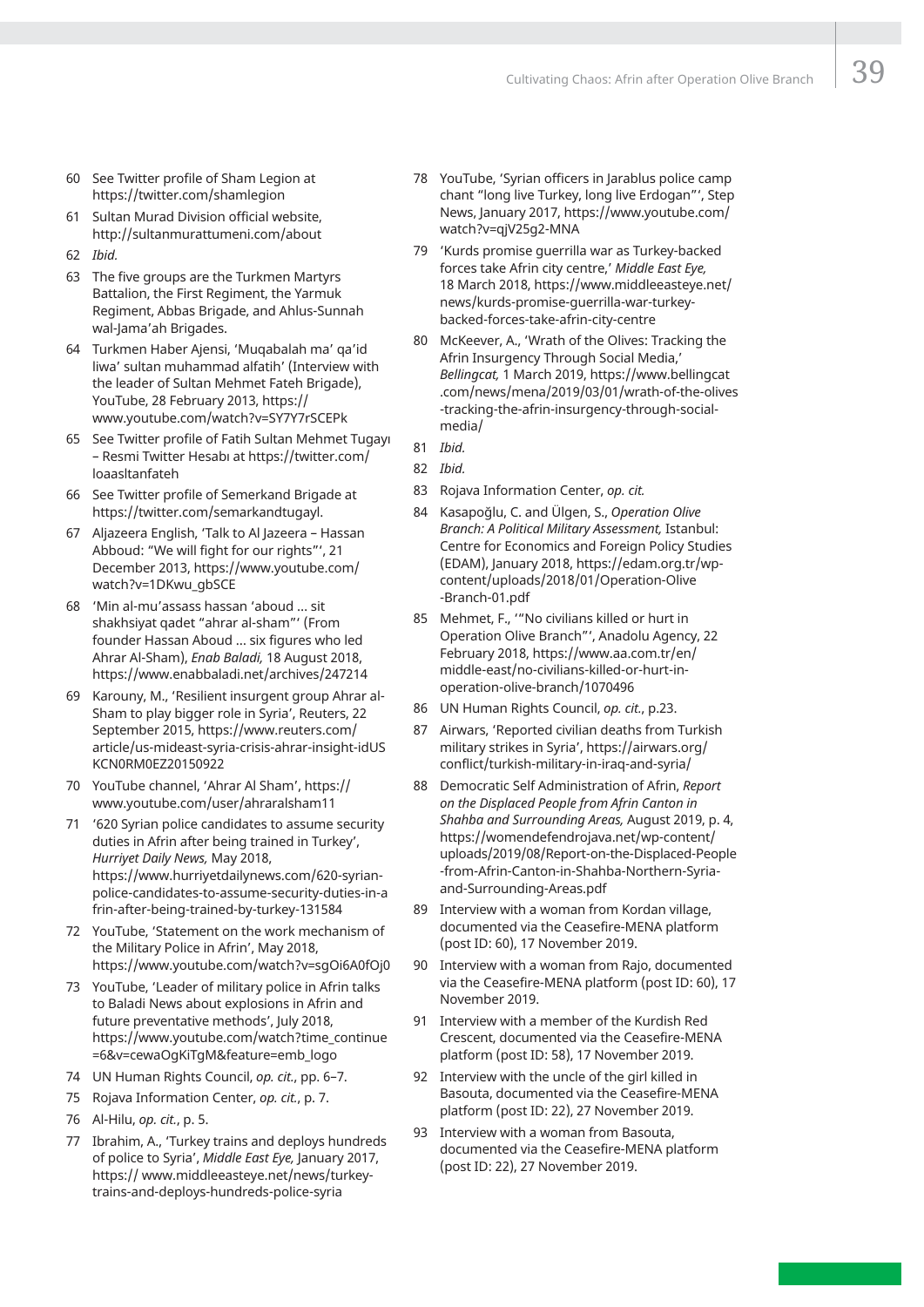- 94 Interview with the mother and daughters from Zarka, documented via the Ceasefire-MENA platform (post ID: 139), 27 December 2019.
- 95 Interview with a volunteer close to the family, documented via the Ceasefire-MENA platform (post ID: 317), 15 June 2020.
- 96 Schmidinger, T., *The Battle for the Mountain of the Kurds: Self-determination and Ethnic Cleansing in the Afrin Region of Rojava,* Oakland, CA, PM Press, 2019, p. 105.
- 97 *Ibid.*
- 98 Testimony from a man from Kharabat Sharran village, documented via the Ceasefire-MENA platform (post ID: 33), 5 December 2018.
- 99 Interview with the mother of the children and a volunteer close to the family, documented via the Ceasefire-MENA platform (post ID: 334), 26 June 2020.
- 100 'Syrian bomb blast kills eight in town held by Turkish-backed opposition forces,' *Independent,* 16 December 2018, https://www.independent .co.uk/news/world/middle-east/syria-bombblast-kurdish-us-troops-turkey-a8685921.html
- 101 'Bus bomb in Syria's Afrin kills three, wounds 20', Middle East Eye, 21 January 2019, https:// www .middleeasteye.net/news/bus-bomb-syrias-afrinkills-three-wounds-20
- 102 Al-Khalidi, S., 'Car blast kills eight in Syria's Afrin, near Turkish border', Reuters, 31 October 2019, https://www.reuters.com/article/us-syriasecurity-blast/car-blast-kills-eight-in-syrias-afrinnear-turkish-border-idUSKBN1XA0Z9
- 103 'Syria war: Dozens killed in truck bomb attack at Afrin market', *BBC News,* 28 April 2020, https:// www.bbc. com/news/world-middle-east-52454134
- 104 *Ibid.*
- 105 Kakko, S., 'Reports: Turkey-backed Rebels Battle in Afrin', *Voice of America News,* 19 November 2018, https://www.voanews.com/extremismwatch/reports-turkey-backed-rebels-battle-afrin
- 106 The statement (in Arabic) from Ghadab Al-Zaytoun on the incident can be viewed here: http://archive.fo/EI2JI
- 107 McKeever, 'Afrin: incidents of desecration…', *op. cit.*
- 108 Schmidinger, *op. cit.*, p. 105.
- 109 UN Human Rights Council, *op. cit.*, p. 14.
- 110 'Syria's Afrin cut off from water, thousands displaced', Reuters, 14 March 2018, https://www.reuters.com/ article/us-mideastcrisis-syria-afrin-water/syrias-afrin-cut-off-fromwater-thousands-displaced-idUSKCN1GQ0ZR
- 111 Schmidinger, *op. cit.*, p. 105.
- 112 Hussein, R. and Rasho, N., 'Kurds: Turkey shelling closes schools for 40,000 students in northern Syria', *VOA News,* 8 February 2018, https:// www.voanews.com/extremism-watch/kurds-

turkey-shelling-closes-schools-40000-students -northern-syria

- 113 Amnesty International, 'Turkey must stop serious violations by allied groups and its own forces in Afrin', 2 August 2018, https://www.amnesty.org/ en/latest/news/2018/08/syria-turkey-must-stopserious-violations-by-allied-groups-and-its-own-f orces-in-afrin/
- 114 Rojava Information Center, *op. cit.*
- 115 Schmidinger, *op. cit.*, p. 106.
- 116 Airwars, 'Civilian casualties from Turkish actions in Syria', https://airwars.org/civilian-casualties/ page/22/?belligerent=turkish-military&country =syria
- 117 Bellingcat Investigation Team, 'Did Turkey bomb Afrin's general hospital?', *Bellingcat,* 19 March 2018, https://www.bellingcat.com/news/mena/ 2018/03/19/did-turkey-bomb-afrin-hospital/
- 118 Interview with a representative of the Afrin heath authority, documented via the Ceasefire-MENA platform (post ID: 183), 24 January 2020.
- 119 Interview with a man from Jindires, documented via the Ceasefire-MENA platform (post ID: 187), 27 January 2020.
- 120 OCHA, Syrian Arab Republic: Afrin, Flash Update No. 2, 29 March 2018, https://reliefweb.int/ report/syrian-arab-republic/syrian-arab-republicafrin-flash-update-no-2-29-march-2018-enar; Syrian Observatory for Human Rights, 'After displacing more than 300,000 Kurdish residents of Afrin people, Turkish-backed factions seize more than 75% of olive farms and receive the price of the first season in advance', 20 September 2018, https://www.syriahr.com/ en/?p=102951
- 121 UN Human Rights Council, *op. cit.*, p. 14.
- 122 Amnesty International, 2 August 2018, *op. cit.*
- 123 Meuse, *op. cit.*; Rojava Information Center, *op. cit.*
- 124 A., 'Erdogan says Afrin is majority Arab, threatens Arabization', Kurdistan 24, 21 January 2018, https://www.kurdistan24.net/en/news/ 7899b6c9-f475-40fb-a9bc-ffda4b69f0df.
- 125 Schmidinger, *op. cit.*, p. 101.
- 126 Mrie, L., 'Afrin after the Turkish invasion: expulsion, resettlement, and revanchism', Rosa Luxemburg Stiftung, October 2018, https:// www.rosalux.de/en/publication/id/39371/transla te-to-en-afrin-after-the-turkish-invasion/
- 127 McGee, *op. cit.*, p. 130.
- 128 *Ibid.*, p. 128 and Al-Hilu, *op. cit.*, pp. 15–16.
- 129 Al-Hilu, *op. cit.*
- 130 Rojava Information Center, *op. cit.*
- 131 Schmidinger, *op. cit.*, p. 102.
- 132 Al-Hilu, *op. cit.*
- 133 Rojava Information Center, *op. cit.*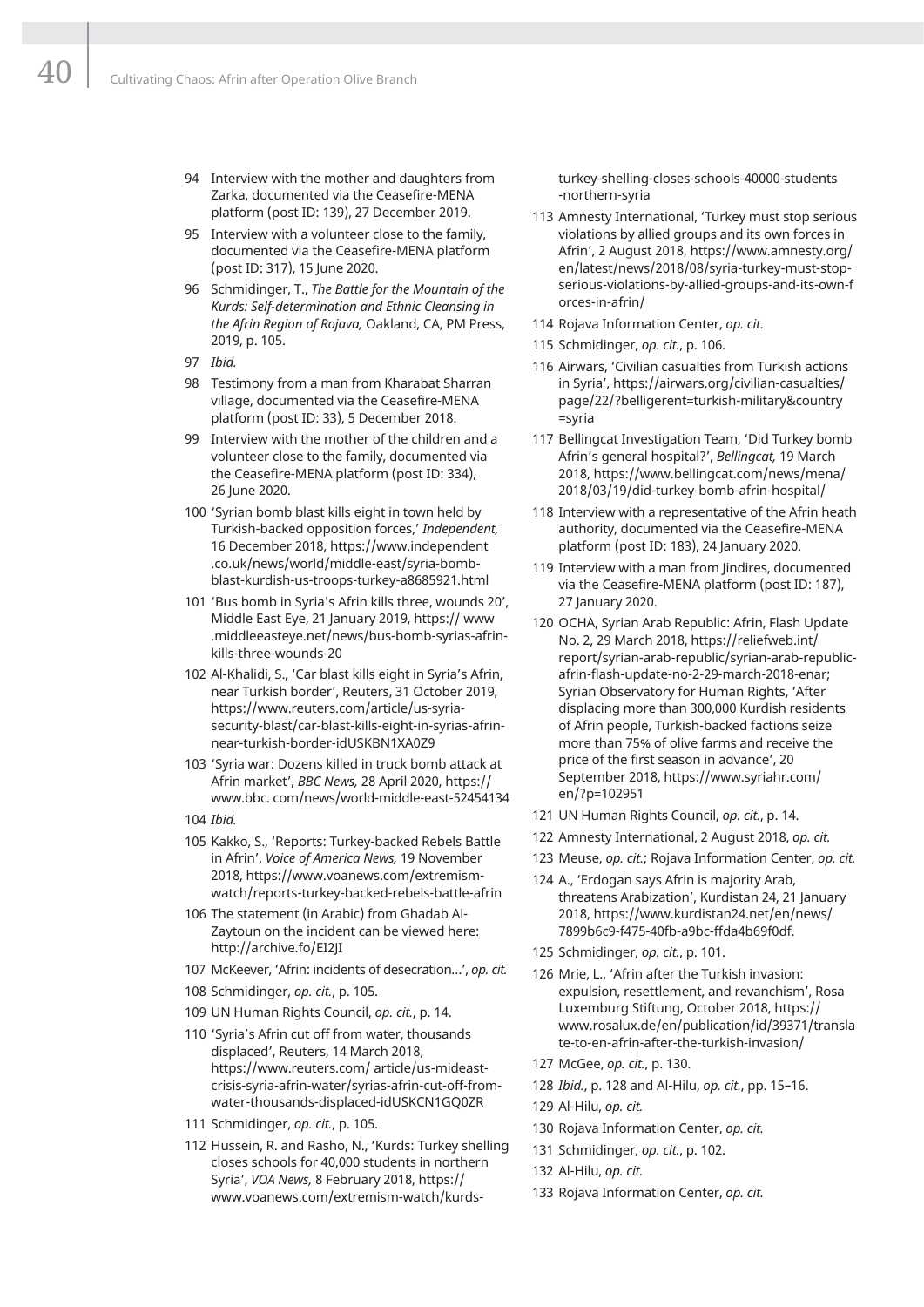- 134 McGee, *op. cit.*
- 135 Syrian Observatory for Human Rights, 'Afrin in March: coercive selling of civilian houses … imposing of levies … looting and thefts … kidnapping and arbitrary arrest, Turkish-backed factions wreak havoc in Afrin canton', 2 April 2020, https://www.syriahr.com/en/?p=159082
- 136 Interview with a man from Ali Bek, documented via the Ceasefire-MENA platform (post ID: 133), 23 December 2019.
- 137 Interview with a woman from Bribna village, documented via the Ceasefire-MENA platform (post ID: 184), 24 January 2020.
- 138 Interview with a woman from Rajo, documented via the Ceasefire-MENA platform (post ID: 162), 12 January 2020.
- 139 Interview with neighbour of victim from Kouran village, documented via the Ceasefire-MENA platform (post ID: 152), 7 January 2020.
- 140 Interview with a man from Kafr Safra village, documented via the Ceasefire-MENA platform (post ID: 188), 27 January 2020.
- 141 Interview with a man from Kafr Safra village, documented via the Ceasefire-MENA platform (post ID: 152), 7 January 2020.
- 142 Interview with a woman from Kafr Safra village, documented via the Ceasefire-MENA platform (post ID: 152), 7 January 2020.
- 143 Interview with a man from Afrin, documented via the Ceasefire-MENA platform (post ID: 144), 1 January 2020.
- 144 Interview with a man from Midan Akbas, documented via the Ceasefire-MENA platform (post ID: 124), 17 December 2019.
- 145 McGee, *op. cit.*, p. 134.
- 146 *Ibid.*
- 147 Syrians for Truth and Justice, 'Syria: Turkish identification cards obliterate identity of natives and displaced populations alike', 21 October 2019, https://stj-sy.org/en/syria-turkishidentification-cards-obliterate-identity-of-nativesand-displaced-populations-alike/
- 148 Syrians for Truth and Justice, 'Afrin: 506 arrests in the last six months of 2019', 15 January 2020, https://stj-sy.org/en/afrin-506-arrests-in-the-lastsix-months-of-2019/
- 149 McGee, *op. cit.*, p.128.
- 150 Interview with cousin of victim, documented via the Ceasefire-MENA platform (post ID: 164), 12 January 2020.
- 151 Interview with a relative of the victim, documented via the Ceasefire-MENA platform (post ID: 71), 1 December 2019.
- 152 Interview with a man from Dik Obasi, documented via the Ceasefire-MENA platform (post ID: 67), 27 November 2019.

153 McGee, *op. cit.*, p. 129.

- 154 Interview with a man from Ma'batli, documented via the Ceasefire-MENA platform (post ID: 180), 24 January 2020.
- 155 Interview with a woman from Sharran, documented via the Ceasefire-MENA platform (post ID: 56), 15 November 2019.
- 156 Interview with a man from Afrin, documented via the Ceasefire-MENA platform (post ID: 149), 4 January 2020.
- 157 Interview with niece of the victim, documented via the Ceasefire-MENA platform (post ID: 151), 6 January 2020.
- 158 Interview with relative of the victim, documented via the Ceasefire-MENA platform (post ID: 153), 8 January 2020.
- 159 Interview with son of victim, documented via the Ceasefire-MENA platform (post ID: 194), 3 February 2020.
- 160 Interview with brother of victim, documented via the Ceasefire-MENA platform (post ID: 66), 23 November 2011.
- 161 Interview with the wife of one of the victims, documented via the Ceasefire-MENA platform (post ID: 108), 13 December 2019.
- 162 Interview with a boy from Arab Oshagi (Arabo) village, documented via the Ceasefire-MENA platform (post ID: 169), 14 January 2020.
- 163 Interview with father of victim, documented via the Ceasefire-MENA platform (post ID: 174), 18 January 2020.
- 164 Interview with a man from Afrin, documented via the Ceasefire-MENA platform (post ID: 149), 4 January 2020.
- 165 Interview with an acquaintance of the victim, documented via the Ceasefire-MENA platform (post ID: 70), 1 December 2019.
- 166 Interview with a man from Kafr Safra village, documented via the Ceasefire-MENA platform (post ID: 50), 17 September 2019.
- 167 Nordland, R., 'Videos of Syrian militia abusing Kurdish fighter's corpse stir outrage', *The New York Times,* 5 February 2018, https://www.nytimes .com/2018/02/05/world/middleeast/syria-videokurds.html?smid=tw-nytimesworld&smtyp=cur
- 168 Interview with sister-in-law of victim, documented via the Ceasefire-MENA platform (post ID: 171), 17 January 2020.
- 169 Interview with neighbour of victim, documented via the Ceasefire-MENA platform (post ID: 51), 17 September 2019.
- 170 Interview with sister of the victim, documented via the Ceasefire-MENA platform (post ID: 192), 30 January 2020.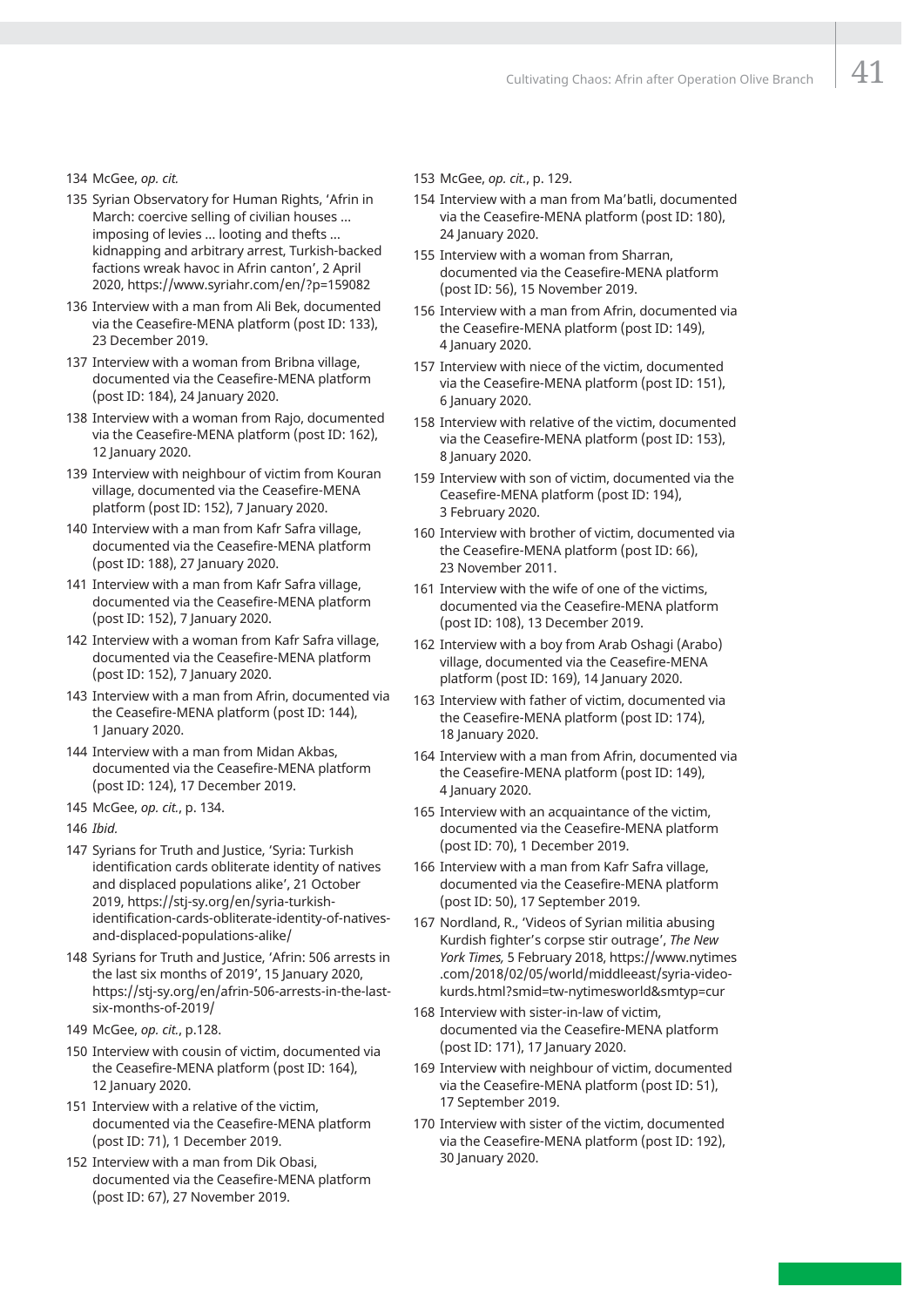- 171 Interview with cousin of the victim, documented via the Ceasefire-MENA platform (post ID: 16), 25 November 2019.
- 172 Gênco, B., 'Tadiiq wa 'itiqal wa zawaj bil ikrah wa ightisab … hal al-mar'a al-afriniyya fi zil hakam alfasa'il al-islamiyya' (Harassment, detention, forced marriage and rape … the situation of Afrin's women under the control of the Islamist factions), *BasNews,* 28 November 2018, https://bit.ly/2SNwLmc
- 173 Interview with sister of victim, documented via the Ceasefire-MENA platform (post ID: 40), 27 December 2019.
- 173 Interview with relatives of victim, documented via the Ceasefire-MENA platform (post ID: 55), 15 November 2019.
- 175 *Ibid.*
- 176 Interview with aunt of victim, documented via the Ceasefire-MENA platform (post ID: 45), 14 August 2019.
- 177 *Ibid.*
- 178 Tsurkov, *op. cit.*
- 179 Interview with a woman from Shah Al-Deir, documented via the Ceasefire-MENA platform (post ID: 65), 23 November 2019.
- 180 *Ibid.*
- 181 Mrie, *op. cit.*
- 182 'Hukm qital qisd/quwwat souria al-dimuqratiyya' (Ruling on fighting the SDF/Syrian Democratic Forces), Syrian Islamic Council, Ruling no. 11, https://sy-sic.com/?p=6465
- 183 McGee, *op. cit.*, p. 128.
- 184 Testimony of a man from Afrin, documented via the Ceasefire-MENA platform (post ID: 15), 25 November 2018.
- 185 Rojava Information Center, *op. cit.*, p. 7.
- 186 Interview with a man from lindires, documented via the Ceasefire-MENA platform (post ID: 29), 28 November 2019.
- 187 Meuse, *op. cit.*
- 188 Interview with a neighbour of the victim, documented via the Ceasefire-MENA platform (post ID: 161), 10 January 2020.
- 189 Interview with a man from Arab Oshagi (Arabo) village, documented via the Ceasefire-MENA platform (post ID: 77), 9 December 2019.
- 190 Interview with a relative of the victim, documented via the Ceasefire-MENA platform (post ID: 54), 15 November 2019.
- 191 Interview with neighbour of victims, documented via the Ceasefire-MENA platform (post ID: 49), 6 September 2019.
- 192 UN Human Rights Council, *op. cit.*, p. 7.
- 193 Human Rights Watch, 'Syria: Turkey-backed groups seizing property', 14 June 2018, https://www.hrw.org/news/2018/06/14/syriaturkey-backed-groups-seizing-property
- 194 Tsurkov, *op. cit.*
- 195 Schmidinger, *op. cit.*, p. 57.
- 196 Meuse, *op. cit.*
- 197 Schmidinger, *op. cit.*, p. 57.
- 198 Sarya, B., '"The Turkish state is stealing Afrin's olives"', *ANF News,* 25 September 2018, https:// anfenglishmobile.com/rojava-northern-syria/ the-turkish-state-is-stealing-afrin-s-olives-29829
- 199 Van Leeuwen, J. and van Veen, E., *Turkey in Northwestern Syria: Rebuilding Empire at the Margins,* The Hague: Clingendael – Netherlands Institute of International Relations, June 2019, https://www.clingendael.org/sites/default/files/ 201906/PB\_Turkey\_in\_Northwestern\_Syria\_June \_2019.pdf
- 200 Democratic Self Administration of Afrin, 'Encroachments by Turkish State on nature and agriculture in Afrin', 20 July 2018, https://maker ojavagreenagain.org/wp-content/uploads/2018/ 08/Report\_destruction\_of\_nature\_in\_Afrin.pdf
- 201 Rojava Information Center, *op. cit.*
- 202 *Ibid.*
- 203 *Ibid.*
- 204 'Turkey in a pickle over Syrian olives', *BBC News from Elsewhere,* 31 January 2019, https:// www.bbc.com/news/blogs-news-from-elsewhere -47069403
- 205 Democratic Self Administration of Afrin, 'Encroachments by Turkish State on nature …', *op. cit.*
- 206 Meuse, *op. cit.*
- 207 Democratic Self Administration of Afrin, 'Encroachments by Turkish State on Nature …', *op. cit.*
- 208 Interview with a friend of the victim, documented via the Ceasefire-MENA platform (post ID: 193), 2 February 2020.
- 209 Interview with brother of victim, documented via the Ceasefire-MENA platform (post ID: 69), 1 December 2019.
- 210 Interview with niece of victim, documented via the Ceasefire-MENA platform (post ID: 147), 3 January 2020.
- 211 Interview with a man from Sinka, documented via the Ceasefire-MENA platform (post ID: 76), 7 December 2019.
- 212 Interview with a man from Arab Oshagi (Arabo) village, documented via the Ceasefire-MENA platform (post ID: 179), 24 January 2020.
- 213 Interview with the son of the landowner, documented via the Ceasefire-MENA platform (post ID: 135), 24 December 2019.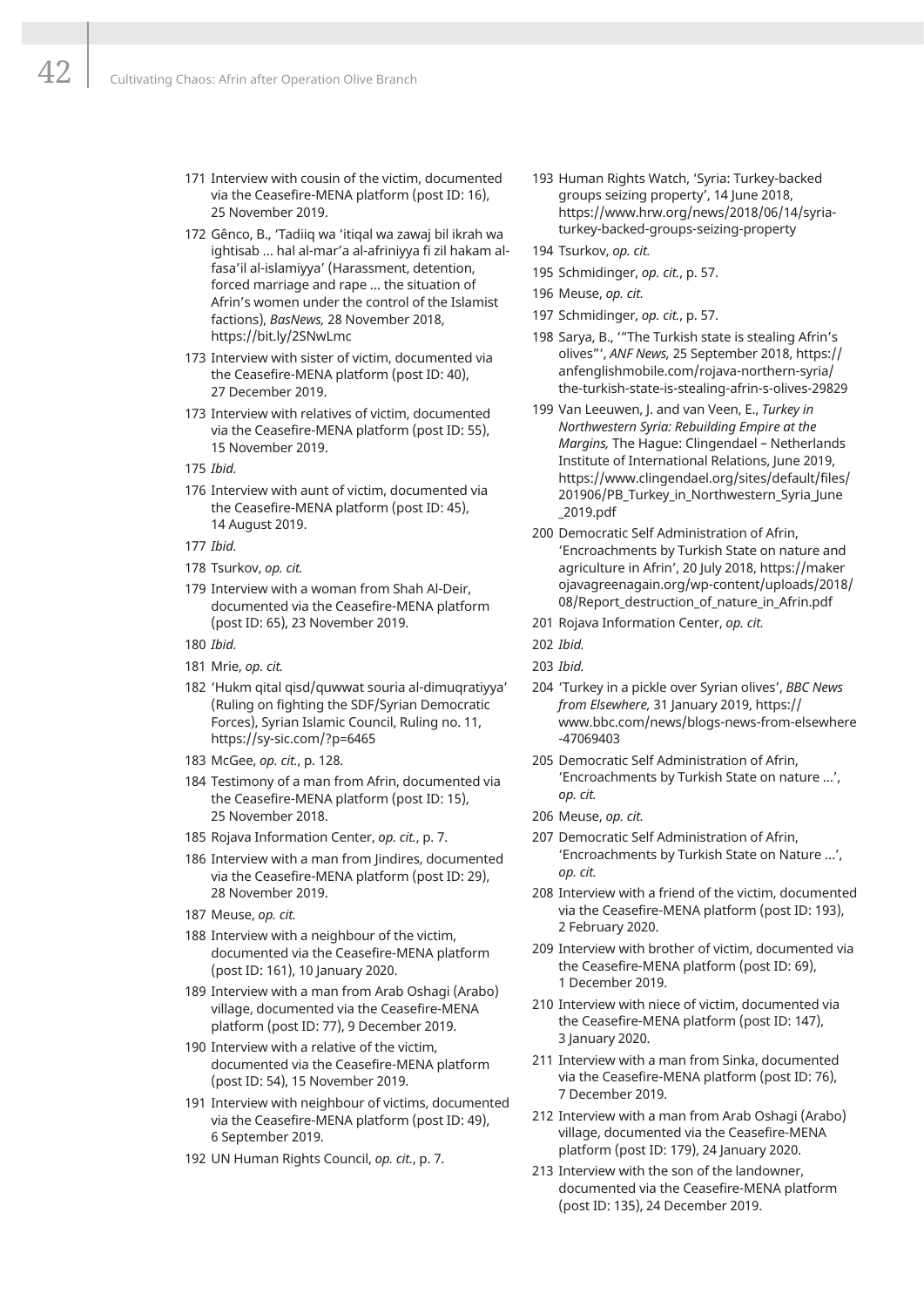- 214 Syrian Observatory for Human Rights, 'A Kurdish woman suffers a heart attack after an Ankarabacked faction cuts down her trees in Kafr Janna village in Afrin countryside', 1 December 2019, http://www.syriahr.com/en/?p=149141
- 215 Interview with relatives of the victims, documented via the Ceasefire-MENA platform (post ID: 172), 17 January 2020.
- 216 Interview with niece of victim, documented via the Ceasefire-MENA platform (post ID: 177), 21 January 2020.
- 217 Danti, M., Ashby, D., Gabriel, M. and Penacho, S., *Special Report: Current Status of the Tell Ain Dara Temple,* ASOR Cultural Heritage Initiatives, 2 March 2018, http://www.asor.org/chi/reports/ special-reports/tell-ain-dara-temple
- 218 'Turkish bombing damages 3,000-year-old temple in northern Syria', *The Telegraph,* 29 January 2018, https:// www.telegraph.co.uk/ news/2018/01/29/turkish-bombing-damages-3000-year-old-temple-northern-syria/
- 219 Khalil, D., 'Footage from Afrin shows the plundering of the Basaltic Lion by Turkey and its affiliates', North Press Agency, 18 December 2019, https://npasyria.com/en/blog.php?id\_blog =1336&sub\_blog=12&name\_blog=Footage%20 from%20Afrin%20shows%20the%20plundering% 20of%20the%20Basaltic%20Lion%20by%20Turke y%20and%20its%20affiliates
- 220 Hamoud, M., 'Turkish aggression destroys the archaeological site of Brad in Afrin', Syrian Arab Republic Ministry of Culture – Directorate-General of Antiquities & Museums, 21 March 2018, http://www.dgam.gov.sy/index.php?d=314 &id=2384
- 221 Koparan, O. and Dogru, A., 'Afrin church, monastery "in good shape": FSA commander', *Anadolu Agency,* 30 March 2018, https://www.aa .com.tr/en/middle-east/afrin-church-monasteryin-good-shape-fsa-commander/1103934
- 222 Osborne, S., 'Turkish forces seize control of Syrian town of Afrin and celebrate by tearing down statue of Kurdish hero', *Independent,* 18 March 2018.
- 223 Rojava Information Center, *op. cit.*
- 224 Ibrahim, M.A. and Limoges, B., 'Afrin's Kurds fear echoes of historic discrimination, as Turkishbacked authorities forbid traditional Nowruz celebrations', *Syria Direct,* 21 March 2019, https://syriadirect.org/news/afrin%e2%80%99skurds-fear-echoes-of-historic-discrimination-as -turkish-backed-authorities-forbid-traditionalnowruz-celebrations/
- 225 Schmidinger, *op. cit.*, p. 109.
- 226 McKeever, 'Afrin: incidents of desecration…', *op. cit.*
- 227 UN Human Rights Council, *op. cit.*, p. 22.
- 228 *Ibid.*
- 229 Rojava Information Center, *op. cit.*
- 230 McKeever, 'Afrin: incidents of desecration…', *op. cit.*
- 231 Syrians for Truth and Justice, 'Syria: new visual evidence of bulldozing the "Ali Dada" historic shrine in Afrin', 10 September 2019, https://stjsy.org/en/syria-new-visual-evidence-of-bulldozin g-the-ali-dada-historic-shrine-in-afrin/
- 232 McKeever, 'Afrin: incidents of desecration…', *op. cit.*
- 233 O'Connell, J., 'Incident report feature: Intentional destruction of religious sites in Afrin', ASOR Cultural Heritage Initiatives, 21 June 2018, http://www.asor.org/chi/reports/incidentreport-feature/Intentional-Destruction-of-Religio us-Sites-in-Afrin
- 234 McKeever, 'Afrin: incidents of desecration…', *op. cit.*
- 235 *Ibid.*
- 236 Interview with a resident of the village, documented via the Ceasefire-MENA platform (post ID: 167), 13 January 2020.
- 237 McKeever, 'Afrin: incidents of desecration…', *op. cit.*
- 238 *Ibid.*
- 239 Schmidinger, *op. cit.*, p. 109
- 240 Interview with a woman from Kafr Safra, documented via the Ceasefire-MENA platform (post ID: 178), 23 January 2020.
- 241 RULAC, 'Classification of armed conflicts', last updated on 21 April 2017, http://www.rulac.org/ classification#collapse3accord
- 242 Convention (I) for the Amelioration of the Condition of the Wounded and Sick in Armed Forces in the Field, Geneva, 12 August 1949, Commentary of 2006, Article 2: Application of the Convention, para. 260, https://ihl-databases .icrc.org/applic/ihl/ihl.nsf/Comment.xsp?action= openDocument&documentId=BE2D 518CF5DE54 EAC1257F7D0036B518#\_Toc452462849
- 243 Bellal, A., *The War Report: Armed Conflicts in 2018,* Geneva: Geneva Academy of International Law and Human Rights, April 2019, p. 126, https:// www.geneva-academy.ch/joomlatools-files/ docman-files/The%20War%20Report%202018.pdf
- 244 *Ibid.*, p. 23.
- 245 Ferraro, T., 'The ICRC's legal position on the notion of armed conflict involving foreign intervention and on determining the IHL applicable to this type of conflict', *International Review of the Red Cross* 97(900) (2015), p. 1250, https://international-review.icrc.org/articles/ icrcs-legal-position-notion-armed-conflictinvolving-foreign-intervention-and-determining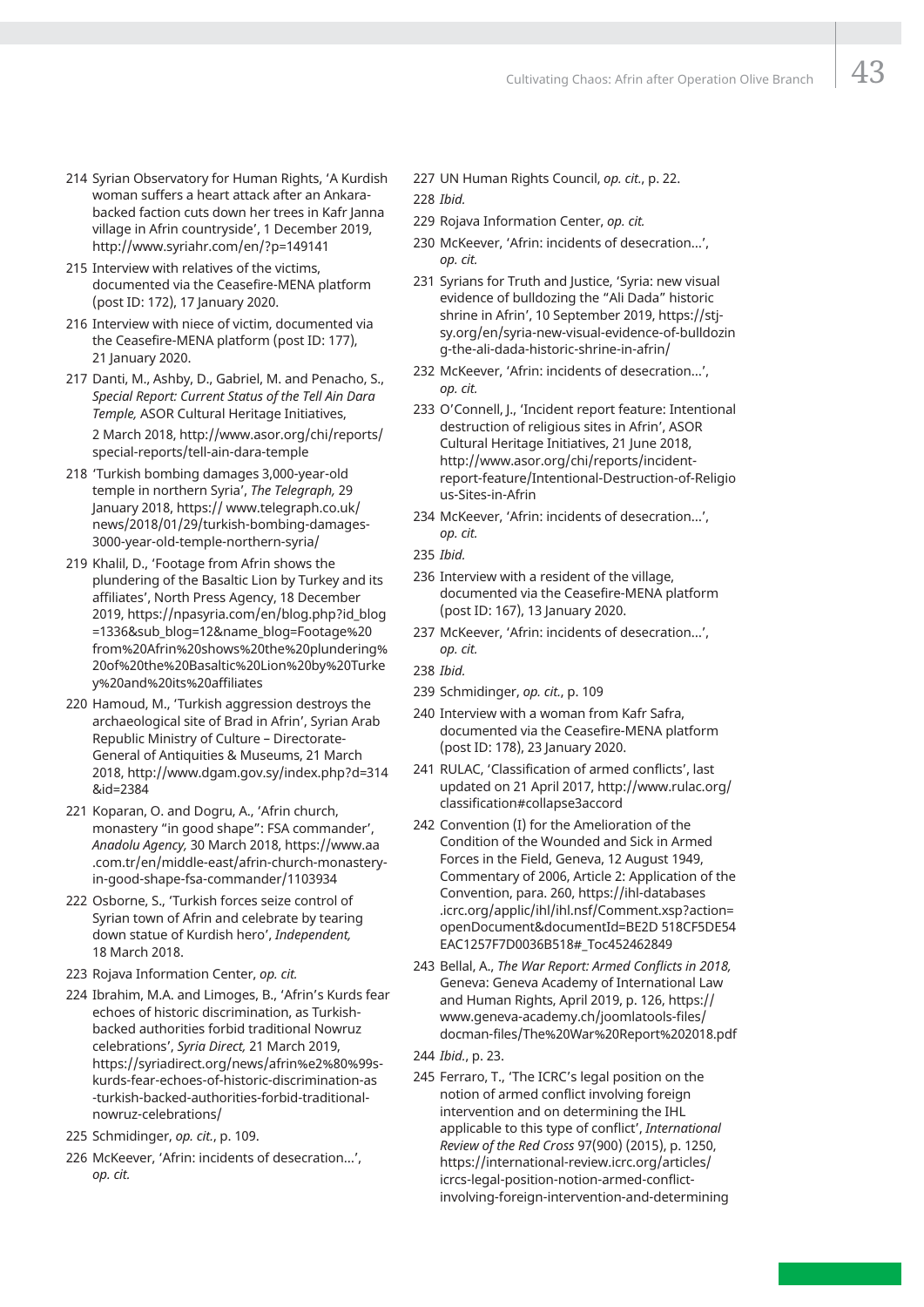- 246 *The Prosecutor v Dusko Tadić*, ICTY Appeals Chamber, IT-94-1-A Judgment of 15 July 1999, IT-94-1-A, para. 131.
- 247 'Syria's opposition has been led astray by violence', *Guardian,* 22 June 2012, https:// www.theguardian.com/commentisfree/2012/jun /22/syria-opposition-led-astray-by-violence; 'Turkey's changing war in Syria', *MEMO Middle East Monitor,* 7 December 2017, https:// www.middleeastmonitor.com/20171207-turkeyschanging-war-in-syria/; *Strategies of Turkish Proxy Warfare in Northern Syria,* chapter 1, Clingendael, November 2019, https://www.clingendael.org/ pub/2019/strategies-of-turkish-proxy-warfare-innorthern-syria/1-turkey-and-the-armed-syrian-o pposition-from-free-syrian-army-to-syriannational-army/
- 248 OHCHR, *Between a Rock and a Hard Place – Civilians in North-western Syria,* Monthly Human Rights Digest on Syria, June 2018, p. 1, https:// reliefweb.int/sites/reliefweb.int/files/resources/o hchr\_-\_syria\_monthly\_human\_rights\_digest\_-\_june \_2018.pdf; Amnesty International, 2 August 2018, *op. cit.*
- 249 RULAC, *op. cit.*
- 250 Convention (I) for the Amelioration of the Condition of the Wounded and Sick in Armed Forces in the Field, Geneva, 12 August 1949, Commentary of 2006, Article 2: Application of the Convention, para. 304, https://ihl-databases.icrc .org/applic/ihl/ihl.nsf/Comment.xsp?action=ope nDocument&documentId=BE2D518CF5DE54EAC 1257F7D0036B518#\_Toc452462849
- 251 RULAC, 'Military occupation of Syria by Turkey', last updated 14 May 2019, http://www.rulac.org/ browse/conflicts/military-occupation-of-syria# collapse2accord
- 252 Reeves, S. and Wallace, D., 'Has Turkey occupied northern Syria?', Lawfare blog, 22 September 2016, https://www.lawfareblog.com/has-turkeyoccupied-northern-syria; 'Erdogan: "Syria operations will continue until the end"', *Al Jazeera,* 29 August 2016, https://www.aljazeera .com/news/2016/08/erdogan-syria-operationscontinue-160828165705139.html
- 253 'Turkey claims Afrin city centre is under "total" control', *Guardian,* 18 March 2018, https:// www.theguardian.com/world/2018/mar/18/turk ey-claims-afrin-city-centre-under-total-controlsyria
- 254 OHCHR, *op. cit.*, pp. 2–5; RULAC, 'Military occupation of Syria by Turkey', *op. cit.*; 'Turkish forces launch operation against crime group in Syria's Afrin', *Hurriyet Daily News,* 19 November 2018, https://www.hurriyetdailynews.com/ turkish-forces-launch-operation-against-crimegroup-in-afrin-139004; 'From Afrin to Jarabulus: a small replica of Turkey in the north', *Enab Baladi,* 29 August 2018, https://english.enabbaladi.net/

archives/2018/08/from-afrin-to-jarabulus-asmall-replica-of-turkey-in-the-north/

- 255 '"Blatant violation of sovereignty": Damascus condemns Turkish operation in Jarablus', RT News, 24 August 2016, https://www.rt.com/ news/357060-syria-condemn-turkey-operation/
- 256 *The Prosecutor v Dusko Tadić,* ICTY Appeals Chamber, Decision on the Defence Motion for Interlocutory Appeal on Jurisdiction of 2 October 1995, IT-94-1-AR72, para. 70.
- 257 Convention (I) for the Amelioration of the Condition of the Wounded and Sick in Armed Forces in the Field, Geneva, 12 August 1949, Commentary of 2006, Article 3: Conflicts Not of An International Character, paras 402–405, https://ihl-databases.icrc.org/applic/ihl/ihl.nsf/ Comment.xsp?action=openDocument&documen tId=59F6CDFA490736C1C1257F7D004BA0EC#\_Toc 465169867
- 258 *Ibid.*, Article 2: Application of the Convention, para. 313, https://ihl-databases.icrc.org/applic/ ihl/ ihl.nsf/Comment.xsp?action=openDocu men t&documentId=1A35EE65211A18AEC1258115004 4243A.
- 259 OHCHR, 'Belligerent occupation: duties and obligations of occupying powers', September 2017, p. 4, https://www.humanitarianresponse .info/sites/www.humanitarianresponse.info/ files/documents/files/ohchr\_syria\_-\_belligerent \_occupation\_-\_legal\_note\_en.pdf
- 260 Lubell, N., 'Human rights obligations in military occupation', *International Review of the Red Cross,* vol. 94, no. 885, spring 2012, p. 318, https://international-review.icrc.org/sites/ default/files/irrc-885-lubell.pdf
- 261 ICJ, *Legal Consequences of the Construction of a Wall in the Occupied Palestinian Territory,* Advisory Opinion, 9 July 2004, *ICJ Reports 2004,* p. 136, paras 111–13; ICJ, *Case Concerning Armed Activities on the Territory of the Congo (DRC v. Uganda),* Judgment of 19 December 2005, *ICJ Reports 2005,* p. 168, para. 178.
- 262 UN Treaty Body Database, Ratification Status by country: Turkey, https://tbinternet.ohchr.org/ \_layouts/15/TreatyBodyExternal/Treaty.aspx? CountryID=179&Lang=EN
- 263 *Pad and Others v. Turkey,* application no. 60167/00, European Court of Human Rights, Decision of 28 June 2007, para. 53.
- 264 Extra-territorial jurisdiction of States Parties to the European Convention on Human Rights, European Court of Human Rights, July 2018, https://www.echr.coe.int/Documents/FS\_Extraterritorial\_jurisdiction\_ENG.pdf.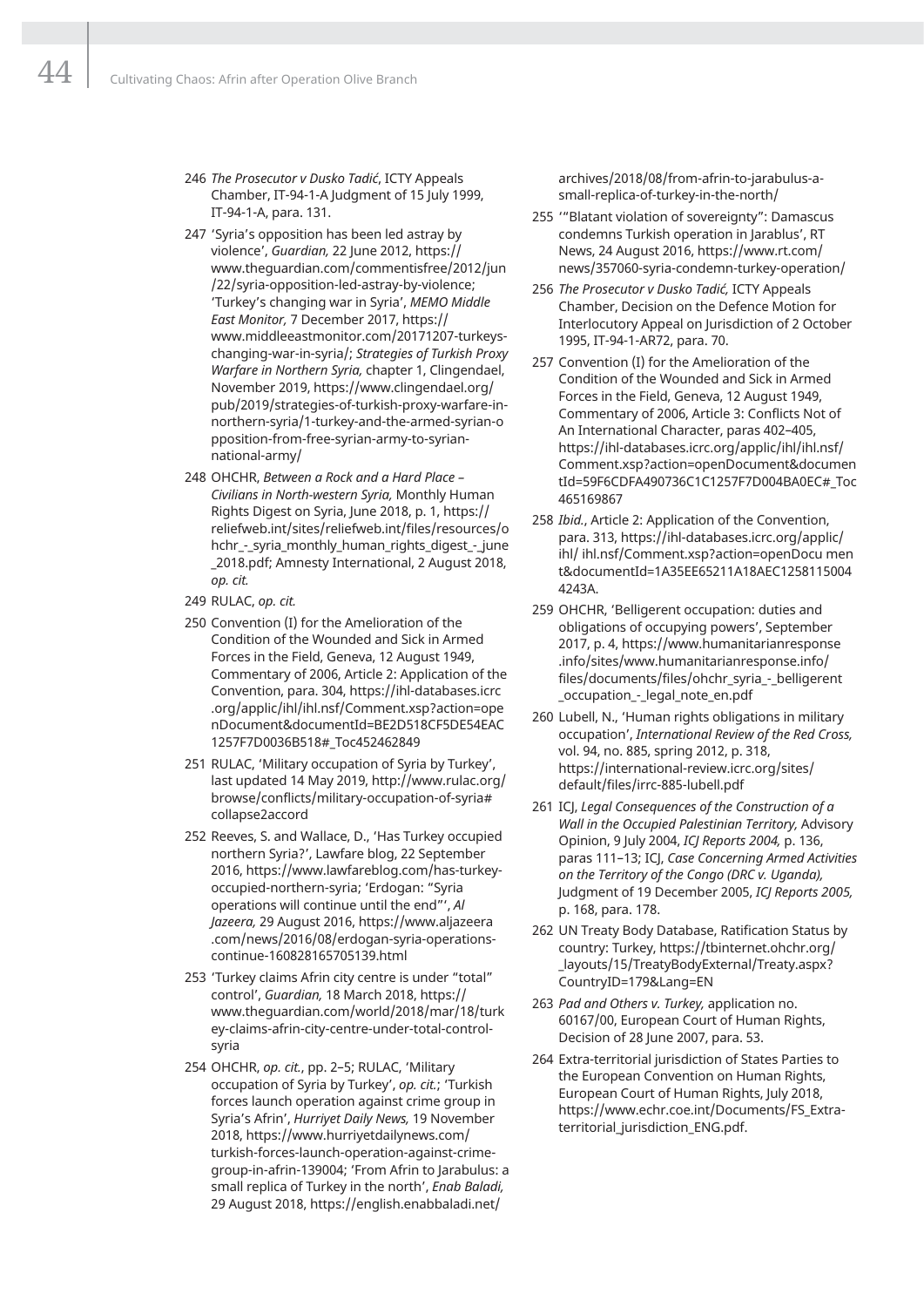- 265 Draft Articles on Responsibility of States for Internationally Wrongful Acts, with commentaries, 2001, pp. 47–9, https://legal.un .org/ilc/texts/instruments/english/comment aries/9\_6\_2001.pdf
- 266 *Ibid.*
- 267 ICJ, *Case Concerning the Military and Paramilitary Activities in and Against Nicaragua (Nicaragua v. United States of America),* Judgment of 27 June 1968, ICJ Reports 1984, p. 14, para. 115.
- 268 ICJ, *Application of the Convention on the Prevention and Punishment of the Crime of Genocide,* Merits, Judgment of 26 February 2007, ICJ Reports 2007, p. 43, paras 392–3.
- 269 *The Prosecutor v Dusko Tadić,* ICTY Appeals Chamber, IT-94-1-A Judgment of 15 July 1999, IT-94-1-A, para. 131.
- 270 Convention (I) for the Amelioration of the Condition of the Wounded and Sick in Armed Forces in the Field, Geneva, 12 August 1949, Commentary of 2006, Article 2: Application of the Convention, para. 291, https://ihl-databases .icrc.org/applic/ihl/ihl.nsf/Comment.xsp?action= openDocument&documentId=1A35EE65211A18 AEC12581150044243A
- 271 Draft Articles on Responsibility of States for Internationally Wrongful Acts, with commentaries, 2001, p. 48, https://legal.un.org/ ilc/texts/instruments/english/commentaries/ 9\_6\_2001.pdf;
- 272 UN Human Rights Council, A/HRC/39/65, 12 September 2018, para. 31.
- 273 OHCHR, *op. cit.*, p. 10.
- 274 Geneva Academy of International Law and Human Rights, *Human Rights Obligations of*

*Armed Non-State Actors: An Exploration of the Practice of the UN Human Rights Council,* December 2016, p. 17, https://www.genevaacademy.ch/joomlatools-files/docman-files/InBri ef7\_web.pdf; Convention (I) for the Amelioration of the Condition of the Wounded and Sick in Armed Forces in the Field, Geneva, 12 August 1949, Commentary of 2006, Article 3: Conflicts Not of An International Character, para. 388, https://ihl-databases.icrc.org/applic/ihl/ihl.nsf/ Comment.xsp?action=openDocument&documen tId=59F6CDFA490736C1C1257F7D004BA0EC#72; ICRC, 'Implementation mechanisms: Necessity and ways to engage non-State armed groups', ch. IX, section 8 in *Implementation Mechanisms,* https://casebook.icrc.org/law/implementationmechanisms#ix\_8

- 275 *Prosecutor v. Sam Hinga Norman,* Case No. SCSL-2004-14-AR72(E), Decision on Preliminary Motion Based on Lack of Jurisdiction (Child Recruitment), Decision of 31 May 2004, para. 22.
- 276 Geneva Academy of International Law and Human Rights, *Human Rights Obligations of Armed Non-State Actors, op. cit.*
- 277 UN Human Rights Council, Report of the Independent International Commission of Inquiry on the Syrian Arab Republic, A/HRC/19/69, 22 February 2012, para. 106.
- 278 'Syria rebel atrocities on video spark outrage', *The Daily Star Lebanon,* 14 August 2012, http:// www.dailystar.com.lb/News/Middle-East/ 2012/Aug-14/184583-syria-rebel-atrocities-onvideo-spark-outrage.ashx#axzz23tODmRlC; ICRC, 'Syria, Code of Conduct of the Free Syrian Army', https://casebook.icrc.org/case-study/ syria-code-conduct-free-syrian-army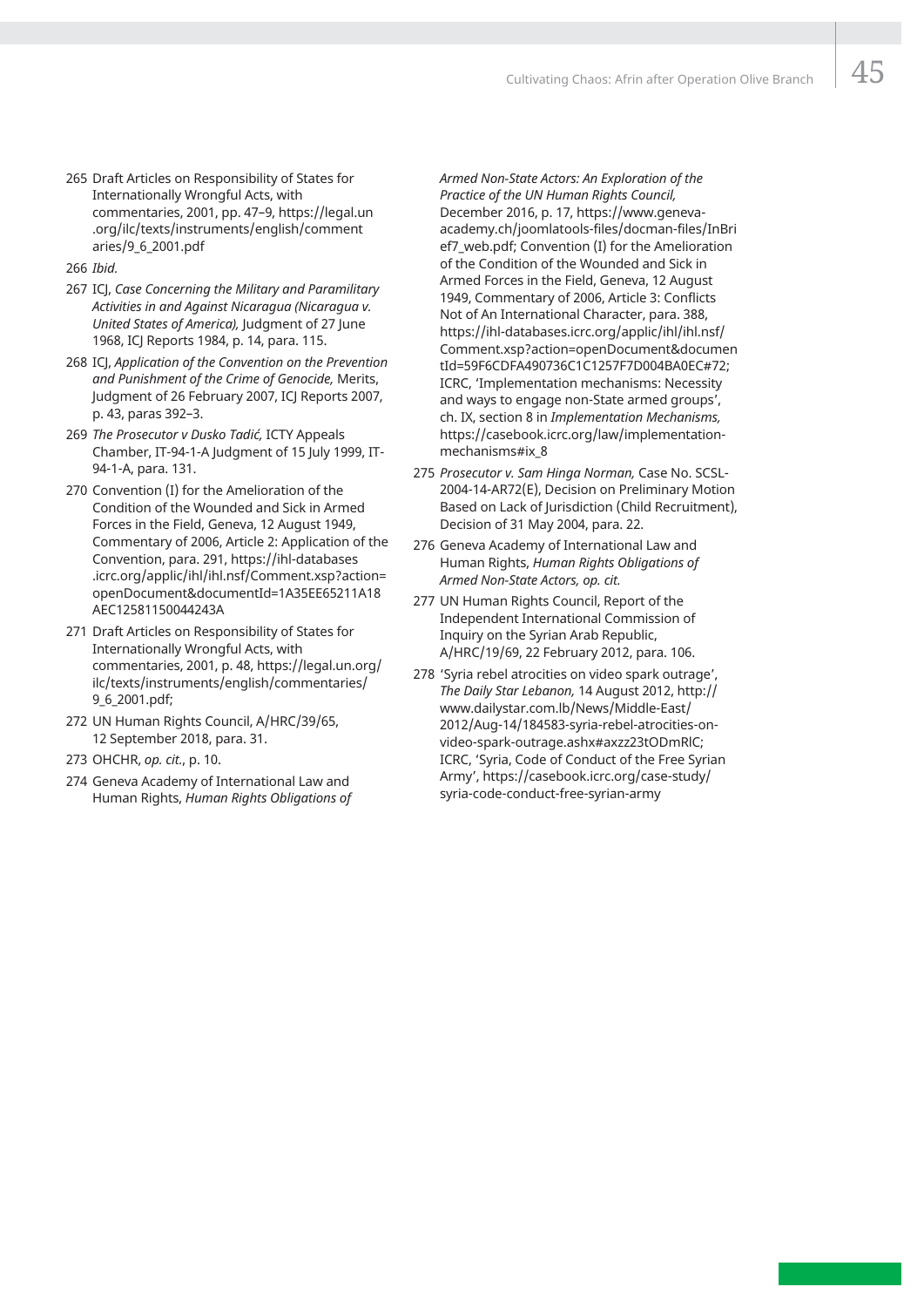## $\vert 46\vert$  Cultivating Chaos: Afrin after Operation Olive Branch